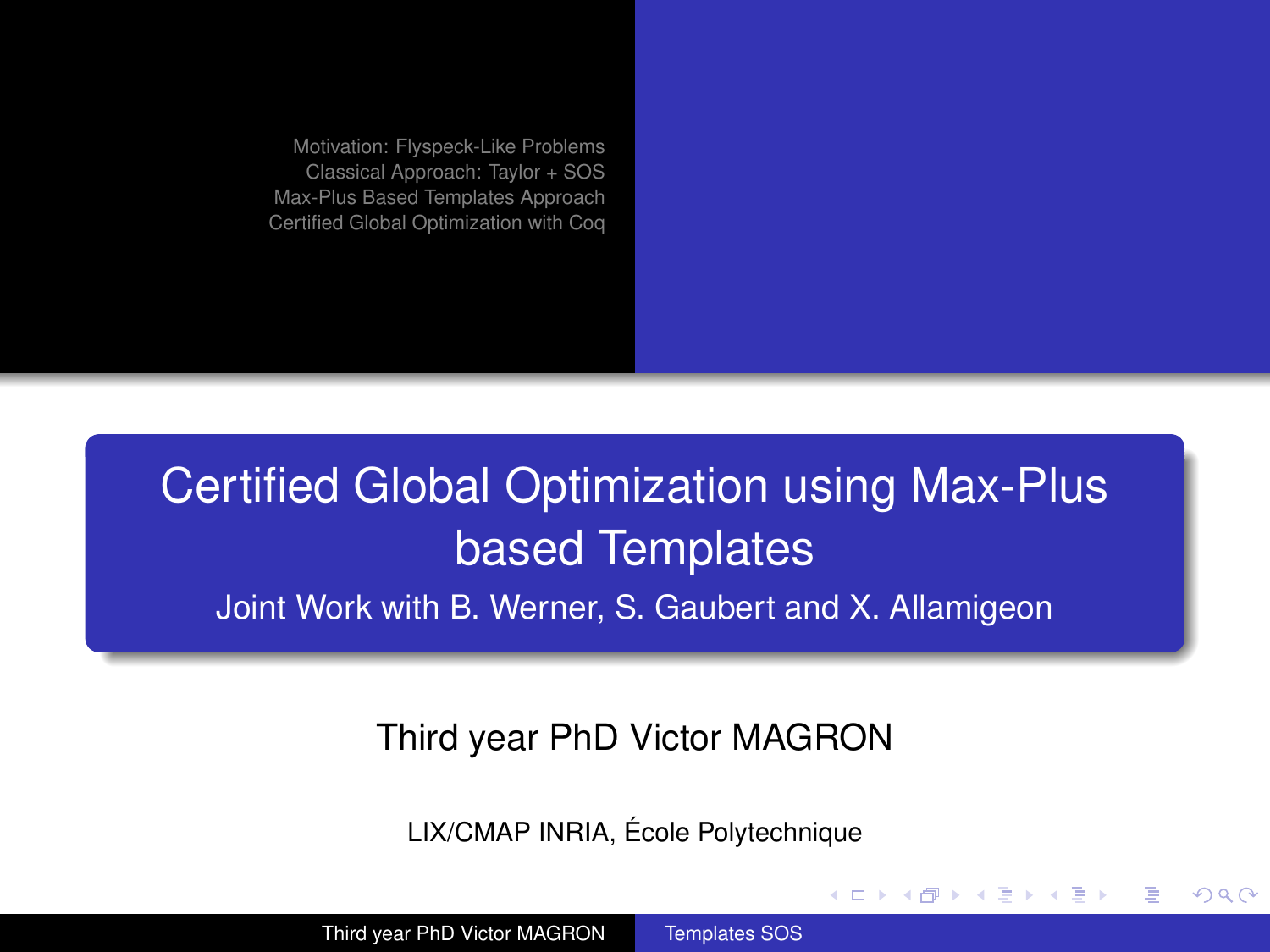[Classical Approach: Taylor + SOS](#page-6-0) [Max-Plus Based Templates Approach](#page-11-0) [Certified Global Optimization with Coq](#page-35-0)

#### [The Kepler Conjecture](#page-1-0)

[Global Optimization Problems: Examples from the Literature](#page-4-0) [Global Optimization Problems: a Framework](#page-5-0)

# [Motivation: Flyspeck-Like Problems](#page-1-0) [The Kepler Conjecture](#page-1-0)

# Kepler Conjecture (1611):

The maximal density of sphere packings in 3D-space is

 $\overline{18}$ 

- It corresponds to the way people would intuitively stack oranges, as a pyramid shape
- The proof of T. Hales (1998) consists of thousands of non-linear inequalities

<span id="page-1-0"></span>4 D F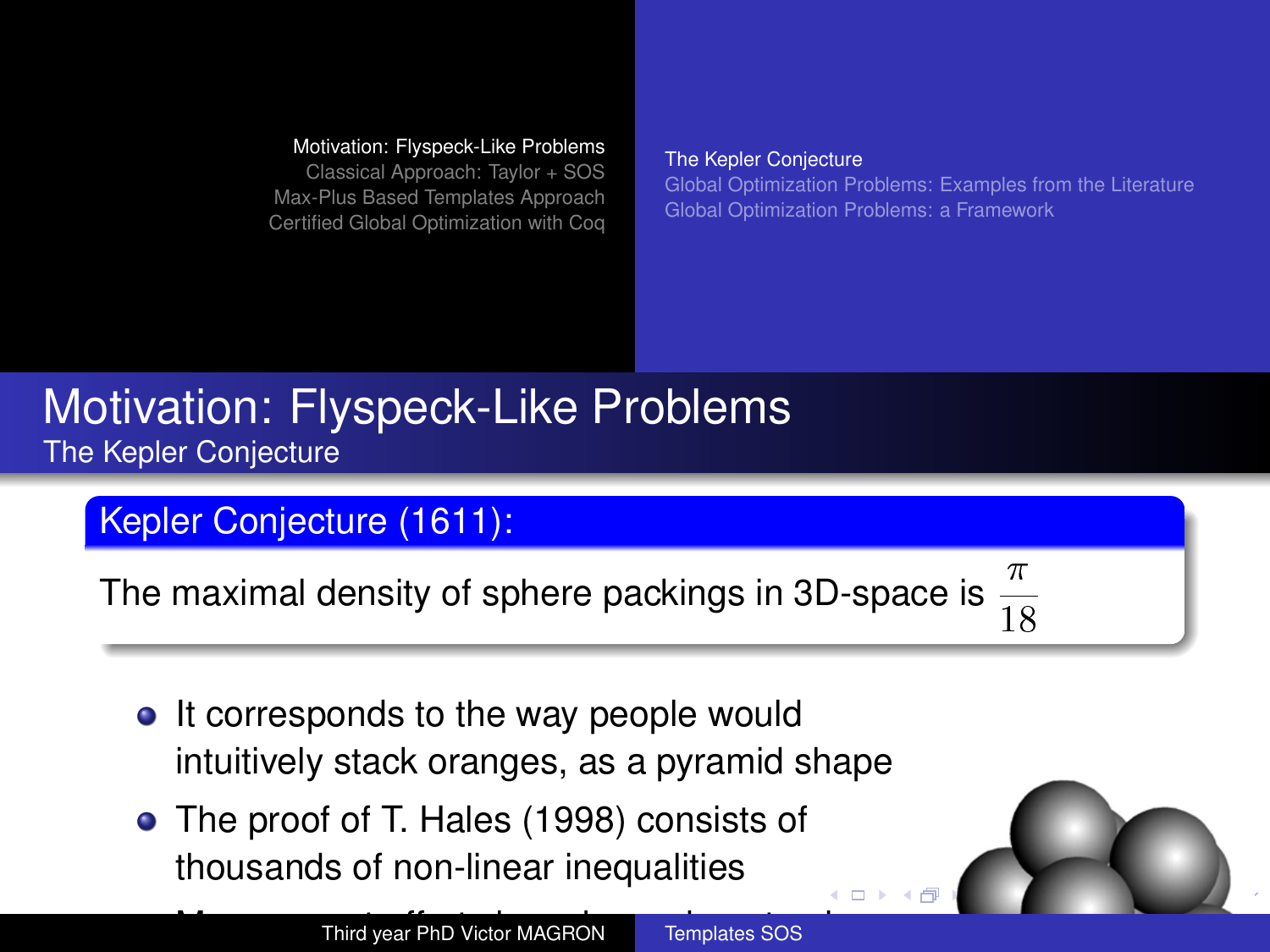[Classical Approach: Taylor + SOS](#page-6-0) [Max-Plus Based Templates Approach](#page-11-0) [Certified Global Optimization with Coq](#page-35-0)

#### [The Kepler Conjecture](#page-1-0)

[Global Optimization Problems: Examples from the Literature](#page-4-0) [Global Optimization Problems: a Framework](#page-5-0)

**K ロ ト K 何 ト K ヨ ト K ヨ** 

<span id="page-2-0"></span> $\Omega$ 

# **Contents**

- [Motivation: Flyspeck-Like Problems](#page-1-0)
- 2 [Classical Approach: Taylor + SOS](#page-6-0)
- [Max-Plus Based Templates Approach](#page-11-0)
	- 4 [Certified Global Optimization with Coq](#page-35-0)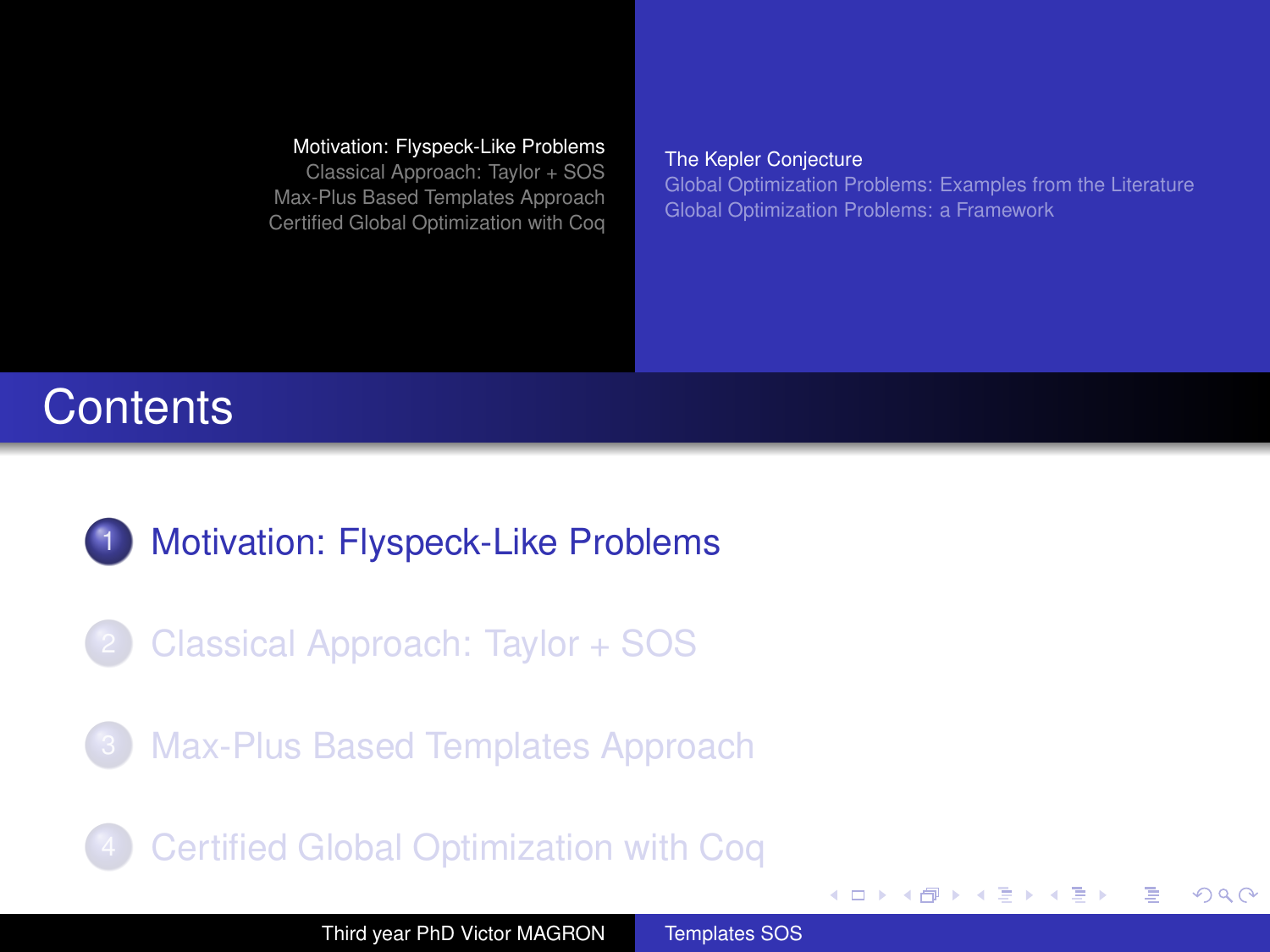[Classical Approach: Taylor + SOS](#page-6-0) [Max-Plus Based Templates Approach](#page-11-0) [Certified Global Optimization with Coq](#page-35-0)

#### [The Kepler Conjecture](#page-1-0)

<span id="page-3-0"></span>[Global Optimization Problems: Examples from the Literature](#page-4-0) [Global Optimization Problems: a Framework](#page-5-0)

# [Motivation: Flyspeck-Like Problems](#page-1-0) [The Kepler Conjecture](#page-1-0)

Inequalities issued from Flyspeck non-linear part involve:

**1** Multivariate Polynomials:

 $x_1x_4(-x_1+x_2+x_3-x_4+x_5+x_6)+x_2x_5(x_1-x_2+x_3+x_4-x_5+x_6)+$  $x_3x_6(x_1+x_2-x_3+x_4+x_5-x_6)-x_2(x_3x_4+x_1x_6)-x_5(x_1x_3+x_4x_6)$ 

- 2 Semi-Algebraic functions algebra  $A$ : composition of polynomials with  $|\cdot|$ ,  $\sqrt{$ ,  $+$ ,  $-$ ,  $\times$ ,  $/$ ,  $\sup$ ,  $\inf$ ,  $\cdots$
- $\bullet$  Transcendental functions T: composition of semi-algebraic functionswith  $\arctan$ ,  $\exp$ ,  $\sin$ ,  $+$ ,  $-$ ,  $\times$ , $\cdots$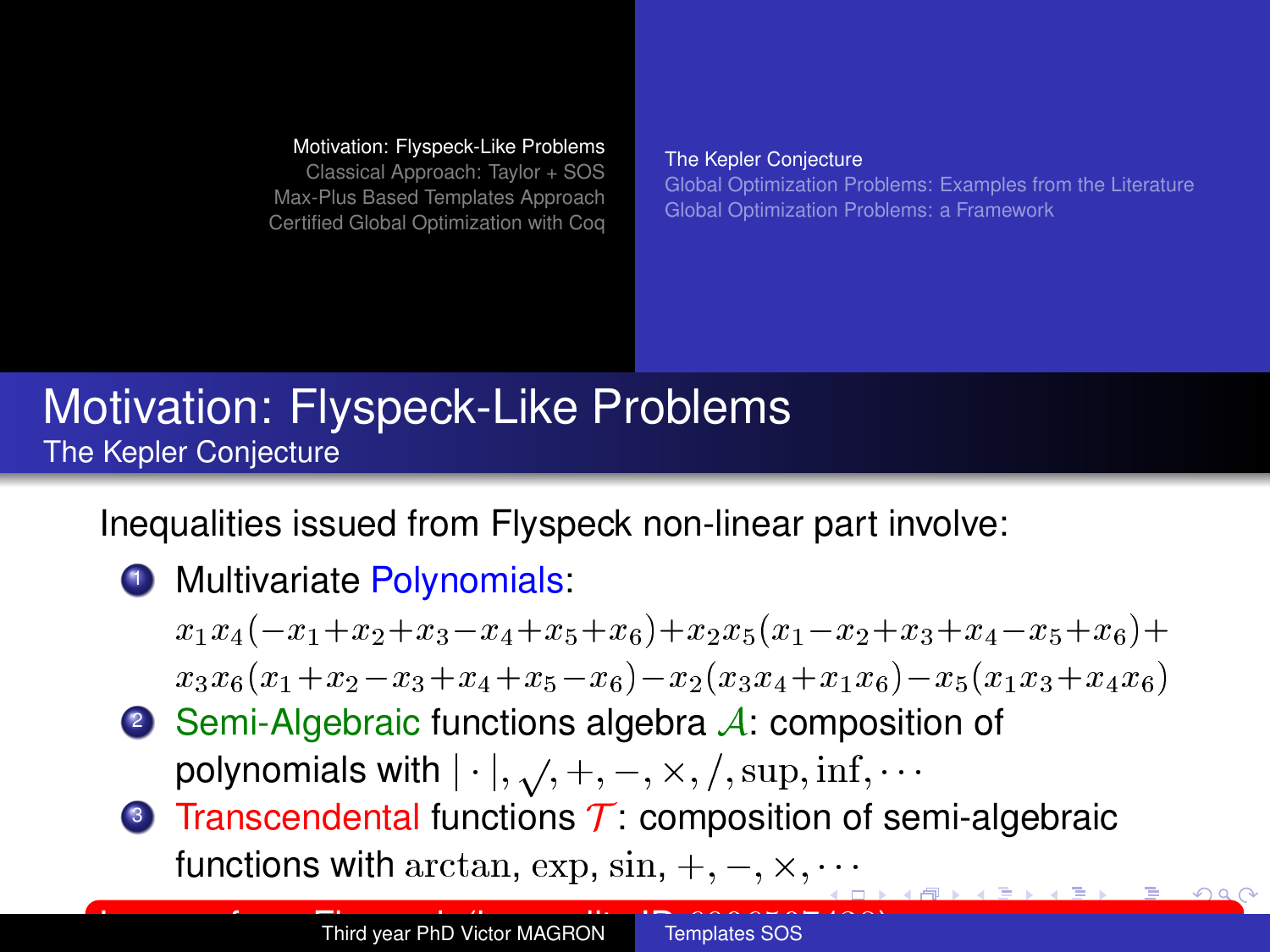[Classical Approach: Taylor + SOS](#page-6-0) [Max-Plus Based Templates Approach](#page-11-0) [Certified Global Optimization with Coq](#page-35-0) <span id="page-4-0"></span>[The Kepler Conjecture](#page-1-0) [Global Optimization Problems: Examples from the Literature](#page-4-0) [Global Optimization Problems: a Framework](#page-5-0)

#### [Motivation: Flyspeck-Like Problems](#page-1-0) [Global Optimization Problems: Examples from the Literature](#page-4-0)

• H3: 
$$
\min_{\mathbf{x} \in [0,1]^3} - \sum_{i=1}^4 c_i \exp \left[ - \sum_{j=1}^3 a_{ij} (x_j - p_{ij})^2 \right]
$$
  
\n• MC: 
$$
\min_{\substack{x_1 \in [-3,3] \\ x_2 \in [-1.5,4]}} \sin(x_1 + x_2) + (x_1 - x_2)^2 - 0.5x_2 + 2.5x_1 + 1
$$
  
\n• SBT: 
$$
\min_{\mathbf{x} \in [-10,10]^n} \prod_{i=1}^n \left( \sum_{j=1}^5 j \cos((j+1)x_i + j) \right)
$$
  
\n• CME: 
$$
\min_{\text{Third year PhD Victor MAGRON}} \sum_{\text{Templates SOS}} \sin(\pi \sqrt{2} + i \sqrt{2} + i \sqrt{2} + i \sqrt{2} + i \sqrt{2} + i \sqrt{2} + i \sqrt{2} + i \sqrt{2} + i \sqrt{2} + i \sqrt{2} + i \sqrt{2} + i \sqrt{2} + i \sqrt{2} + i \sqrt{2} + i \sqrt{2} + i \sqrt{2} + i \sqrt{2} + i \sqrt{2} + i \sqrt{2} + i \sqrt{2} + i \sqrt{2} + i \sqrt{2} + i \sqrt{2} + i \sqrt{2} + i \sqrt{2} + i \sqrt{2} + i \sqrt{2} + i \sqrt{2} + i \sqrt{2} + i \sqrt{2} + i \sqrt{2} + i \sqrt{2} + i \sqrt{2} + i \sqrt{2} + i \sqrt{2} + i \sqrt{2} + i \sqrt{2} + i \sqrt{2} + i \sqrt{2} + i \sqrt{2} + i \sqrt{2} + i \sqrt{2} + i \sqrt{2} + i \sqrt{2} + i \sqrt{2} + i \sqrt{2} + i \sqrt{2} + i \sqrt{2} + i \sqrt{2} + i \sqrt{2} + i \sqrt{2} + i \sqrt{2} + i \sqrt{2} + i \sqrt{2} + i \sqrt{2} + i \sqrt{2} + i \sqrt{2} + i \sqrt{2} + i \sqrt{2} + i \sqrt{2} + i \sqrt{2} + i \sqrt{2} + i \sqrt{2} + i \sqrt{2} + i \sqrt{2} + i \sqrt{2} + i \sqrt{2} + i \sqrt{2} + i \sqrt{2} + i \sqrt{2} + i \sqrt{2} + i \sqrt
$$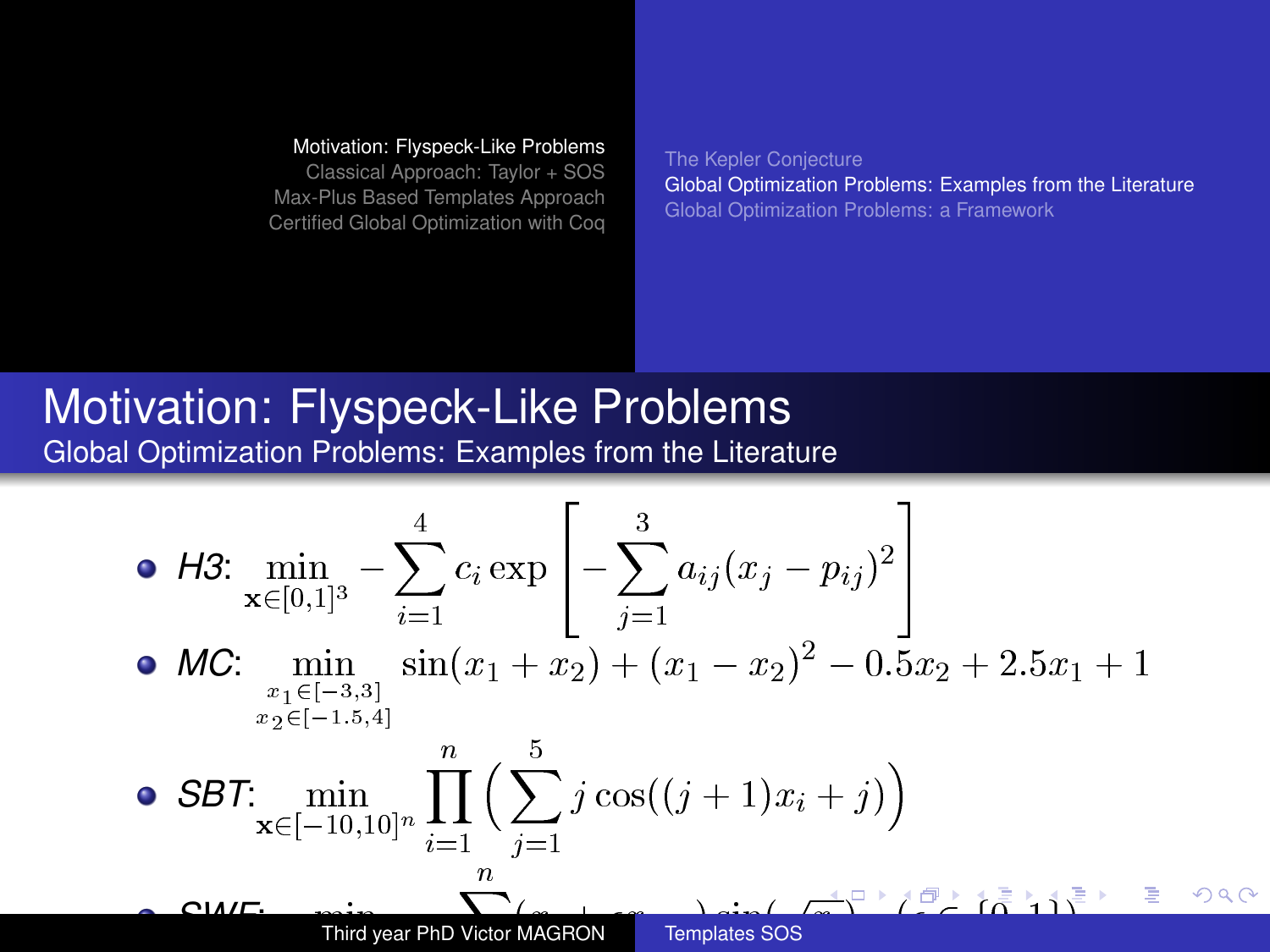[Classical Approach: Taylor + SOS](#page-6-0) [Max-Plus Based Templates Approach](#page-11-0) [Certified Global Optimization with Coq](#page-35-0) <span id="page-5-0"></span>[The Kepler Conjecture](#page-1-0) [Global Optimization Problems: Examples from the Literature](#page-4-0) [Global Optimization Problems: a Framework](#page-5-0)

# [Motivation: Flyspeck-Like Problems](#page-1-0) [Global Optimization Problems: a Framework](#page-5-0)

Given K a compact set, and  $f$  a transcendental function, minor

$$
f^* = \inf_{\mathbf{x} \in K} f(\mathbf{x}) \text{ and prove } f^* \ge 0
$$

- $\bullet$  f is underestimated by a semialgebraic function  $f_{\rm{sa}}$
- **2** We reduce the problem  $f_{\text{sa}}^* := \inf_{\mathbf{x} \in K} f_{\text{sa}}(\mathbf{x})$  to a polynomial optimization problem in a lifted space  $K_{\text{pop}}$  (with lifting variables z)
- **3** We solve the POP problem  $f_{\text{pop}}^* := \inf_{(\mathbf{x},\mathbf{z}) \in K_{\text{pop}}} f_{\text{pop}}(\mathbf{x},\mathbf{z})$  $f_{\text{pop}}^* := \inf_{(\mathbf{x},\mathbf{z}) \in K_{\text{pop}}} f_{\text{pop}}(\mathbf{x},\mathbf{z})$  $f_{\text{pop}}^* := \inf_{(\mathbf{x},\mathbf{z}) \in K_{\text{pop}}} f_{\text{pop}}(\mathbf{x},\mathbf{z})$  using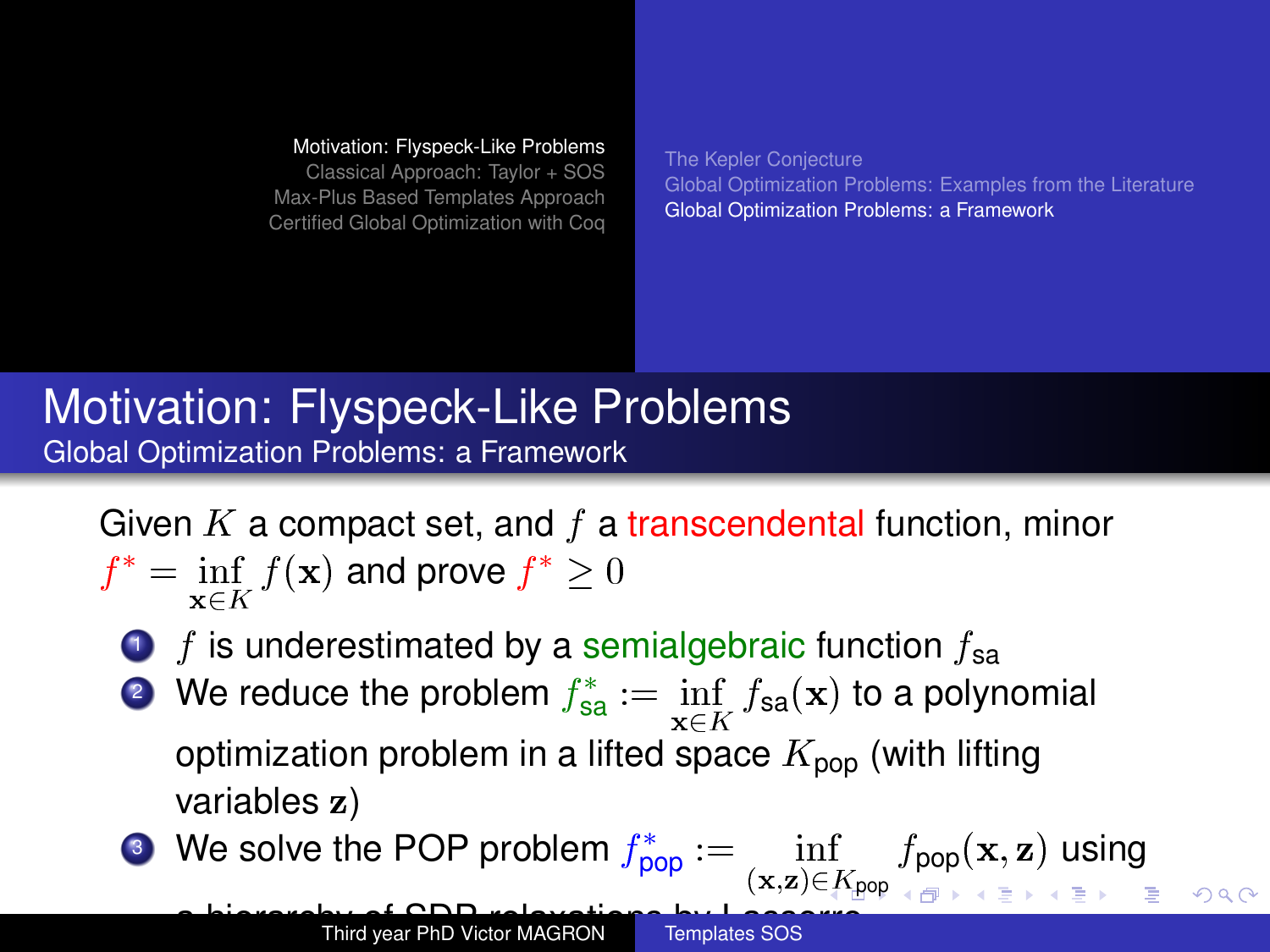[Motivation: Flyspeck-Like Problems](#page-1-0) [Classical Approach: Taylor + SOS](#page-6-0)

[Max-Plus Based Templates Approach](#page-11-0) [Certified Global Optimization with Coq](#page-35-0) [Semialgebraic Optimization Problems](#page-6-0)

[Semialgebraic Optimization Problems: examples](#page-8-0) [Taylor Approximation of Transcendental Functions](#page-10-0)

<span id="page-6-0"></span> $\Omega$ 

# [Classical Approach: Taylor + SOS](#page-6-0) [Semialgebraic Optimization Problems](#page-6-0)

- Polynomial Optimization Problem (POP):
	- $p^* := \min_{\mathbf{x} \in K} p(\mathbf{x})$  with  $K$  the compact set of constraints:

$$
K = \{ \mathbf{x} \in \mathbb{R}^n : g_1(\mathbf{x}) \ge 0, \cdots, g_m(\mathbf{x}) \ge 0 \}
$$

• Let  $\Sigma[\mathbf{x}]$  be the cone of Sum-of-Squares (SOS) and consider the restriction  $\Sigma_d[x]$  to polynomials of degree at most  $2d$ :

$$
\Sigma_d[{\bf x}]=\Big\{\sum_i q_i({\bf x})^2,\,\,\text{with}\,\,q_i\in\mathbb{R}_d[{\bf x}]\Big\}_{{\scriptscriptstyle{A\subset\mathbb{D}^+}}\times\mathbb{R}^+\times\mathbb{R}^+\times\mathbb{R}^+}
$$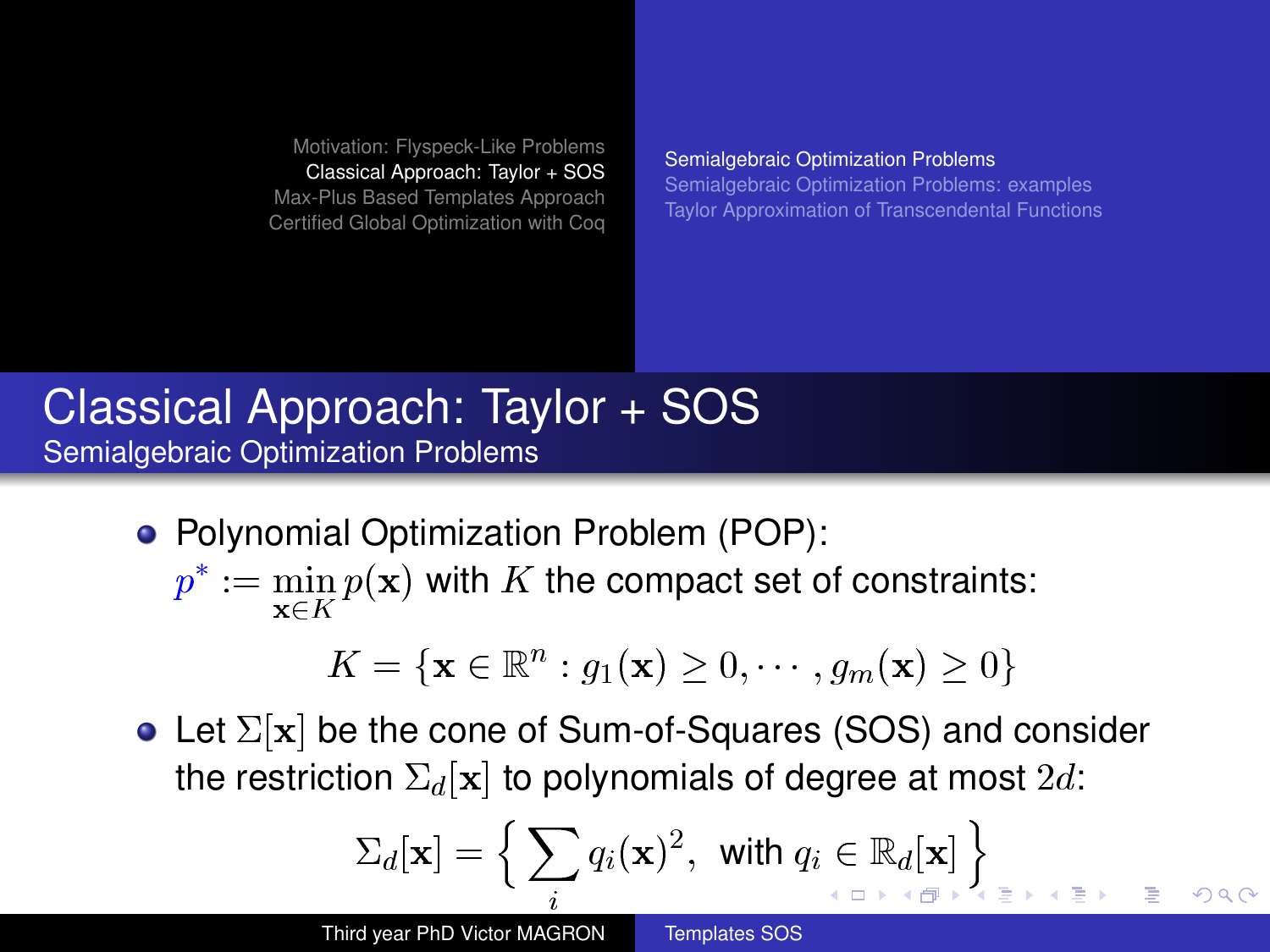[Motivation: Flyspeck-Like Problems](#page-1-0) [Classical Approach: Taylor + SOS](#page-6-0)

[Max-Plus Based Templates Approach](#page-11-0) [Certified Global Optimization with Coq](#page-35-0) [Semialgebraic Optimization Problems](#page-6-0)

[Semialgebraic Optimization Problems: examples](#page-8-0) [Taylor Approximation of Transcendental Functions](#page-10-0)

<span id="page-7-0"></span> $\Omega$ 

# [Classical Approach: Taylor + SOS](#page-6-0) [Semialgebraic Optimization Problems](#page-6-0)

$$
M(\mathbf{g}) = \Big\{\sum_{j=0}^{m} \sigma_j(\mathbf{x}) g_j(\mathbf{x}), \text{ with } \sigma_j \in \Sigma[\mathbf{x}] \Big\}
$$

#### Proposition (Putinar)

Suppose 
$$
\mathbf{x} \in [\mathbf{a}, \mathbf{b}]
$$
.  $p(\mathbf{x}) - p^* > 0$  on  $K \implies (p(\mathbf{x}) - p^*) \in M(\mathbf{g})$ 

• But the search space for  $\sigma_0, \cdots, \sigma_m$  is infinite so consider the truncated module  $M_d(\mathbf{g})$ : イロト イ押 トイヨ トイヨ トー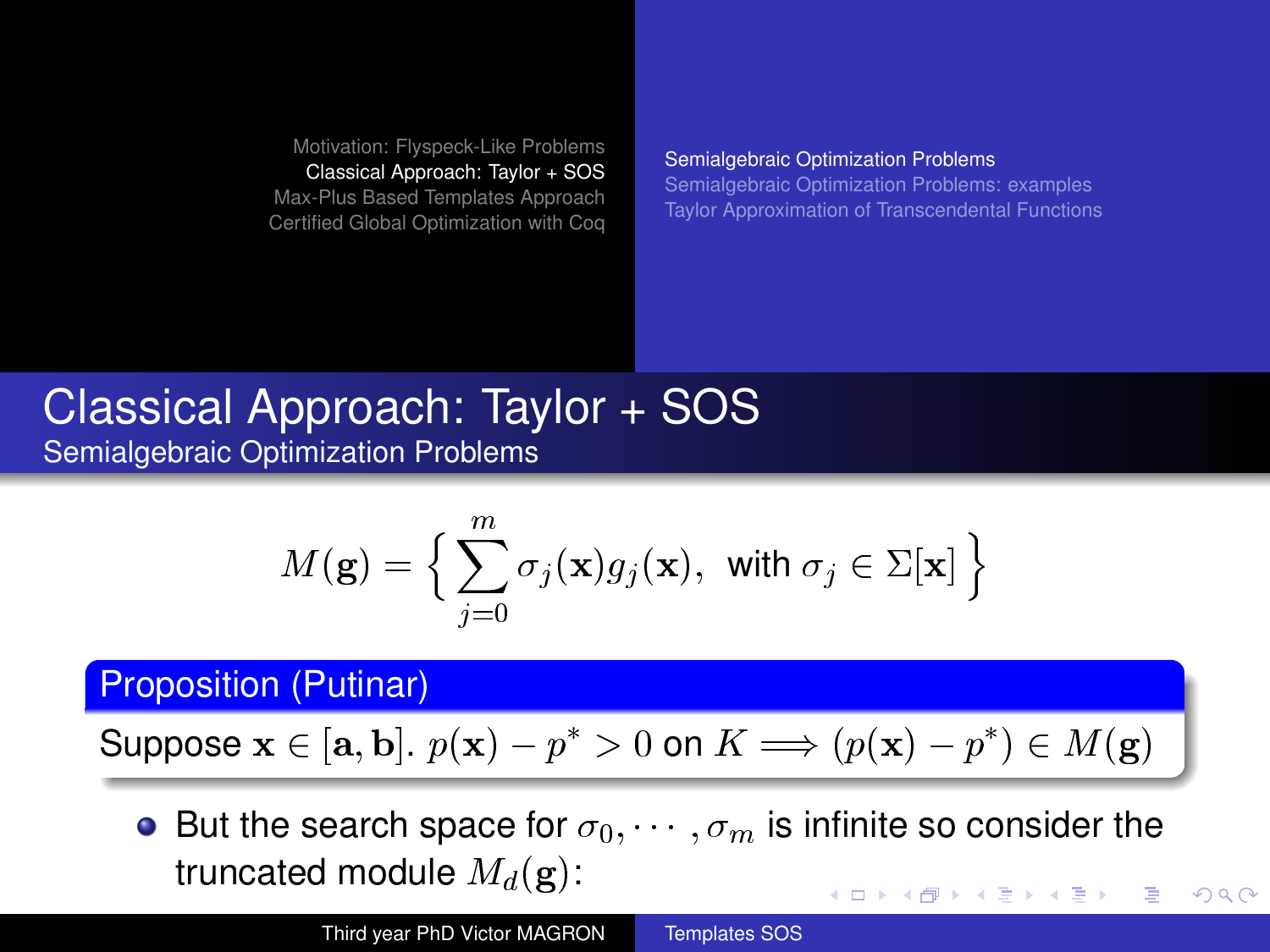[Semialgebraic Optimization Problems](#page-6-0) [Semialgebraic Optimization Problems: examples](#page-8-0) [Taylor Approximation of Transcendental Functions](#page-10-0)

#### **Classical Approach: Taylor + SOS** [Semialgebraic Optimization Problems: examples](#page-8-0)

#### Lasserre Hierarchy Convergence:

- Let  $k \geq k_0 := \max\{f, 1, \lceil \deg g_1/2 \rceil, \cdots, \lceil \deg g_m/2 \rceil\}.$
- The sequence  $\inf(\mu_k)_{k\geq k_0}$  is non-decreasing. Under a certain (moderate) assumption, it converges to  $p^*$ .

$$
\begin{array}{l}\n\bullet \quad \min_{\mathbf{x}\in[4,6.3504]^{6}}\Delta(\mathbf{x}) = x_{1}x_{4}(-x_{1}+x_{2}+x_{3}-x_{4}+x_{5}+x_{6}) + \\
x_{2}x_{5}(x_{1}-x_{2}+x_{3}+x_{4}-x_{5}+x_{6})+x_{3}x_{6}(x_{1}+x_{2}-x_{3}+x_{4}+ \\
x_{5}-x_{6})-x_{2}(x_{3}x_{4}+x_{1}x_{6})-x_{5}(x_{1}x_{3}+x_{4}x_{6}) = \mu_{2} = 128 \\\end{array}
$$
\nFirst year PhD Victor MAGRON

\nTemptates SOS

<span id="page-8-0"></span>j (x), (x)(3)  $\sim$  3504  $\mu$  )(x)(3)  $\mu$  )(x)(3)  $\mu$  )(x)(3) with  $\mu$  )(x)(3)  $\mu$  )(x)(3)  $\mu$  )(x)(3))(3)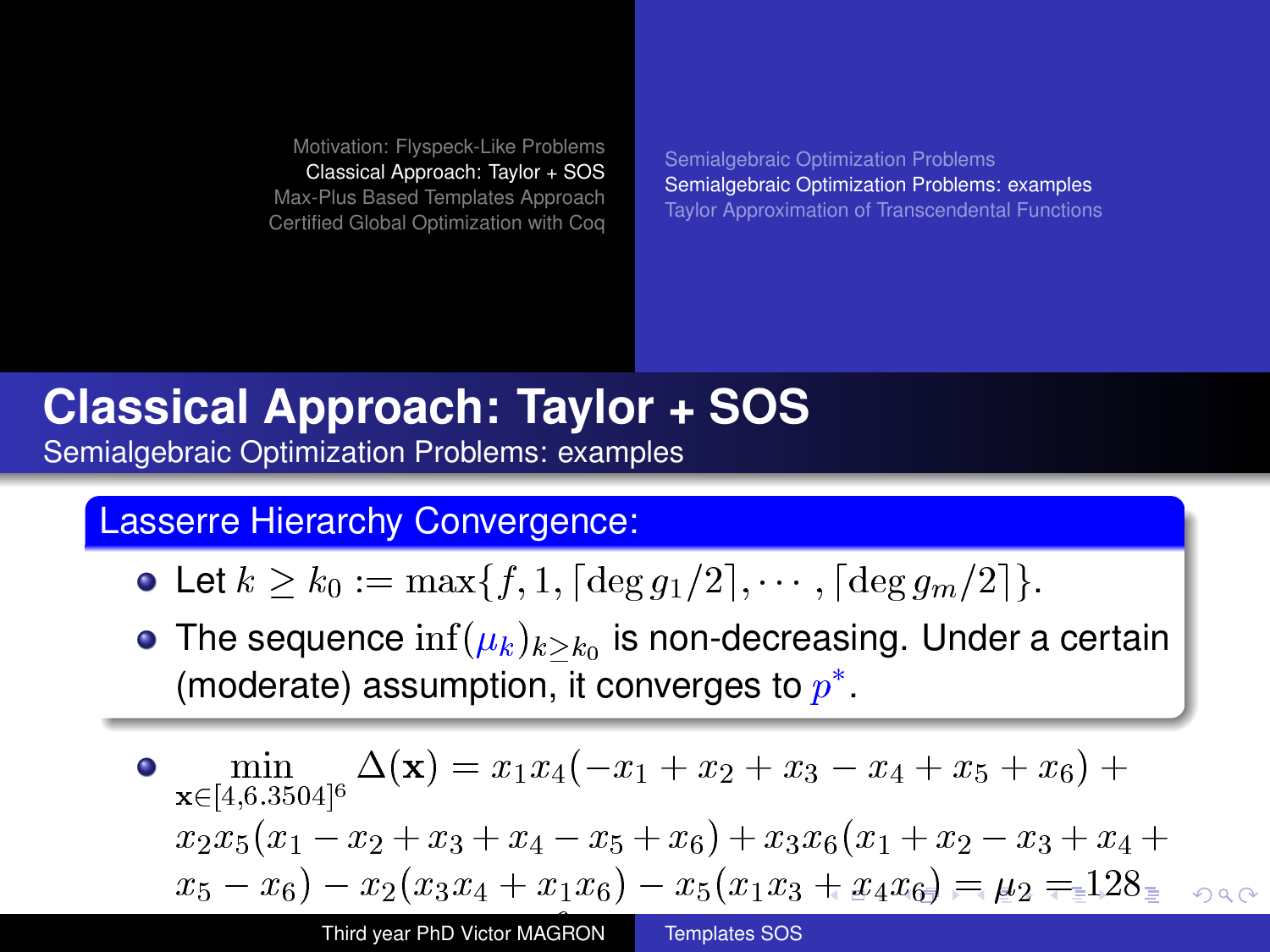[Semialgebraic Optimization Problems](#page-6-0) [Semialgebraic Optimization Problems: examples](#page-8-0) [Taylor Approximation of Transcendental Functions](#page-10-0)

# [Classical Approach: Taylor + SOS](#page-6-0) [Semialgebraic Optimization Problems: examples](#page-8-0)

#### b.s.a.l. lemma [Lasserre, Putinar] :

Let  $\mathcal A$  be the semi-algebraic functions algebra obtained by composition of polynomials with  $|\cdot|$ ,  $(\cdot)^{\frac{1}{p}}(p\in \mathbb{N}_0),$   $+,\, -,\, \times,\, /,$   $\sup,$   $\inf.$  Then every well-defined  $f_{sa} \in \mathcal{A}$  has a basic semi-algebraic lifting.

#### Example from Flyspeck:

$$
z_1 := \sqrt{4x_1 \Delta \mathbf{x}}, m_1 = \inf_{\substack{\mathbf{x} \in [4,6.3504]^6 \\ \text{Third year PhD Victor MAGRON}}} z_1(\mathbf{x}), M_1 = \sup_{\substack{\mathbf{x} \in [4,6.3504]^6 \\ \text{Templates SOS}}} z_1(\mathbf{x}).
$$

<span id="page-9-0"></span>has the contract of the contract of  $\mathcal{M}^{\text{max}}$  and  $\mathcal{M}^{\text{max}}$  and  $\mathcal{M}^{\text{max}}$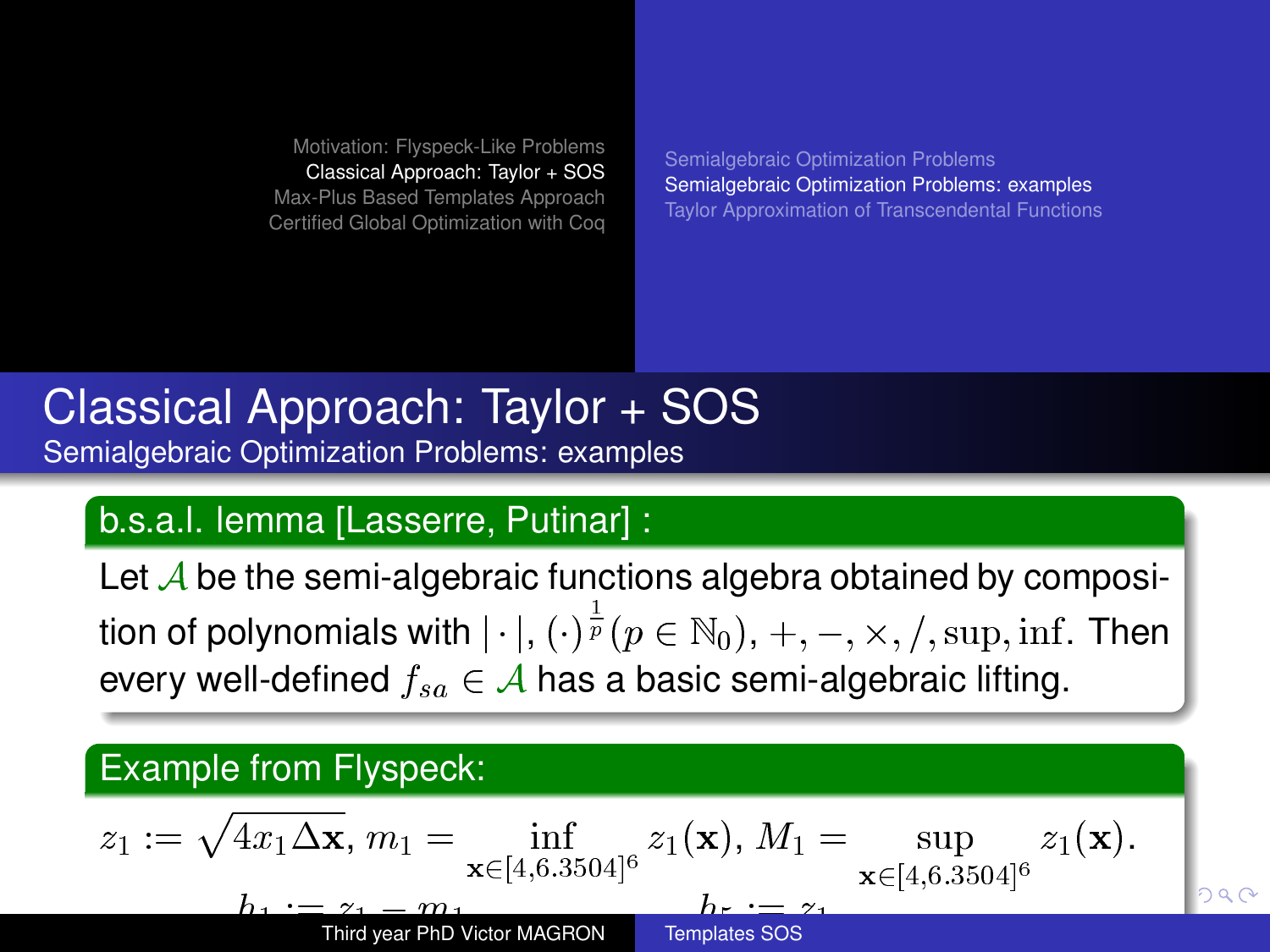[Semialgebraic Optimization Problems](#page-6-0) [Semialgebraic Optimization Problems: examples](#page-8-0) [Taylor Approximation of Transcendental Functions](#page-10-0)

<span id="page-10-0"></span> $QQ$ 

# [Classical Approach: Taylor + SOS](#page-6-0) [Taylor Approximation of Transcendental Functions](#page-10-0)

$$
\mathsf{SWF:} \min_{\mathbf{x} \in [1,500]^n} f(\mathbf{x}) = -\sum_{i=1}^n (x_i + x_{i+1}) \sin(\sqrt{x_i})
$$
\nClassical idea: approximate  $\sin(\sqrt{x})$  by a degree-*d* Taylor

\nPolynomial  $f_d$ , solve  $\min_{\mathbf{x} \in [1,500]^n} -\sum_{i=1}^n (x_i + x_{i+1}) f_d(x_i)$  (POP)

#### Issues:

• Lack of accuracy if d is not large enough  $\Longrightarrow$  expensive Branch and Bound イロト イ押ト イヨト イヨト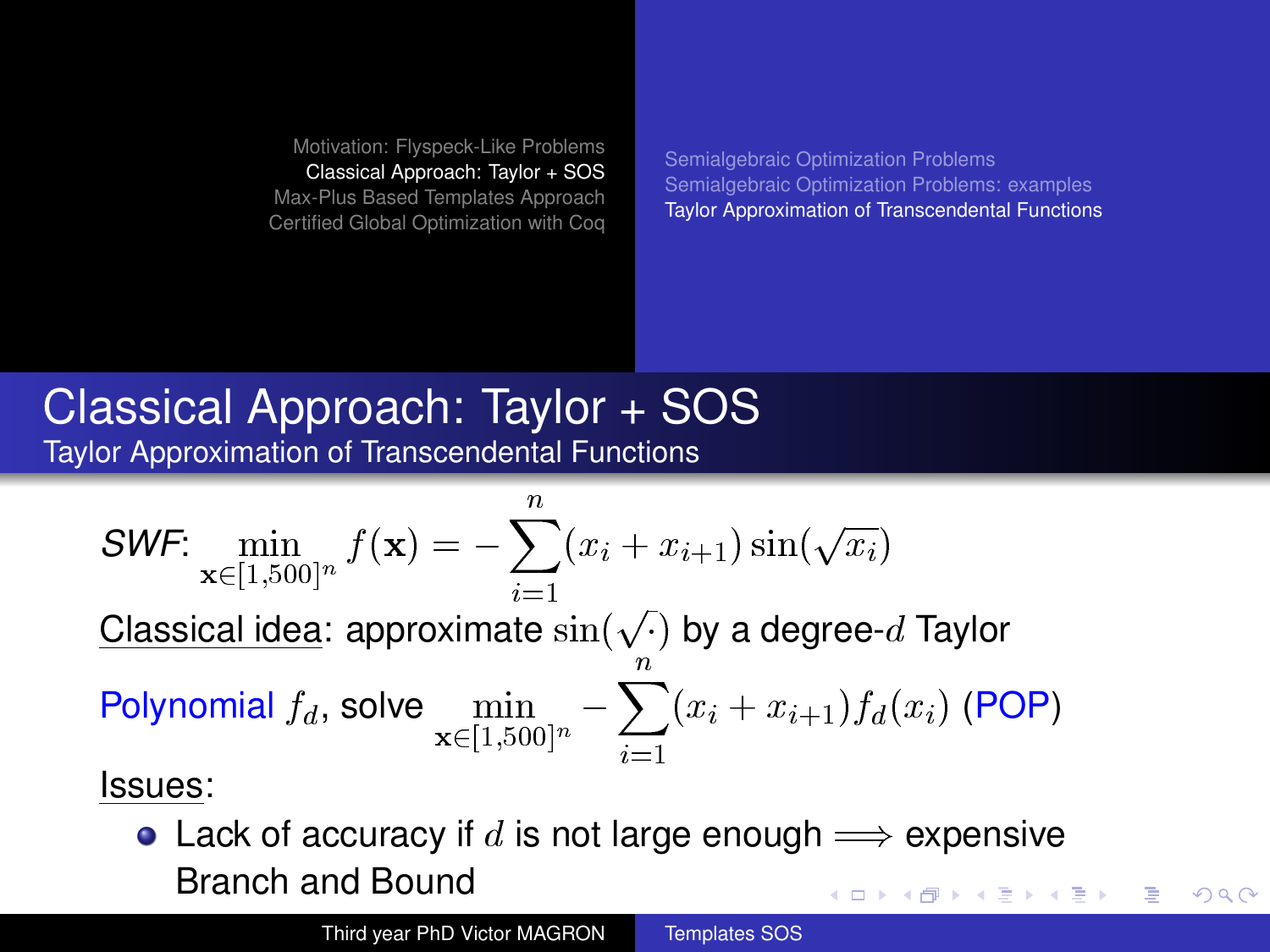#### [Main Purpose](#page-11-0)

[Max-Plus Estimators and Semi-convexity](#page-12-0) [Max-Plus Estimators for](#page-13-0) arctan [Max-Plus Estimators on a Flyspeck example](#page-14-0) [Semialgebraic Max-Plus Approximations Algorithm](#page-15-0) [Semialgebraic Max-Plus Optimization Algorithm](#page-17-0) [Polynomial Estimators using Semidefinite Programming](#page-24-0) [The Templates Algorithm](#page-26-0) [The Templates Algorithm:](#page-27-0) template\_optim [The Templates Algorithm:](#page-28-0) build\_template [The Templates Algorithm:](#page-29-0) *SWF* [Benchmarks:](#page-32-0) *SWF* [Benchmarks: GO Literature](#page-33-0) [Benchmarks: Flyspeck](#page-34-0)

イロト イ押 トイヨ トイヨト

<span id="page-11-0"></span> $\Omega$ 

### [Max-Plus Based Templates Approach](#page-11-0) [Main Purpose](#page-11-0)

# Goals:

- Reduce the  $O(n^{2k})$  polynomial dependency: decrease the number of lifting variables
- Reduce the  $O(n^{2k})$  exponential dependency: use low degree approximations
- **Reduce the Branch and Bound iterations: refine the** approximations with an adaptive iterative algorithm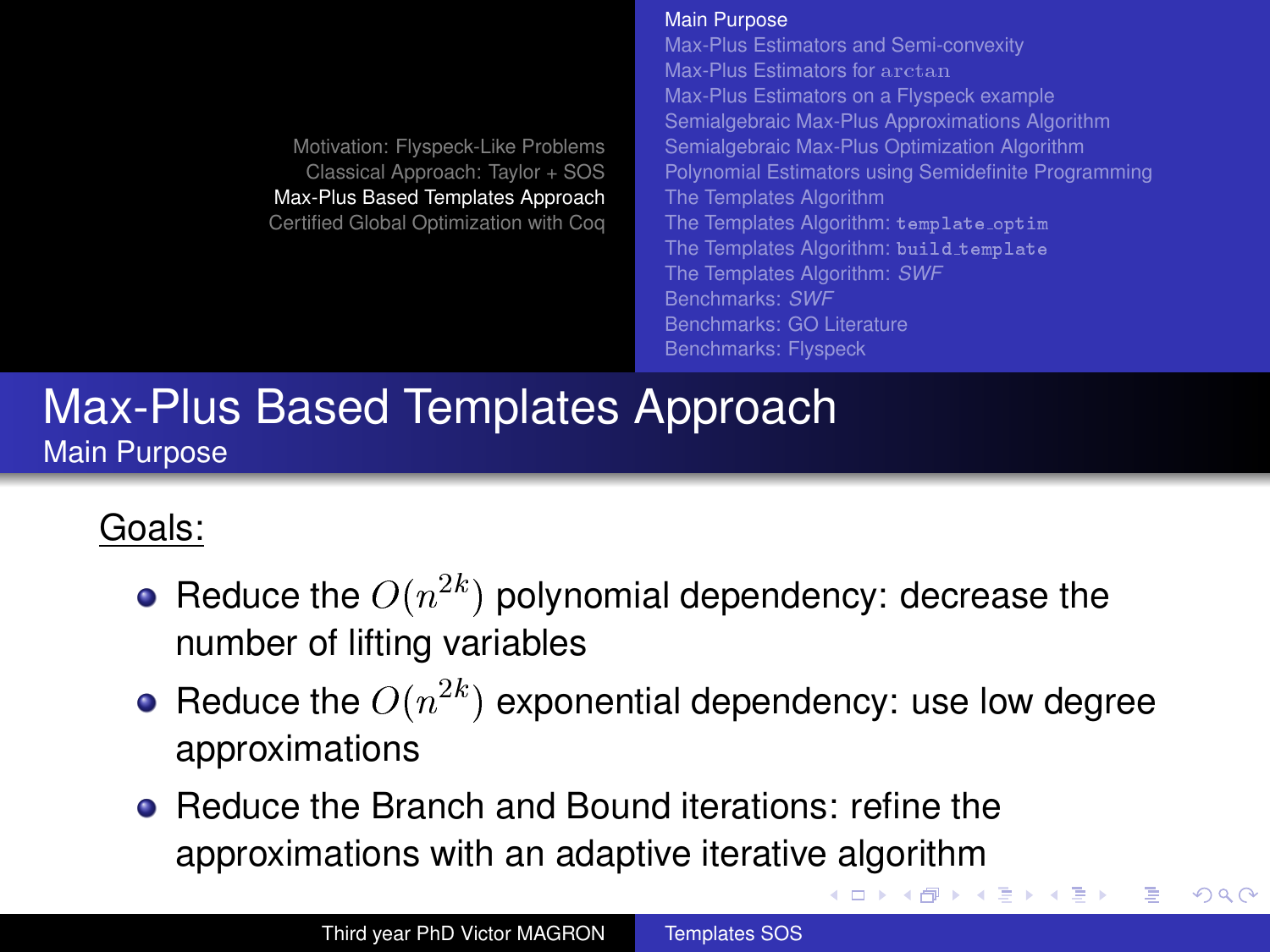|                                        | Main Purpose                                         |
|----------------------------------------|------------------------------------------------------|
|                                        | Max-Plus Estimators and Semi-convexity               |
|                                        | Max-Plus Estimators for anct an                      |
|                                        | Max-Plus Estimators on a Flyspeck example            |
|                                        | Semialgebraic Max-Plus Approximations Algorithm      |
| Motivation: Flyspeck-Like Problems     | Semialgebraic Max-Plus Optimization Algorithm        |
| Classical Approach: Taylor + SOS       | Polynomial Estimators using Semidefinite Programming |
| Max-Plus Based Templates Approach      | The Templates Algorithm                              |
| Certified Global Optimization with Cog | The Templates Algorithm: template_optim              |
|                                        | The Templates Algorithm: build_template              |
|                                        | The Templates Algorithm: SWF                         |
|                                        | Benchmarks: SWF                                      |
|                                        | Benchmarks: GO Literature                            |
|                                        | Benchmarks: Flyspeck                                 |
|                                        |                                                      |

### [Max-Plus Based Templates Approach](#page-11-0) [Max-Plus Estimators and Semi-convexity](#page-12-0)

- Let  $\hat{f} \in \mathcal{T}$  be a transcendental univariate elementary function such as arctan,  $\exp$  defined on a real interval I.
- $\bullet$  Convexity/semi-convexity properties and monotonicity of  $f$
- f is semi-convex: there exists a constant  $c_j > 0$  s.t.
	- $a \mapsto \hat{f}(a) + c_j/2(a a_j )^2$  is convex
- By convexity:

<span id="page-12-0"></span> $\forall a \in I, \hat{f}(a) \geq -c_j/2(a-a_j)^2 + \hat{f}'(a_j)(a-a_j) + \hat{f}(a_j) = \text{par}_{a_j}^-(a)$  $\forall j, \hat{f} \geq \mathrm{par}_{a_j}^-\Longrightarrow \hat{f} \geq \max_j \{\mathrm{par}_{a_j}^-\}$  $\forall j, \hat{f} \geq \mathrm{par}_{a_j}^-\Longrightarrow \hat{f} \geq \max_j \{\mathrm{par}_{a_j}^-\}$  $\forall j, \hat{f} \geq \mathrm{par}_{a_j}^-\Longrightarrow \hat{f} \geq \max_j \{\mathrm{par}_{a_j}^-\}$  $\forall j, \hat{f} \geq \mathrm{par}_{a_j}^-\Longrightarrow \hat{f} \geq \max_j \{\mathrm{par}_{a_j}^-\}$  $\forall j, \hat{f} \geq \mathrm{par}_{a_j}^-\Longrightarrow \hat{f} \geq \max_j \{\mathrm{par}_{a_j}^-\}$  $\forall j, \hat{f} \geq \mathrm{par}_{a_j}^-\Longrightarrow \hat{f} \geq \max_j \{\mathrm{par}_{a_j}^-\}$  $\forall j, \hat{f} \geq \mathrm{par}_{a_j}^-\Longrightarrow \hat{f} \geq \max_j \{\mathrm{par}_{a_j}^-\}$  $\forall j, \hat{f} \geq \mathrm{par}_{a_j}^-\Longrightarrow \hat{f} \geq \max_j \{\mathrm{par}_{a_j}^-\}$  $\forall j, \hat{f} \geq \mathrm{par}_{a_j}^-\Longrightarrow \hat{f} \geq \max_j \{\mathrm{par}_{a_j}^-\}$  $\forall j, \hat{f} \geq \mathrm{par}_{a_j}^-\Longrightarrow \hat{f} \geq \max_j \{\mathrm{par}_{a_j}^-\}$  $\forall j, \hat{f} \geq \mathrm{par}_{a_j}^-\Longrightarrow \hat{f} \geq \max_j \{\mathrm{par}_{a_j}^-\}$  $\forall j, \hat{f} \geq \mathrm{par}_{a_j}^-\Longrightarrow \hat{f} \geq \max_j \{\mathrm{par}_{a_j}^-\}$  Max[-P](#page-11-0)l[us](#page-13-0) [un](#page-12-0)[d](#page-13-0)e[re](#page-12-0)[st](#page-13-0)imat[or](#page-0-0)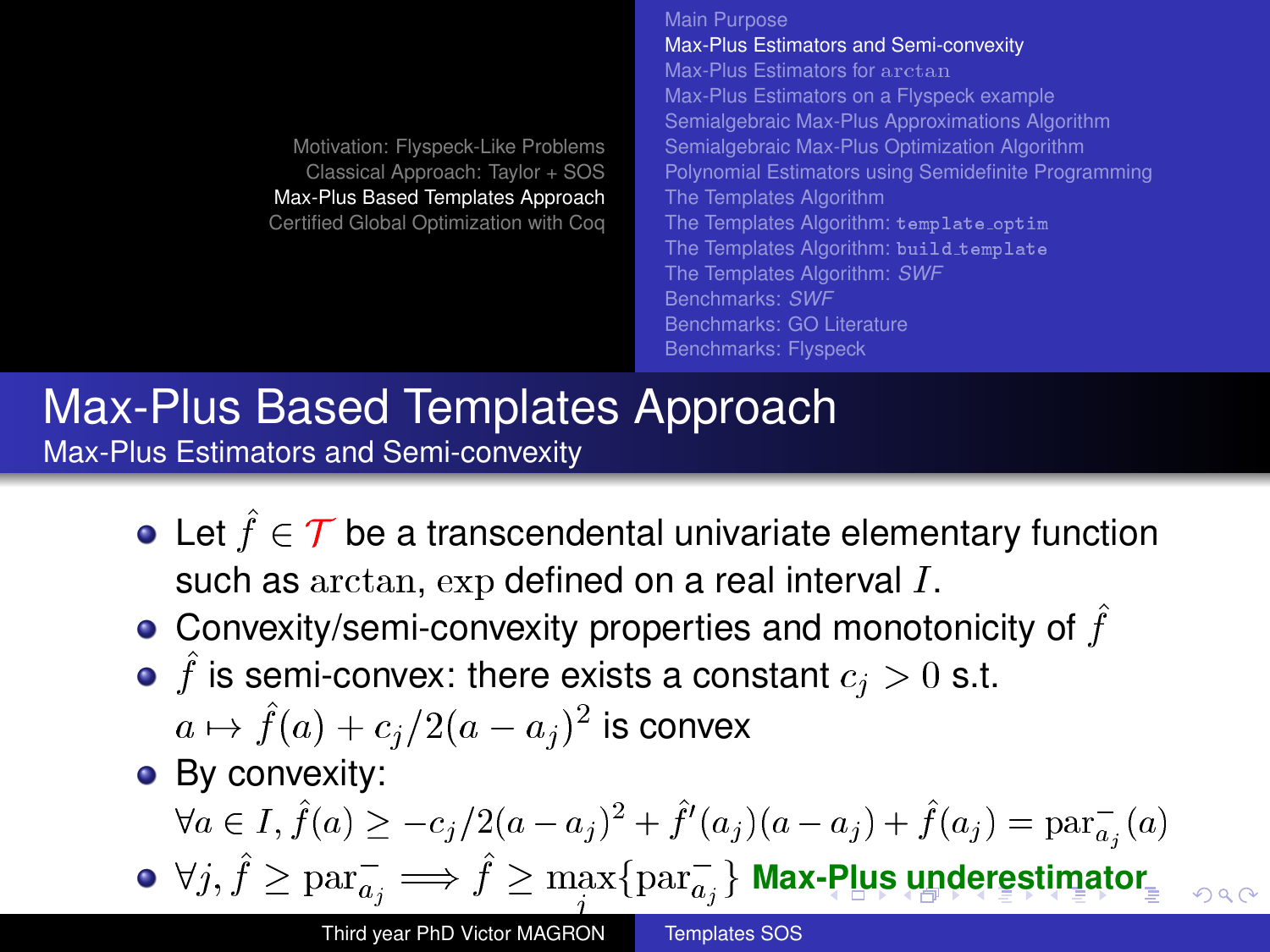<span id="page-13-0"></span>[Main Purpose](#page-11-0) [Max-Plus Estimators and Semi-convexity](#page-12-0) [Max-Plus Estimators for](#page-13-0) arctan [Max-Plus Estimators on a Flyspeck example](#page-14-0) [Semialgebraic Max-Plus Approximations Algorithm](#page-15-0) [Semialgebraic Max-Plus Optimization Algorithm](#page-17-0) [Polynomial Estimators using Semidefinite Programming](#page-24-0) [The Templates Algorithm](#page-26-0) [The Templates Algorithm:](#page-27-0) template\_optim [The Templates Algorithm:](#page-28-0) build template [The Templates Algorithm:](#page-29-0) *SWF* [Benchmarks:](#page-32-0) *SWF* [Benchmarks: GO Literature](#page-33-0)

#### [Max-Plus Based Templates Approach](#page-11-0) [Max-Plus Estimators for](#page-13-0) arctan

#### Example with arctan:

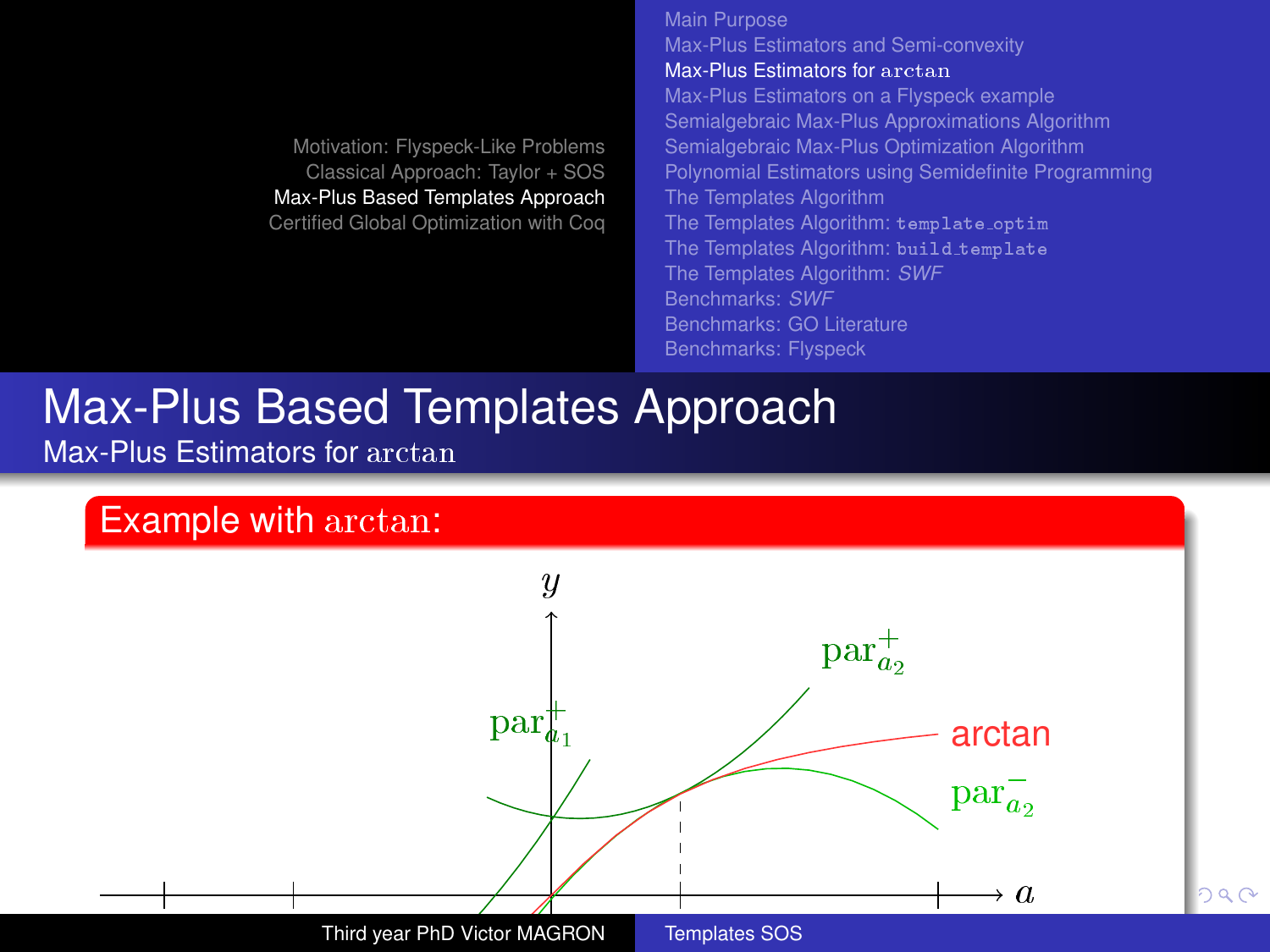[Main Purpose](#page-11-0) [Max-Plus Estimators and Semi-convexity](#page-12-0) [Max-Plus Estimators for](#page-13-0) arctan [Max-Plus Estimators on a Flyspeck example](#page-14-0) [Semialgebraic Max-Plus Approximations Algorithm](#page-15-0) [Semialgebraic Max-Plus Optimization Algorithm](#page-17-0) [Polynomial Estimators using Semidefinite Programming](#page-24-0) [The Templates Algorithm](#page-26-0) [The Templates Algorithm:](#page-27-0) template\_optim [The Templates Algorithm:](#page-28-0) build template [The Templates Algorithm:](#page-29-0) *SWF* [Benchmarks:](#page-32-0) *SWF* [Benchmarks: GO Literature](#page-33-0) [Benchmarks: Flyspeck](#page-34-0)

#### [Max-Plus Based Templates Approach](#page-11-0) [Max-Plus Estimators on a Flyspeck example](#page-14-0)

$$
l := -\frac{\pi}{2} + 1.6294 - 0.2213(\sqrt{x_2} + \sqrt{x_3} + \sqrt{x_5} + \sqrt{x_6} - 8.0) + 0.913(\sqrt{x_4} - 2.52) + 0.728(\sqrt{x_1} - 2.0)
$$

#### Lemma $9922699028$  from Flyspeck:

<span id="page-14-0"></span>
$$
\forall \mathbf{x} \in [4, 6.3504]^6, \arctan\left(\frac{\partial_4 \Delta \mathbf{x}}{\sqrt{4x_1 \Delta \mathbf{x}}}\right) + l(\mathbf{x}) \ge 0
$$

**• Using semialgebraic optimization methods:** 

8x 2 [4; 6:3504]<sup>6</sup> ; m @4x p 4x1x M Third year PhD Victor MAGRON [Templates SOS](#page-0-0)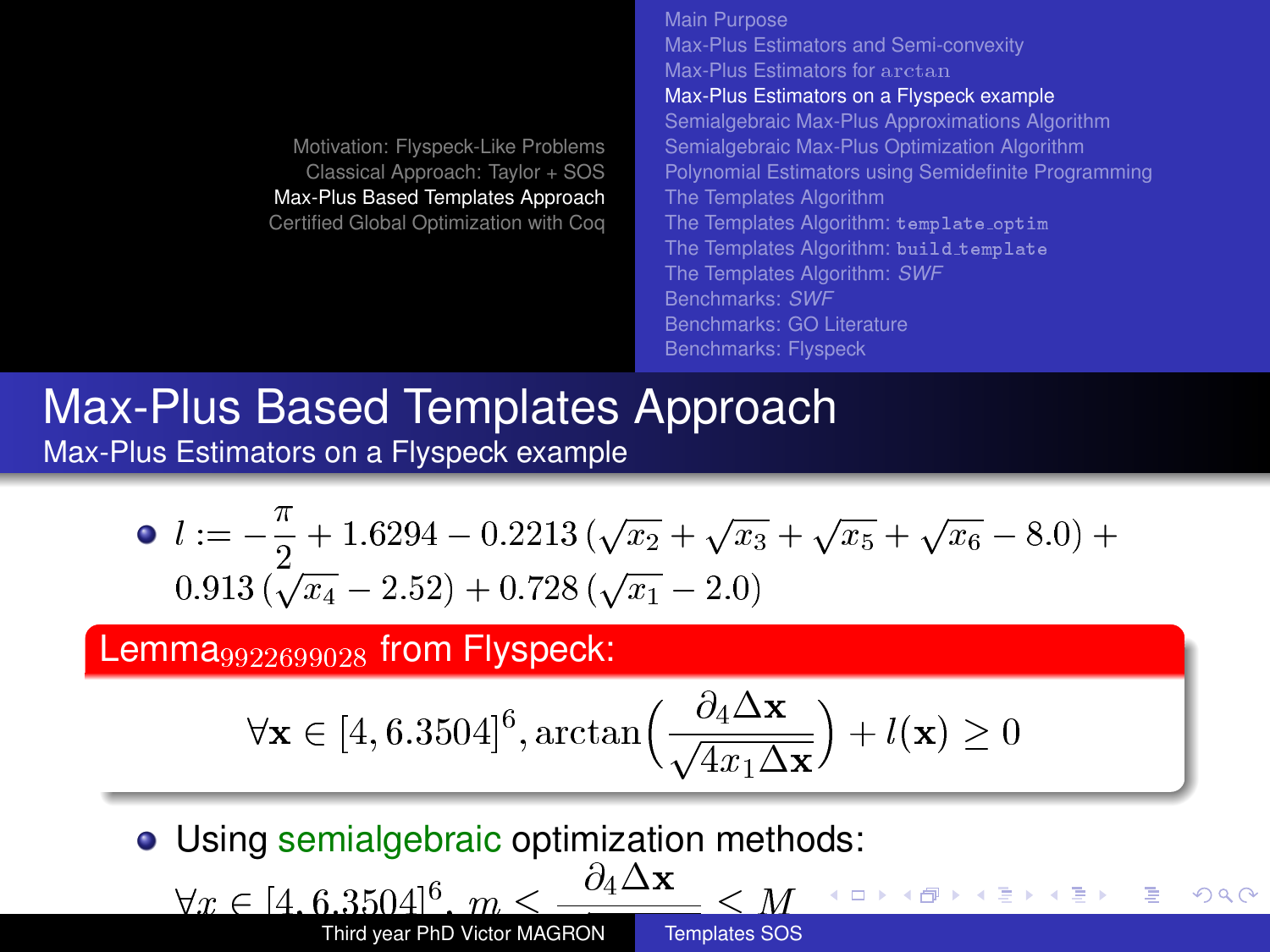[Motivation: Flyspeck-Like Problems](#page-1-0) [Classical Approach: Taylor + SOS](#page-6-0) [Max-Plus Based Templates Approach](#page-11-0) [Certified Global Optimization with Coq](#page-35-0) [Main Purpose](#page-11-0) [Max-Plus Estimators and Semi-convexity](#page-12-0) [Max-Plus Estimators for](#page-13-0) arctan [Max-Plus Estimators on a Flyspeck example](#page-14-0) [Semialgebraic Max-Plus Approximations Algorithm](#page-15-0) [Semialgebraic Max-Plus Optimization Algorithm](#page-17-0) [Polynomial Estimators using Semidefinite Programming](#page-24-0) [The Templates Algorithm](#page-26-0) [The Templates Algorithm:](#page-27-0) template\_optim [The Templates Algorithm:](#page-28-0) build template [The Templates Algorithm:](#page-29-0) *SWF* [Benchmarks:](#page-32-0) *SWF* [Benchmarks: GO Literature](#page-33-0) [Benchmarks: Flyspeck](#page-34-0)

**K ロ ト K 何 ト K ヨ ト K** 

<span id="page-15-0"></span> $\Omega$ 

#### [Max-Plus Based Templates Approach](#page-11-0) [Semialgebraic Max-Plus Approximations Algorithm](#page-15-0)

Abstract syntax tree representations of multivariate transcendental function:

- $\bullet$  leaves are semialgebraic functions of  $\mathcal A$
- nodes are univariate transcendental functions of  $\mathcal T$  or binary operations

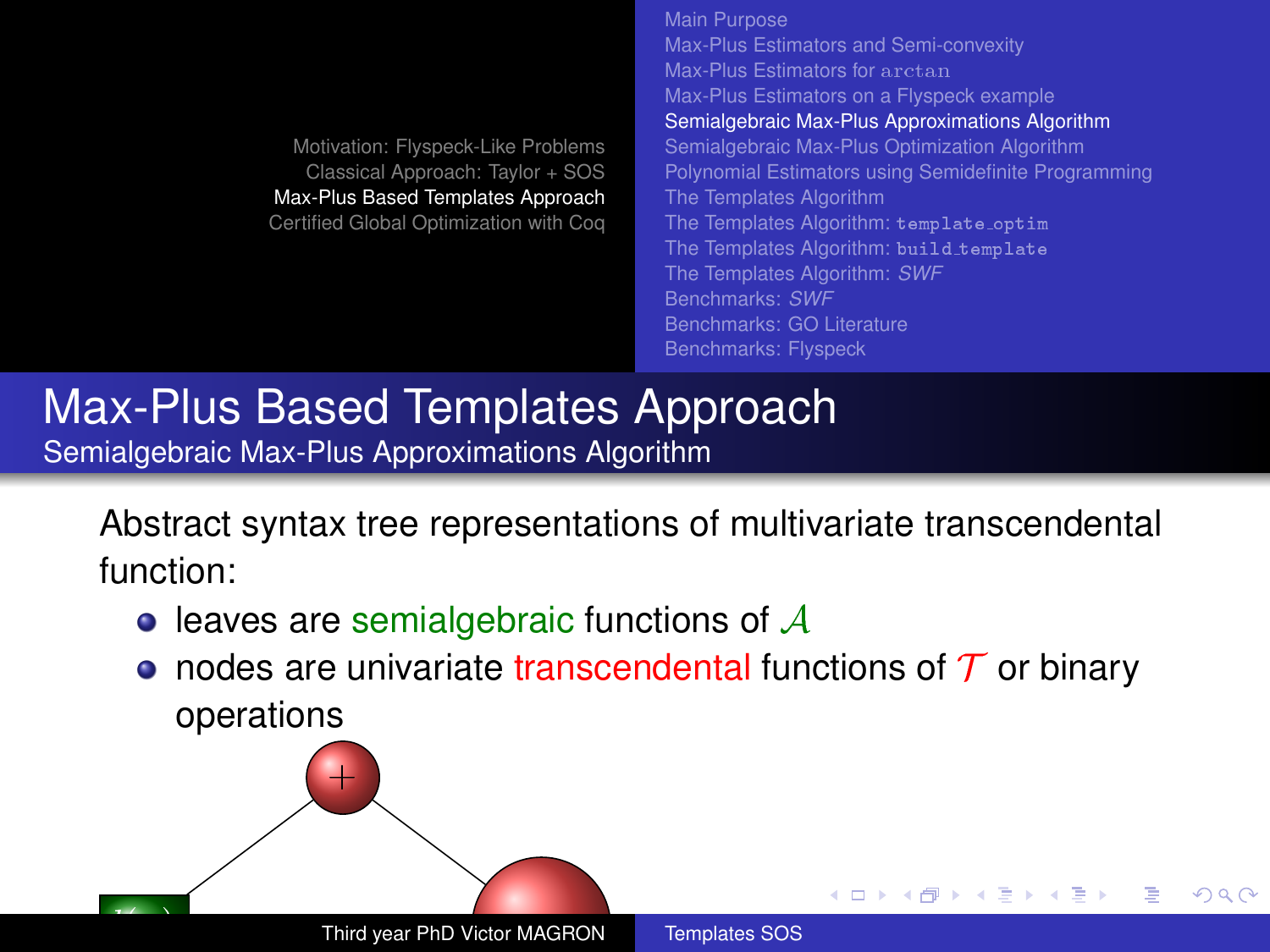[Motivation: Flyspeck-Like Problems](#page-1-0) [Classical Approach: Taylor + SOS](#page-6-0) [Max-Plus Based Templates Approach](#page-11-0) [Certified Global Optimization with Coq](#page-35-0) [Main Purpose](#page-11-0) [Max-Plus Estimators and Semi-convexity](#page-12-0) [Max-Plus Estimators for](#page-13-0) arctan [Max-Plus Estimators on a Flyspeck example](#page-14-0) [Semialgebraic Max-Plus Approximations Algorithm](#page-15-0) [Semialgebraic Max-Plus Optimization Algorithm](#page-17-0) [Polynomial Estimators using Semidefinite Programming](#page-24-0) [The Templates Algorithm](#page-26-0) [The Templates Algorithm:](#page-27-0) template\_optim [The Templates Algorithm:](#page-28-0) build template [The Templates Algorithm:](#page-29-0) *SWF* [Benchmarks:](#page-32-0) *SWF* [Benchmarks: GO Literature](#page-33-0) [Benchmarks: Flyspeck](#page-34-0)

### [Max-Plus Based Templates Approach](#page-11-0) [Semialgebraic Max-Plus Approximations Algorithm](#page-15-0)

Recursive Algorithm samp approx:

**Input:** tree t, box  $K$ , SDP relaxation order  $k$ , control points sequence  $s = \mathbf{x}^1, \ldots, \mathbf{x}^p \in K$ 

**Output:** lower bound  $m$ , upper bound  $M$ , lower tree  $t^+$ , upper tree  $t^+$ 

7: **else if** bop := root (t) is a binary operation parent of two children c<sup>1</sup>

イロト イ押 トイヨ トイヨト

<span id="page-16-0"></span> $\Omega$ 

1: if 
$$
t \in A
$$
 then

 $\overline{\phantom{a}}$ 

2: 
$$
t^- := t, t^+ := t
$$

3: **else if**  $r := \text{root}(t) \in \mathcal{T}$  parent of the single child c **then** 

4:  $m_c, M_c, c^-, c^+ := \texttt{samp\_approx}(c, K, k, s)$ 

5: 
$$
par^{-}
$$
,  $par^{+}$  :=  $build\_par(r, m_c, M_c, s)$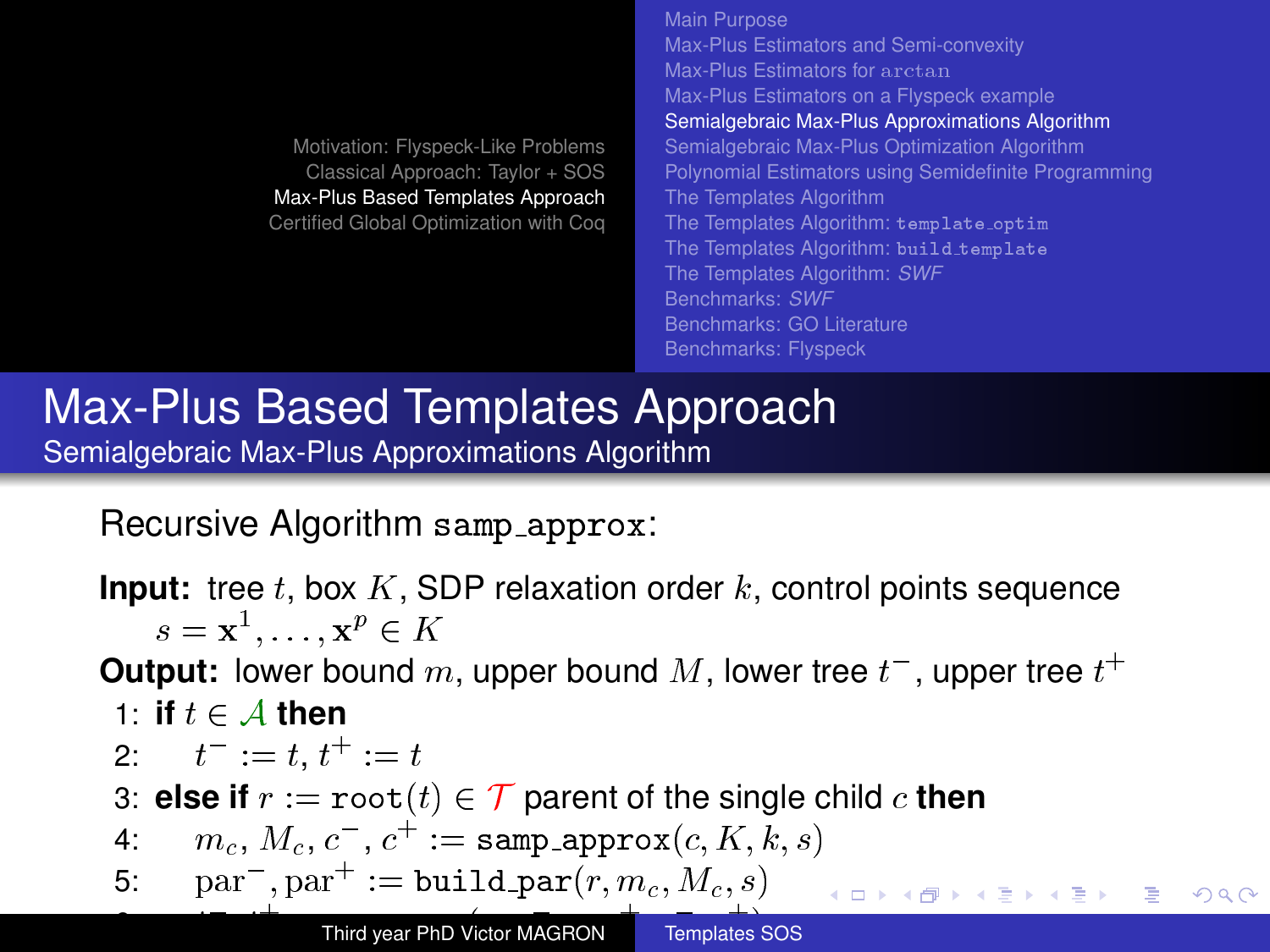[Main Purpose](#page-11-0) [Max-Plus Estimators and Semi-convexity](#page-12-0) [Max-Plus Estimators for](#page-13-0) arctan [Max-Plus Estimators on a Flyspeck example](#page-14-0) [Semialgebraic Max-Plus Approximations Algorithm](#page-15-0) [Semialgebraic Max-Plus Optimization Algorithm](#page-17-0) [Polynomial Estimators using Semidefinite Programming](#page-24-0) [The Templates Algorithm](#page-26-0) [The Templates Algorithm:](#page-27-0) template\_optim [The Templates Algorithm:](#page-28-0) build\_template [The Templates Algorithm:](#page-29-0) *SWF* [Benchmarks:](#page-32-0) *SWF* [Benchmarks: GO Literature](#page-33-0) [Benchmarks: Flyspeck](#page-34-0)

) . The contract of the contract of the contract of the contract of the contract of the contract of the contract of the contract of the contract of the contract of the contract of the contract of the contract of the contr

[Max-Plus Based Templates Approach](#page-11-0) [Semialgebraic Max-Plus Optimization Algorithm](#page-17-0)

Iterative Algorithm samp optim:

**Input:** tree t, box  $K$ ,  $iter_{\text{max}}$  (optional argument) **Output:** lower bound  $m$ , feasible solution  $\mathbf{x}_{\text{opt}}$ 

- 1:  $s := |$  argmin (randeval t)  $\vert$  .  $s \in K$ 
	-

<span id="page-17-0"></span> $\Omega$ 

- 2: *iter* := 0
- 3:  $m := -\infty$
- 4: **while**  $iter \leq iter_{\text{max}}$  **do**
- 5: Choose an SDP relaxation order  $k$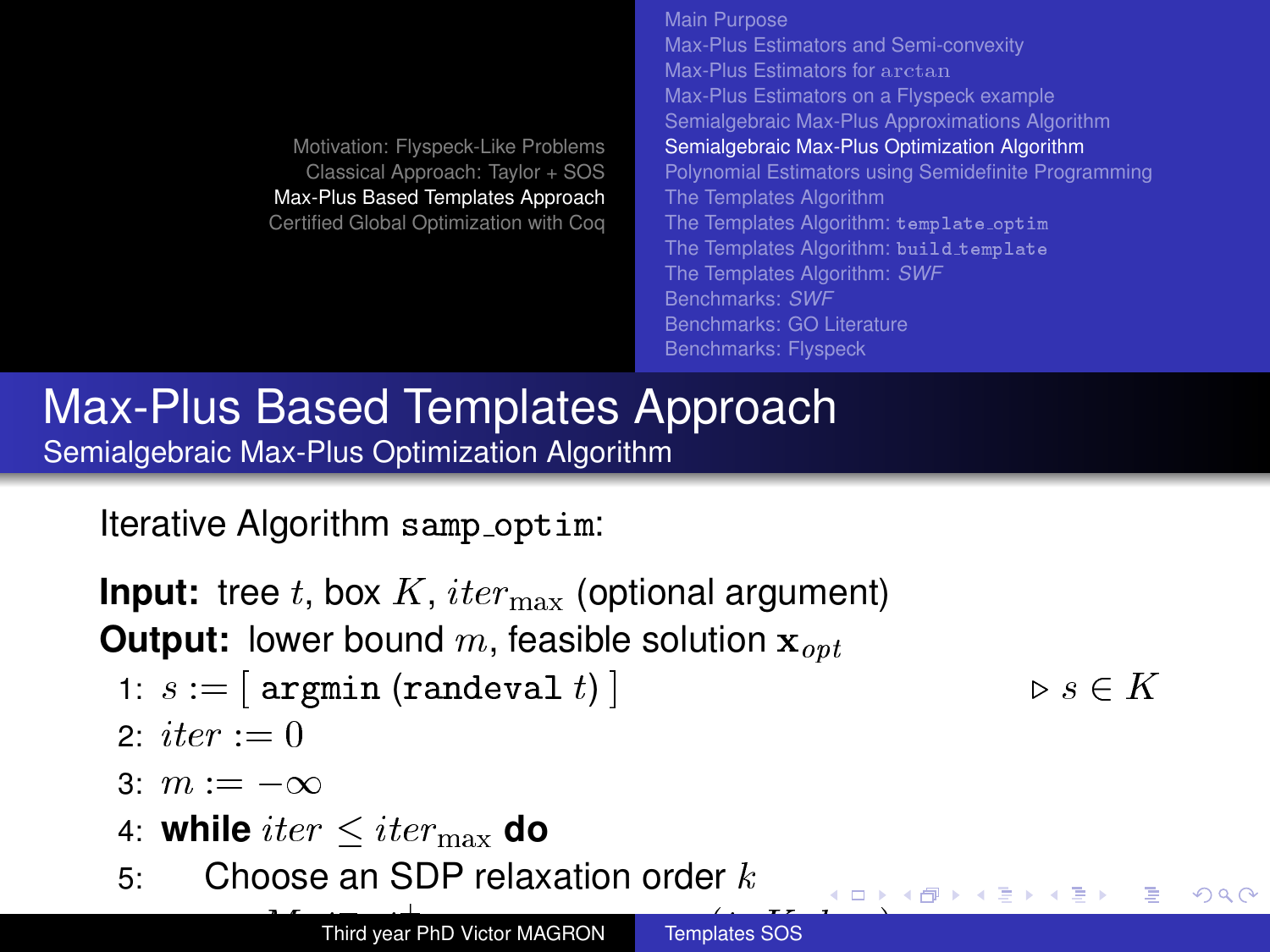[Main Purpose](#page-11-0) [Max-Plus Estimators and Semi-convexity](#page-12-0) [Max-Plus Estimators for](#page-13-0) arctan [Max-Plus Estimators on a Flyspeck example](#page-14-0) [Semialgebraic Max-Plus Approximations Algorithm](#page-15-0) [Semialgebraic Max-Plus Optimization Algorithm](#page-17-0) [Polynomial Estimators using Semidefinite Programming](#page-24-0) [The Templates Algorithm](#page-26-0) [The Templates Algorithm:](#page-27-0) template\_optim [The Templates Algorithm:](#page-28-0) build template [The Templates Algorithm:](#page-29-0) *SWF* [Benchmarks:](#page-32-0) *SWF* [Benchmarks: GO Literature](#page-33-0)

### [Max-Plus Based Templates Approach](#page-11-0) [Semialgebraic Max-Plus Optimization Algorithm](#page-17-0)



<span id="page-18-0"></span>Third year PhD Victor MAGRON [Templates SOS](#page-0-0)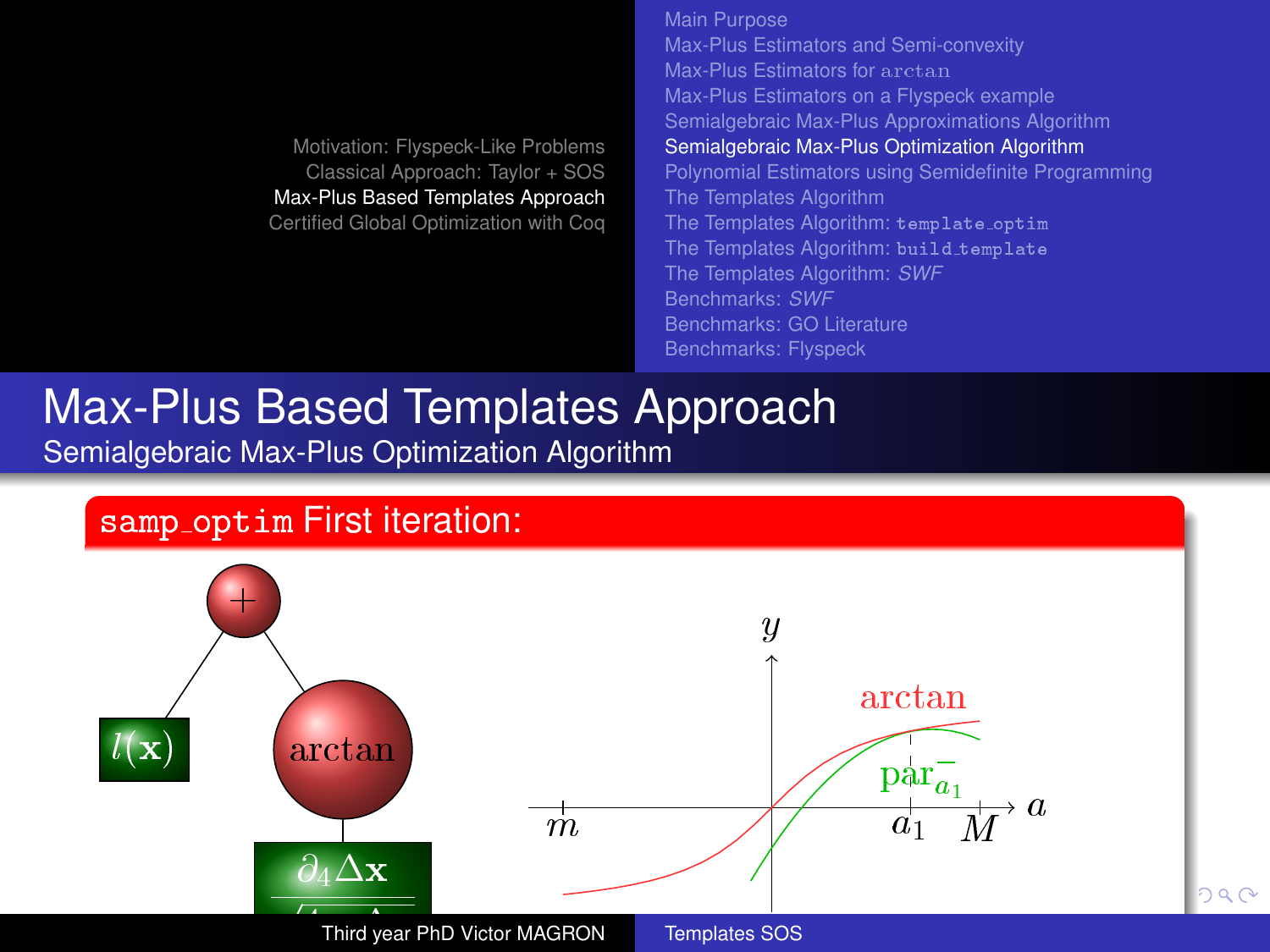<span id="page-19-0"></span>[Main Purpose](#page-11-0) [Max-Plus Estimators and Semi-convexity](#page-12-0) [Max-Plus Estimators for](#page-13-0) arctan [Max-Plus Estimators on a Flyspeck example](#page-14-0) [Semialgebraic Max-Plus Approximations Algorithm](#page-15-0) [Semialgebraic Max-Plus Optimization Algorithm](#page-17-0) [Polynomial Estimators using Semidefinite Programming](#page-24-0) [The Templates Algorithm](#page-26-0) [The Templates Algorithm:](#page-27-0) template\_optim [The Templates Algorithm:](#page-28-0) build template [The Templates Algorithm:](#page-29-0) *SWF* [Benchmarks:](#page-32-0) *SWF* [Benchmarks: GO Literature](#page-33-0) [Benchmarks: Flyspeck](#page-34-0)

### [Max-Plus Based Templates Approach](#page-11-0) [Semialgebraic Max-Plus Optimization Algorithm](#page-17-0)

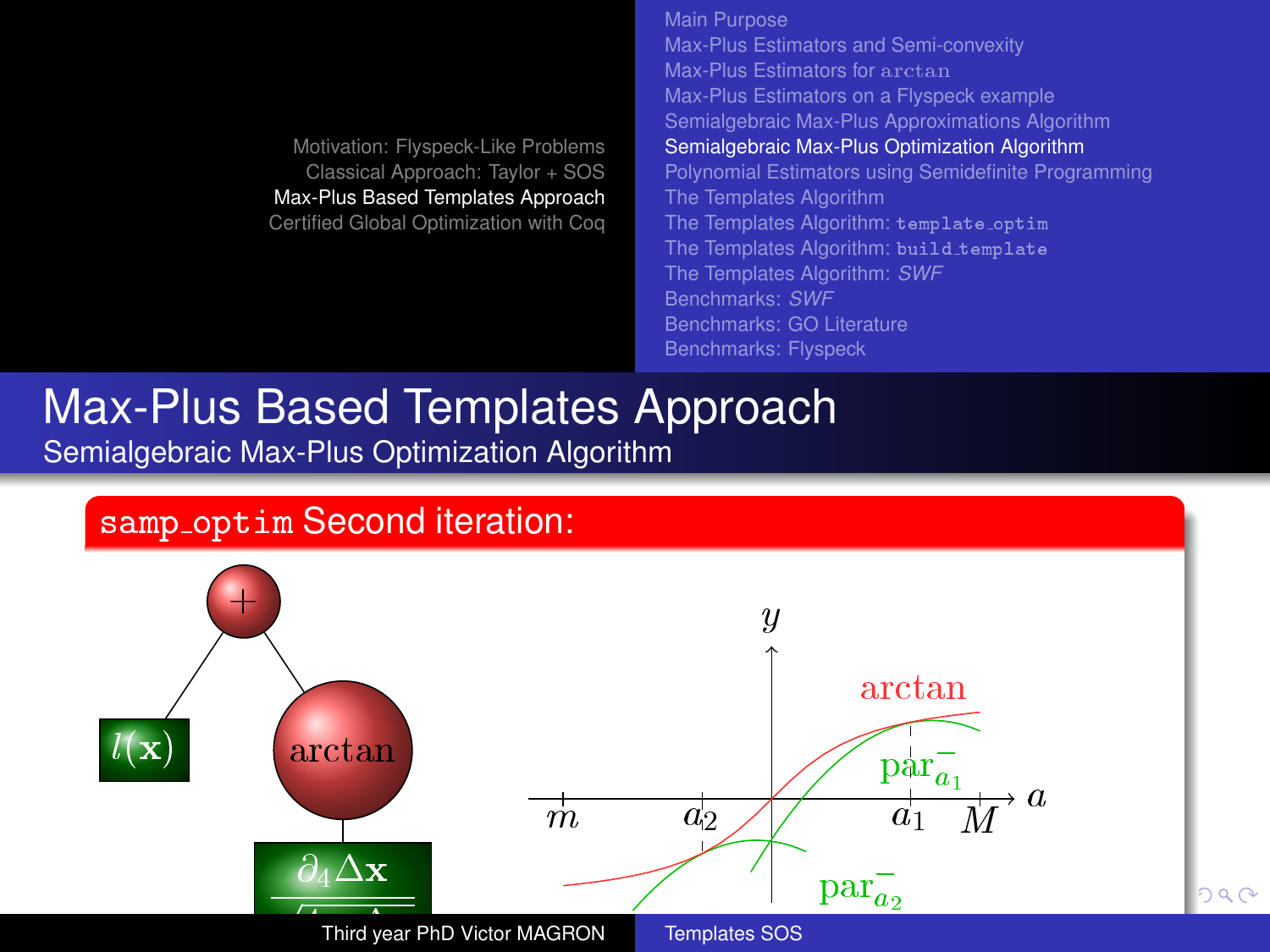<span id="page-20-0"></span>[Main Purpose](#page-11-0) [Max-Plus Estimators and Semi-convexity](#page-12-0) [Max-Plus Estimators for](#page-13-0) arctan [Max-Plus Estimators on a Flyspeck example](#page-14-0) [Semialgebraic Max-Plus Approximations Algorithm](#page-15-0) [Semialgebraic Max-Plus Optimization Algorithm](#page-17-0) [Polynomial Estimators using Semidefinite Programming](#page-24-0) [The Templates Algorithm](#page-26-0) [The Templates Algorithm:](#page-27-0) template\_optim [The Templates Algorithm:](#page-28-0) build template [The Templates Algorithm:](#page-29-0) *SWF* [Benchmarks:](#page-32-0) *SWF* [Benchmarks: GO Literature](#page-33-0) [Benchmarks: Flyspeck](#page-34-0)

### [Max-Plus Based Templates Approach](#page-11-0) [Semialgebraic Max-Plus Optimization Algorithm](#page-17-0)

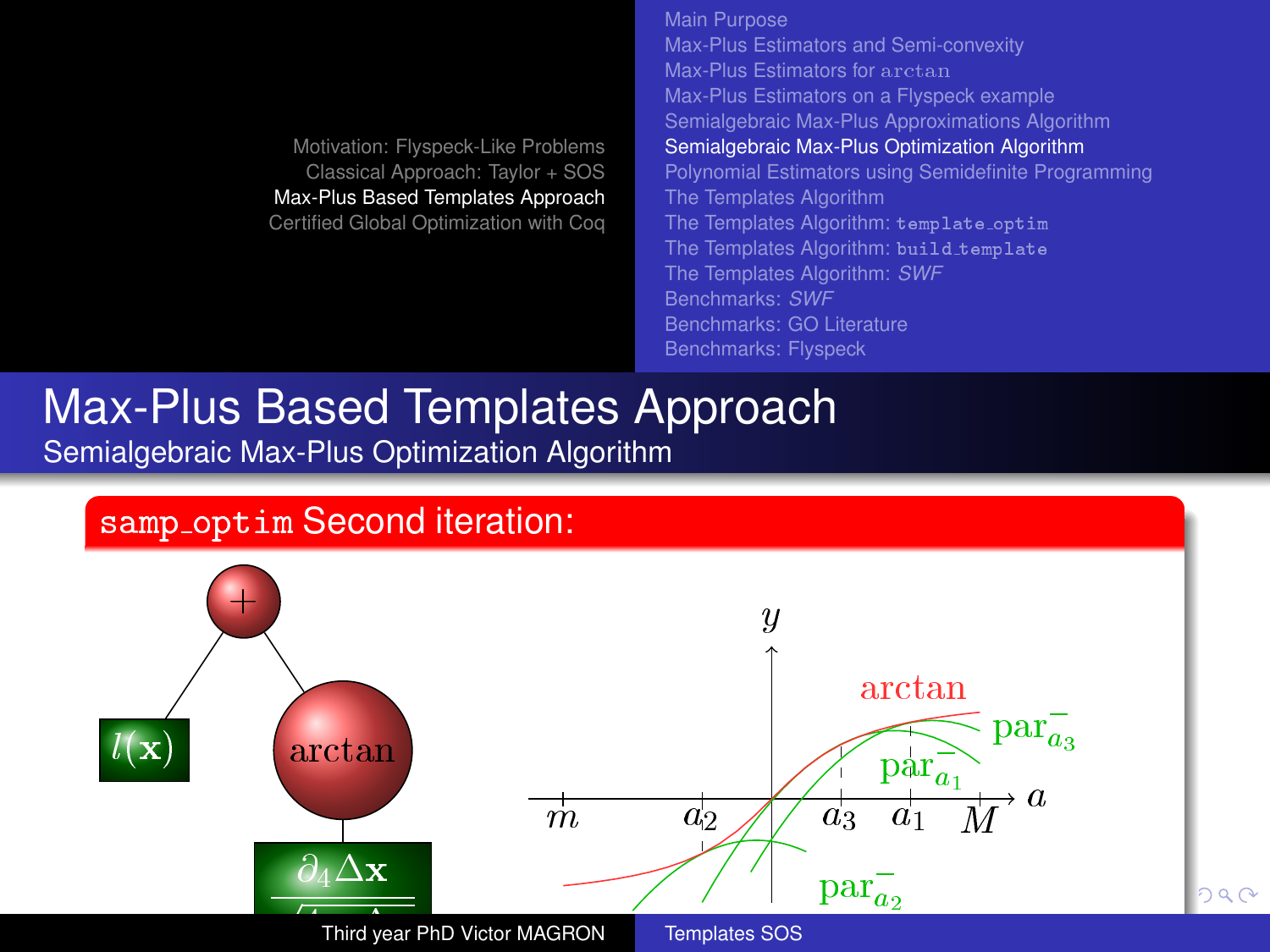[Motivation: Flyspeck-Like Problems](#page-1-0) [Classical Approach: Taylor + SOS](#page-6-0) [Max-Plus Based Templates Approach](#page-11-0) [Certified Global Optimization with Coq](#page-35-0) [Max-Plus Estimators and Semi-convexity](#page-12-0) [Max-Plus Estimators for](#page-13-0) arctan [Max-Plus Estimators on a Flyspeck example](#page-14-0) [Semialgebraic Max-Plus Approximations Algorithm](#page-15-0) [Semialgebraic Max-Plus Optimization Algorithm](#page-17-0) [Polynomial Estimators using Semidefinite Programming](#page-24-0) [The Templates Algorithm](#page-26-0) [The Templates Algorithm:](#page-27-0) template\_optim [The Templates Algorithm:](#page-28-0) build\_template [The Templates Algorithm:](#page-29-0) *SWF* [Benchmarks:](#page-32-0) *SWF* [Benchmarks: GO Literature](#page-33-0) [Benchmarks: Flyspeck](#page-34-0)

[Main Purpose](#page-11-0)

### [Max-Plus Based Templates Approach](#page-11-0) [Semialgebraic Max-Plus Optimization Algorithm](#page-17-0)

For  $k=3, m_3=-0.0333 < 0,$  obtain a new minimizer  $\mathbf{x}_{opt}^4$ and iterate again...

## Theorem: Convergence of Semialgebraic underestimators

Let  $f$  be a multivariate transcendental function that can be represented by such syntaxic abstract trees. Let  $(\mathbf{x}_{opt}^p)_{p \in \mathbb{N}}$  be a sequence of control points obtained to define

the hierarchy of underestimators in the algorithm samp optim and

<span id="page-21-0"></span> $\mathbf{x}^*$  be an accumulation point of  $(\mathbf{x}_{opt}^p)_{p\in \mathbb{N}}.$ ٦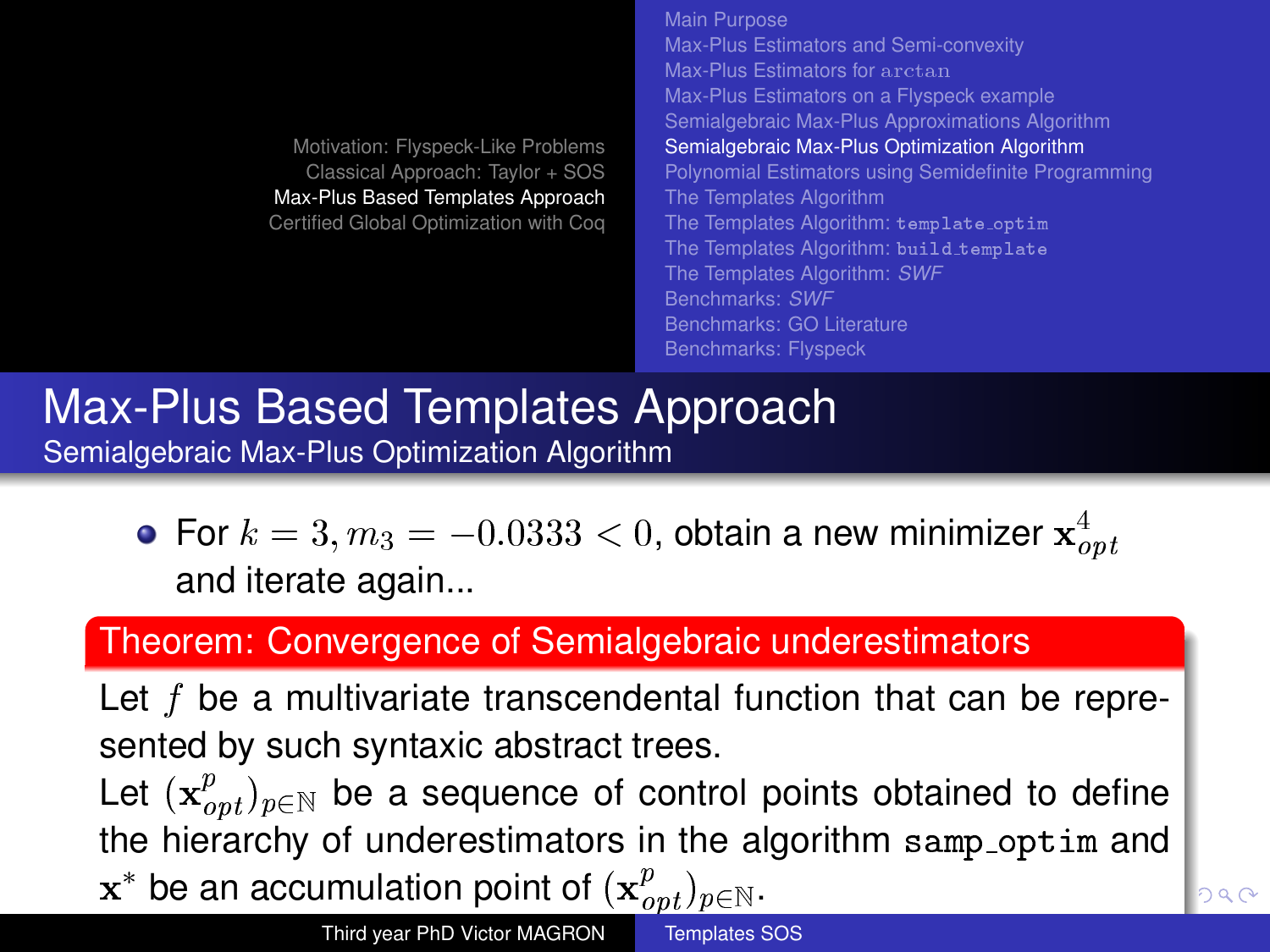<span id="page-22-0"></span>[Main Purpose](#page-11-0) [Max-Plus Estimators and Semi-convexity](#page-12-0) [Max-Plus Estimators for](#page-13-0) arctan [Max-Plus Estimators on a Flyspeck example](#page-14-0) [Semialgebraic Max-Plus Approximations Algorithm](#page-15-0) [Semialgebraic Max-Plus Optimization Algorithm](#page-17-0) [Polynomial Estimators using Semidefinite Programming](#page-24-0) [The Templates Algorithm](#page-26-0) [The Templates Algorithm:](#page-27-0) template\_optim [The Templates Algorithm:](#page-28-0) build template [The Templates Algorithm:](#page-29-0) *SWF* [Benchmarks:](#page-32-0) *SWF* [Benchmarks: GO Literature](#page-33-0) [Benchmarks: Flyspeck](#page-34-0)

# **Max-Plus Based Templates Approach**

[Semialgebraic Max-Plus Optimization Algorithm](#page-17-0)

#### Example with sin:

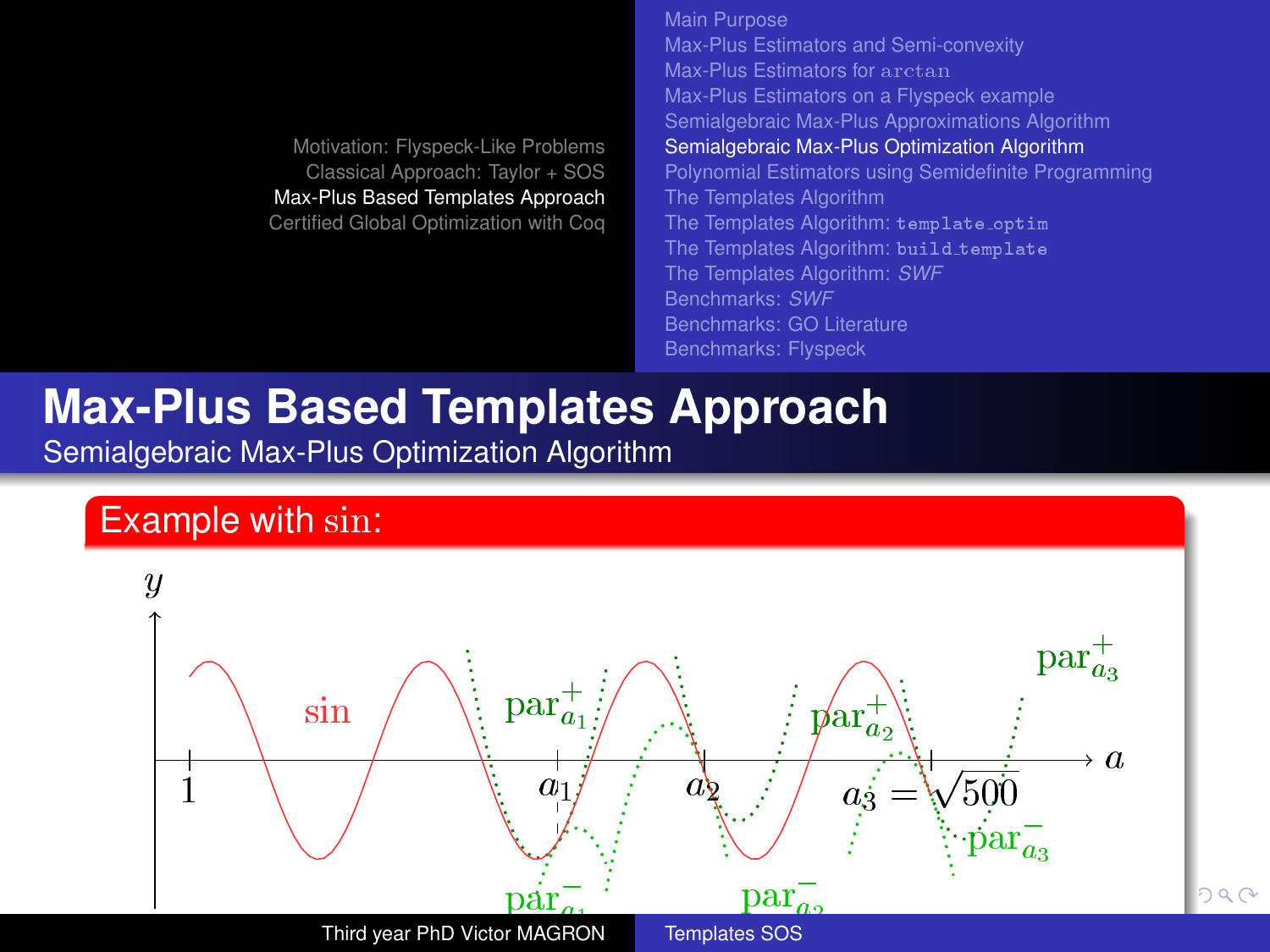[Main Purpose](#page-11-0) [Max-Plus Estimators and Semi-convexity](#page-12-0) [Max-Plus Estimators for](#page-13-0) arctan [Max-Plus Estimators on a Flyspeck example](#page-14-0) [Semialgebraic Max-Plus Approximations Algorithm](#page-15-0) [Semialgebraic Max-Plus Optimization Algorithm](#page-17-0) [Polynomial Estimators using Semidefinite Programming](#page-24-0) [The Templates Algorithm](#page-26-0) [The Templates Algorithm:](#page-27-0) template\_optim [The Templates Algorithm:](#page-28-0) build template [The Templates Algorithm:](#page-29-0) *SWF* [Benchmarks:](#page-32-0) *SWF* [Benchmarks: GO Literature](#page-33-0) [Benchmarks: Flyspeck](#page-34-0)

#### [Max-Plus Based Templates Approach](#page-11-0) [Semialgebraic Max-Plus Optimization Algorithm](#page-17-0)

**SWF:** 
$$
\min_{\mathbf{x} \in [1,500]^n} - \sum_{i=1}^n (x_i + x_{i+1}) \sin(\sqrt{x_i}) \quad (\epsilon = 1)
$$

Use one lifting variable  $y_i$  to represent  $x_i\mapsto \sqrt{x_i}$  and one lifting variable  $z_i$  to represent  $x_i \mapsto \sin(x_i)$ 

<span id="page-23-0"></span>
$$
\left\{\begin{array}{ll}\displaystyle\min_{\mathbf{x}\in[1,500]^n,\mathbf{y}\in[1,\sqrt{500}]^n,\mathbf{z}\in[-1,1]^n} &-\displaystyle\sum_{i=1}^n(x_i+x_{i+1})z_i\\\text{s.t.} &z_i\leq\text{par}^+_{\leftarrow}(y_i),j\in\{1,2,3\}\end{array}\right.
$$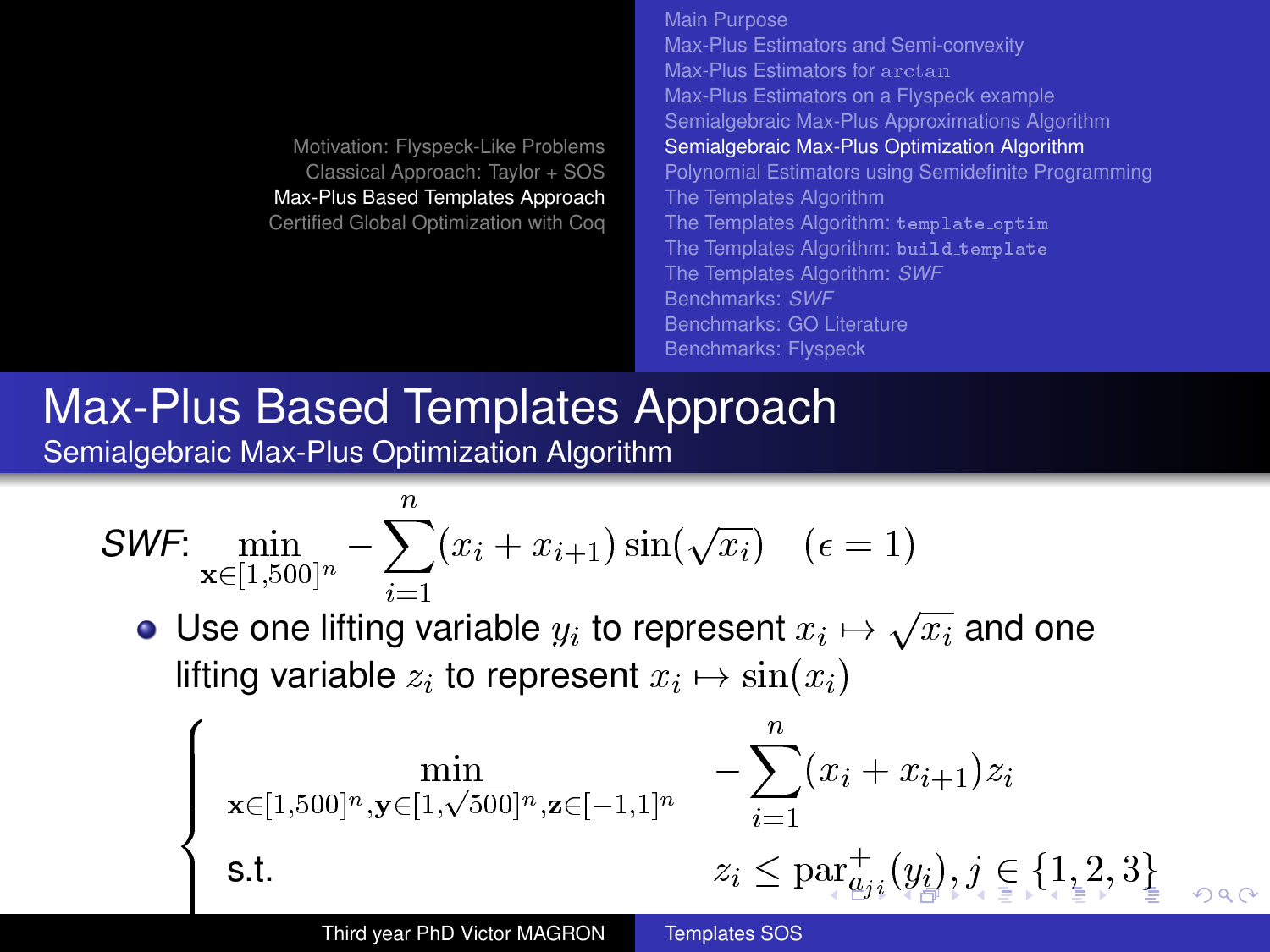[Motivation: Flyspeck-Like Problems](#page-1-0) [Classical Approach: Taylor + SOS](#page-6-0) [Max-Plus Based Templates Approach](#page-11-0) [Certified Global Optimization with Coq](#page-35-0) [Main Purpose](#page-11-0) [Max-Plus Estimators and Semi-convexity](#page-12-0) [Max-Plus Estimators for](#page-13-0) arctan [Max-Plus Estimators on a Flyspeck example](#page-14-0) [Semialgebraic Max-Plus Approximations Algorithm](#page-15-0) [Semialgebraic Max-Plus Optimization Algorithm](#page-17-0) [Polynomial Estimators using Semidefinite Programming](#page-24-0) [The Templates Algorithm](#page-26-0) [The Templates Algorithm:](#page-27-0) template\_optim [The Templates Algorithm:](#page-28-0) build template [The Templates Algorithm:](#page-29-0) *SWF* [Benchmarks:](#page-32-0) *SWF* [Benchmarks: GO Literature](#page-33-0) [Benchmarks: Flyspeck](#page-34-0)

[Max-Plus Based Templates Approach](#page-11-0) [Polynomial Estimators using Semidefinite Programming](#page-24-0)

With samp\_optim: the number of lifting variables is not bounded **Remedy:** select some subcomponents of f and compute estimators involving less lifting variables

- Let t be such a subcomponent and  $\mathbf{x}^j$  be a control point and suppose that  $t$  is twice differentiable.
- $\bullet$  Define the interval matrix  $\ddot{D}$  enclosing all the entries of  $(\mathcal{D}^2(t)(\mathbf{x}) - \mathcal{D}^2(t)(\mathbf{x}_j))$  for  $\mathbf{x} \in K$
- Define the quadratic form

 $\sqrt{2}$ 

<span id="page-24-0"></span> $\Omega$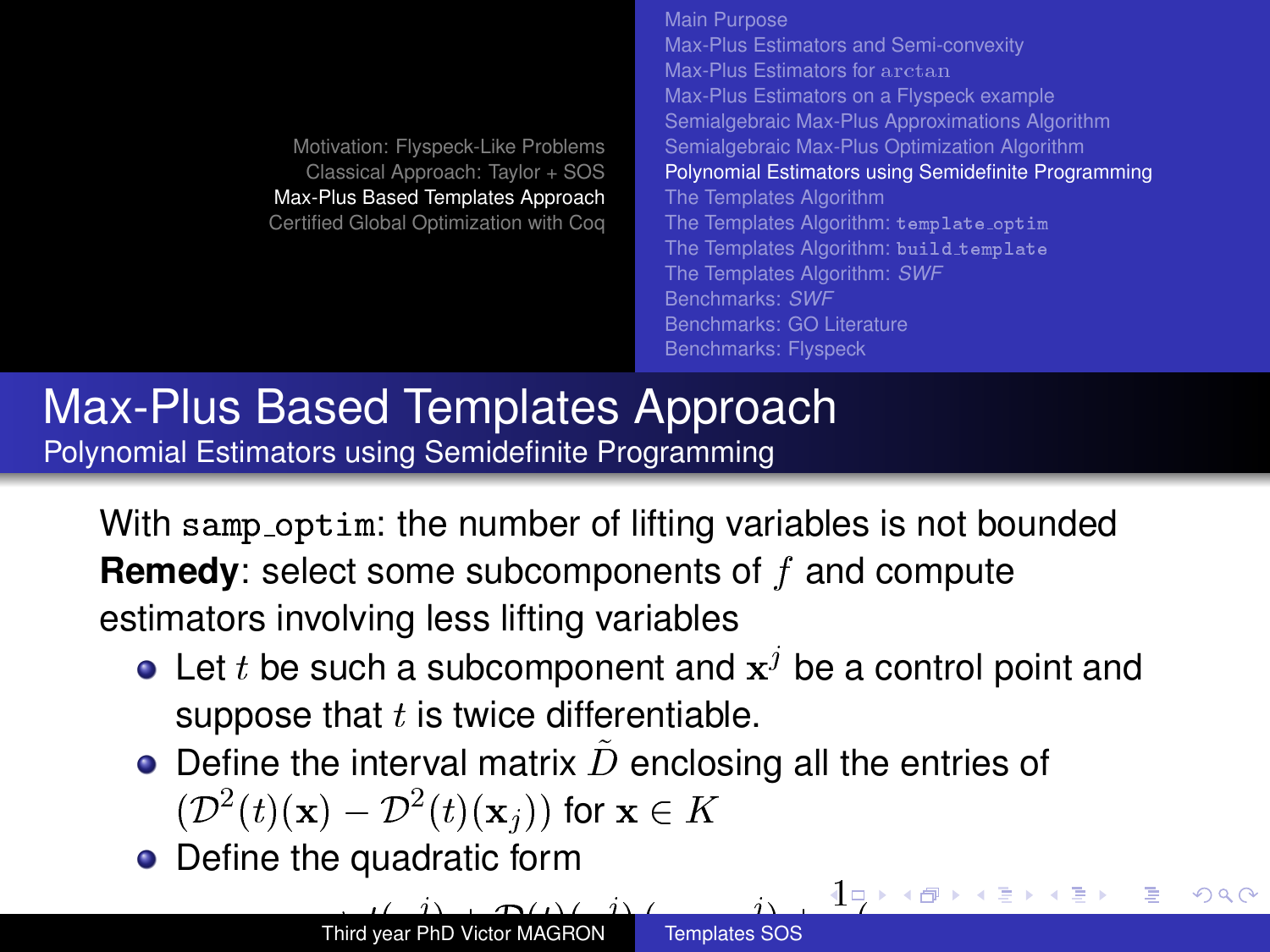[Motivation: Flyspeck-Like Problems](#page-1-0) [Classical Approach: Taylor + SOS](#page-6-0) [Max-Plus Based Templates Approach](#page-11-0) [Certified Global Optimization with Coq](#page-35-0) [Max-Plus Estimators for](#page-13-0) arctan [Max-Plus Estimators on a Flyspeck example](#page-14-0) [Semialgebraic Max-Plus Approximations Algorithm](#page-15-0) [Semialgebraic Max-Plus Optimization Algorithm](#page-17-0) [Polynomial Estimators using Semidefinite Programming](#page-24-0) [The Templates Algorithm](#page-26-0) [The Templates Algorithm:](#page-27-0) template\_optim [The Templates Algorithm:](#page-28-0) build\_template [The Templates Algorithm:](#page-29-0) *SWF* [Benchmarks:](#page-32-0) *SWF* [Benchmarks: GO Literature](#page-33-0)

[Main Purpose](#page-11-0)

[Benchmarks: Flyspeck](#page-34-0)

[Max-Plus Estimators and Semi-convexity](#page-12-0)

#### [Max-Plus Based Templates Approach](#page-11-0) [Polynomial Estimators using Semidefinite Programming](#page-24-0)

- Lower bound of  $\displaystyle \min_{\mathbf{x} \in K} \{\lambda_{\min}(\mathcal{D}^2(t)(\mathbf{x}) \mathcal{D}^2(t)(\mathbf{x}_j))\} \colon \lambda_{\min}(\tilde{D})$ 
	- $\lambda^-:=\lambda_{\min}(\tilde{D})$ : minimal eigenvalue of an interval matrix
- For each interval  $\tilde{D}_{ij}=[m_{ij},M_{ij}]$ , define the symmetric matrix entry  $B_{ij} := \max\{||m_{ij}||, ||M_{ij}||\}$
- Let  $S<sup>n</sup>$  be the set of diagonal matrices of sign.  $S^n := \{ \text{diag}(s_1, \cdots, s_n), \, s_1 = \pm 1, \cdots, s_n = \pm 1 \}$

Robut Optimization with Reduced Vertex Set [Calafiore, Dabbene]

The robust [i](#page-24-0)nter[val](#page-25-0) ODP probl[e](#page-35-0)m $\widetilde{D}$  $\widetilde{D}$  $\widetilde{D}$  i[s e](#page-24-0)[qu](#page-26-0)ivale[n](#page-23-0)t [t](#page-25-0)[o](#page-26-0) t[h](#page-34-0)e [fo](#page-0-0)l-<br>Third year PhD Victor MAGRON lowing Semidefinite Program (SDP) in the single variable t 2 R: Third year PhD Victor MAGRON [Templates SOS](#page-0-0)

<span id="page-25-0"></span>าฉ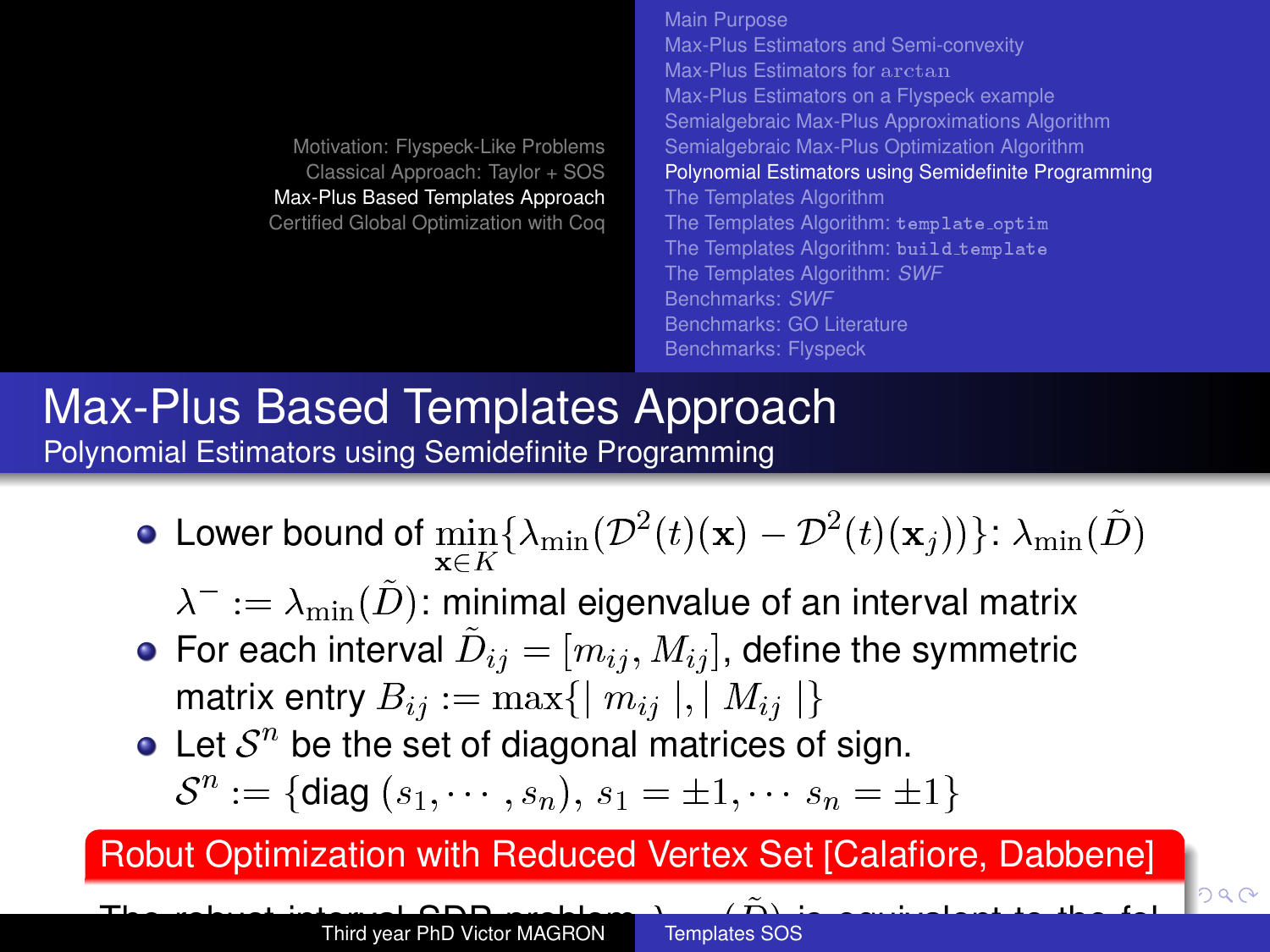[Main Purpose](#page-11-0) [Max-Plus Estimators and Semi-convexity](#page-12-0) [Max-Plus Estimators for](#page-13-0) arctan [Max-Plus Estimators on a Flyspeck example](#page-14-0) [Semialgebraic Max-Plus Approximations Algorithm](#page-15-0) [Semialgebraic Max-Plus Optimization Algorithm](#page-17-0) [Polynomial Estimators using Semidefinite Programming](#page-24-0) [The Templates Algorithm](#page-26-0) [The Templates Algorithm:](#page-27-0) template\_optim [The Templates Algorithm:](#page-28-0) build template [The Templates Algorithm:](#page-29-0) *SWF* [Benchmarks:](#page-32-0) *SWF* [Benchmarks: GO Literature](#page-33-0) [Benchmarks: Flyspeck](#page-34-0)

<span id="page-26-0"></span> $\Omega$ 

### [Max-Plus Based Templates Approach](#page-11-0) [The Templates Algorithm](#page-26-0)

Previous Algorithm:

**Input:** tree t, box  $K$ , SDP relaxation order  $k$ , control points sequence  $s = \mathbf{x}^1, \ldots, \mathbf{x}^p \in K$ 

**Output:** lower bound  $m$ , upper bound  $M$ , lower tree  $t^+$ , upper tree  $t^+$ 

7: **else if** bop := root (t) is a binary operation parent of two children c<sup>1</sup>

1: if 
$$
t \in A
$$
 then

 $\overline{\phantom{a}}$ 

2: 
$$
t^- := t, t^+ := t
$$

3: **else if**  $r := \text{root}(t) \in \mathcal{T}$  parent of the single child c **then** 

4:  $m_c, M_c, c^-, c^+ := \texttt{samp\_approx}(c, K, k, s)$ 

5: 
$$
par^{-}
$$
,  $par^{+}$  :=  $build\_par(r, m_c, M_c, s)$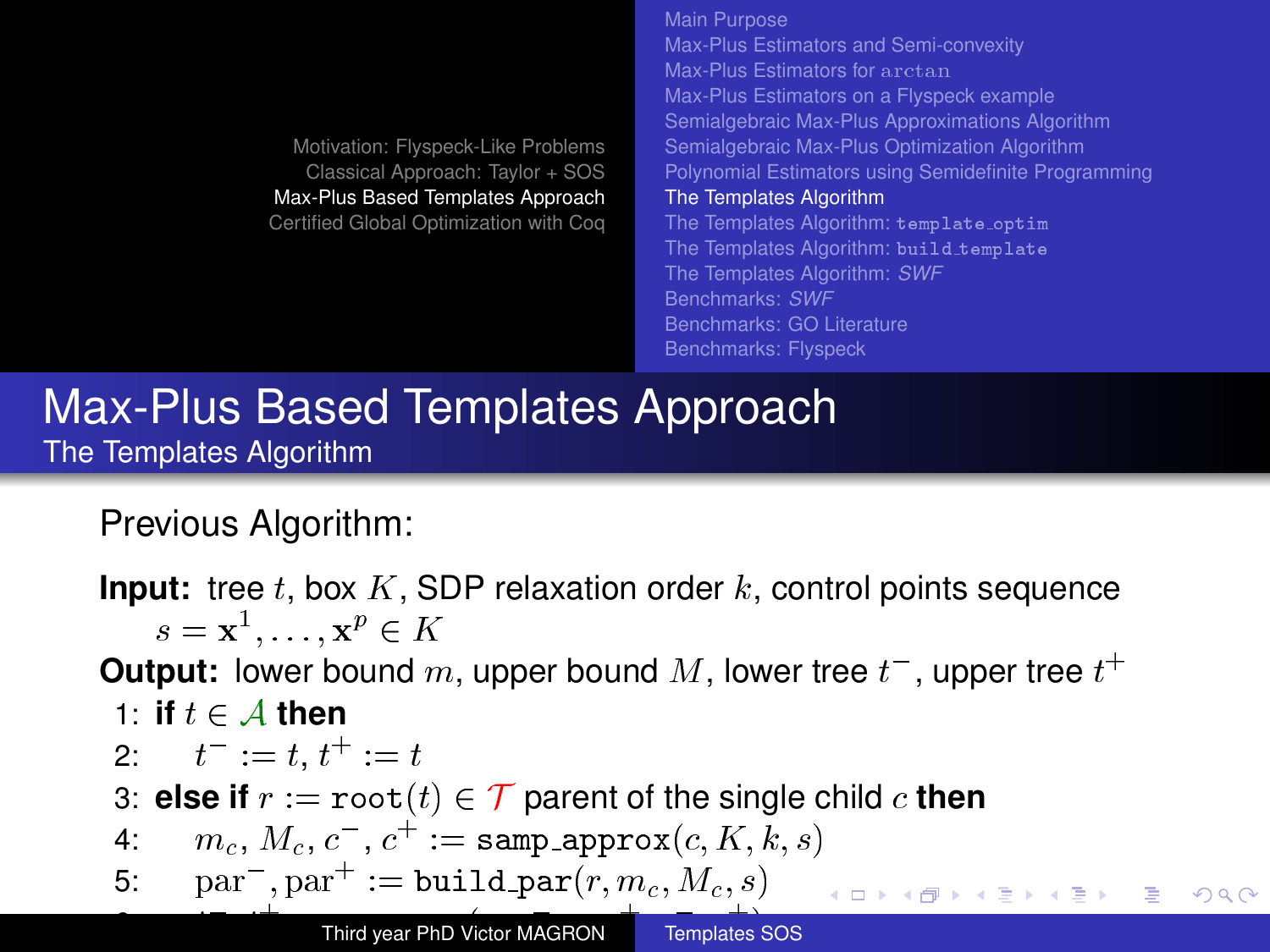[Motivation: Flyspeck-Like Problems](#page-1-0) [Classical Approach: Taylor + SOS](#page-6-0) [Max-Plus Based Templates Approach](#page-11-0) [Certified Global Optimization with Coq](#page-35-0) [Main Purpose](#page-11-0) [Max-Plus Estimators and Semi-convexity](#page-12-0) [Max-Plus Estimators for](#page-13-0) arctan [Max-Plus Estimators on a Flyspeck example](#page-14-0) [Semialgebraic Max-Plus Approximations Algorithm](#page-15-0) [Semialgebraic Max-Plus Optimization Algorithm](#page-17-0) [Polynomial Estimators using Semidefinite Programming](#page-24-0) [The Templates Algorithm](#page-26-0) [The Templates Algorithm:](#page-27-0) template\_optim [The Templates Algorithm:](#page-28-0) build\_template [The Templates Algorithm:](#page-29-0) *SWF* [Benchmarks:](#page-32-0) *SWF* [Benchmarks: GO Literature](#page-33-0) [Benchmarks: Flyspeck](#page-34-0)

#### [Max-Plus Based Templates Approach](#page-11-0) [The Templates Algorithm:](#page-27-0) template\_optim

**Input:** tree t, box  $K$ , SDP relaxation order  $k$ , control points sequence  $s = \mathbf{x}^1, \ldots, \mathbf{x}^p \in K$ 

**Output:** lower bound  $m$ , upper bound  $M$ , lower tree  $t^+$ , upper tree  $t^+$ 1: **if**  $t \in A$  **then** 

2: return min 
$$
(t, k)
$$
, max  $(t, k)$ ,  $t, t$ 

3: **else if**  $r := \text{root}(t) \in \mathcal{T}$  parent of the single child c **then** 

4: 
$$
m_c, M_c, c^-, c^+ := \text{template-optim}(c, K, k, s)
$$

5: 
$$
par^{-}
$$
,  $par^{+}$  :=  $build\_par(r, m_c, M_c, s)$ 

6: 
$$
t^-, t^+ := \text{compose}(\text{par}^-, \text{par}^+, c^-, c^+)
$$

<span id="page-27-0"></span>つのい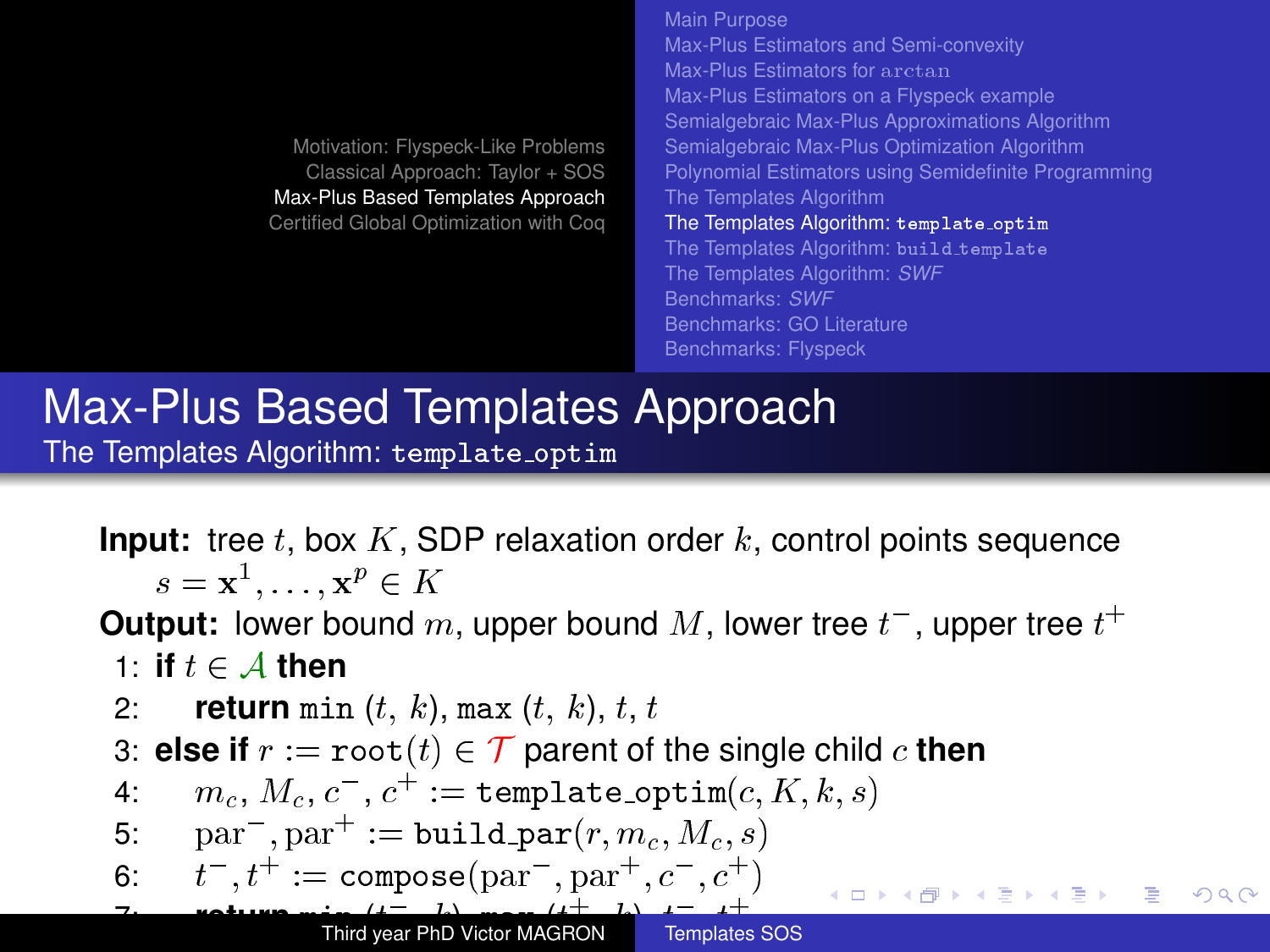[Motivation: Flyspeck-Like Problems](#page-1-0) [Classical Approach: Taylor + SOS](#page-6-0) [Max-Plus Based Templates Approach](#page-11-0) [Certified Global Optimization with Coq](#page-35-0) [Main Purpose](#page-11-0) [Max-Plus Estimators and Semi-convexity](#page-12-0) [Max-Plus Estimators for](#page-13-0) arctan [Max-Plus Estimators on a Flyspeck example](#page-14-0) [Semialgebraic Max-Plus Approximations Algorithm](#page-15-0) [Semialgebraic Max-Plus Optimization Algorithm](#page-17-0) [Polynomial Estimators using Semidefinite Programming](#page-24-0) [The Templates Algorithm](#page-26-0) [The Templates Algorithm:](#page-27-0) template\_optim [The Templates Algorithm:](#page-28-0) build\_template [The Templates Algorithm:](#page-29-0) *SWF* [Benchmarks:](#page-32-0) *SWF* [Benchmarks: GO Literature](#page-33-0) [Benchmarks: Flyspeck](#page-34-0)

<span id="page-28-0"></span> $QQQ$ 

## [Max-Plus Based Templates Approach](#page-11-0) [The Templates Algorithm:](#page-28-0) build\_template

 $build_{\text{template}}$  builds quadratic forms by solving SDP problems.

**Input:** tree t, box  $K$ , SDP relaxation order  $k$ , control points sequence  $s = \mathbf{x}^1, \dots, \mathbf{x}^p \in K$ , lower/upper semialgebraic estimator  $t^-,$   $t^+$ 1: **if** the number of lifting variables exceeds  $n_{\text{lifting}}^{\text{max}}$  then 2: **for**  $x^j \in s$  do 3: Compute the interval matrix  $D<sup>j</sup>$ 3: Compute the interval matrix  $D^j$ <br>4:  $\lambda^- := \lambda_{\min}(\tilde{D}^j) \quad q^-_j := q_{\mathbf{x}^j, \lambda^-}$ 5:  $\lambda^+ := \lambda_{\max}(\tilde{D}^j) \quad q_j^+ := q_{\mathbf{x}^j, \lambda^+}$ 6: **done** イロト イ押ト イヨト イヨト Third year PhD Victor MAGRON [Templates SOS](#page-0-0)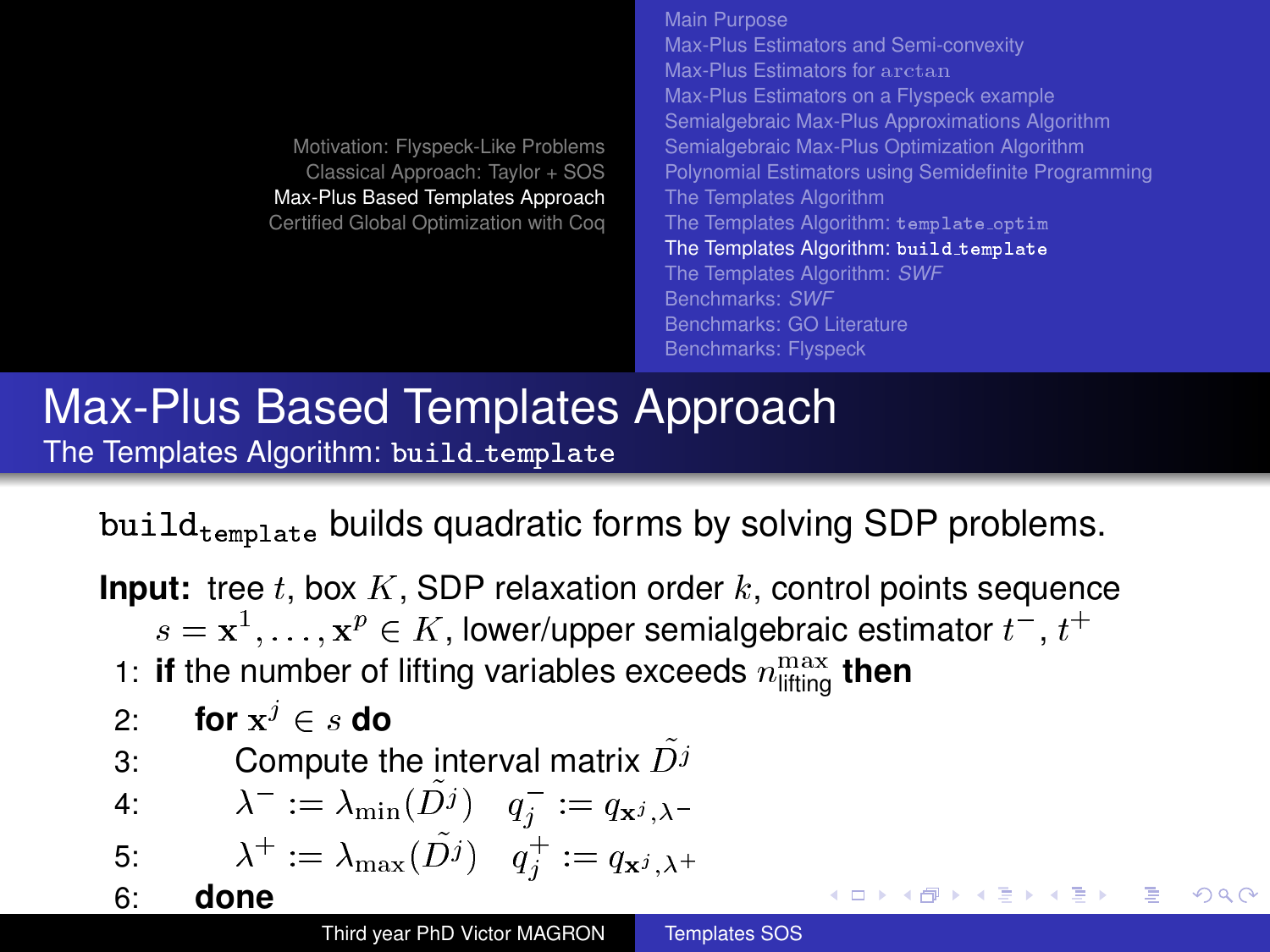[Motivation: Flyspeck-Like Problems](#page-1-0) [Classical Approach: Taylor + SOS](#page-6-0) [Max-Plus Based Templates Approach](#page-11-0) [Certified Global Optimization with Coq](#page-35-0) [Main Purpose](#page-11-0) [Max-Plus Estimators and Semi-convexity](#page-12-0) [Max-Plus Estimators for](#page-13-0) arctan [Max-Plus Estimators on a Flyspeck example](#page-14-0) [Semialgebraic Max-Plus Approximations Algorithm](#page-15-0) [Semialgebraic Max-Plus Optimization Algorithm](#page-17-0) [Polynomial Estimators using Semidefinite Programming](#page-24-0) [The Templates Algorithm](#page-26-0) [The Templates Algorithm:](#page-27-0) template\_optim [The Templates Algorithm:](#page-28-0) build template [The Templates Algorithm:](#page-29-0) *SWF* [Benchmarks:](#page-32-0) *SWF* [Benchmarks: GO Literature](#page-33-0) [Benchmarks: Flyspeck](#page-34-0)

#### [Max-Plus Based Templates Approach](#page-11-0) [The Templates Algorithm:](#page-29-0) *SWF*

When  $t$  is univariate,  $\lambda^+ = -c_j$  (the semi-convexity constant)

$$
\textit{SWF}: \min_{\mathbf{x} \in [1,500]^n} - \sum_{i=1}^n (x_i + x_{i+1}) \sin(\sqrt{x_i})
$$

Consider the univariate function  $b \mapsto \sin(\sqrt{b})$  on  $I = [1, 500]$ 

<span id="page-29-0"></span>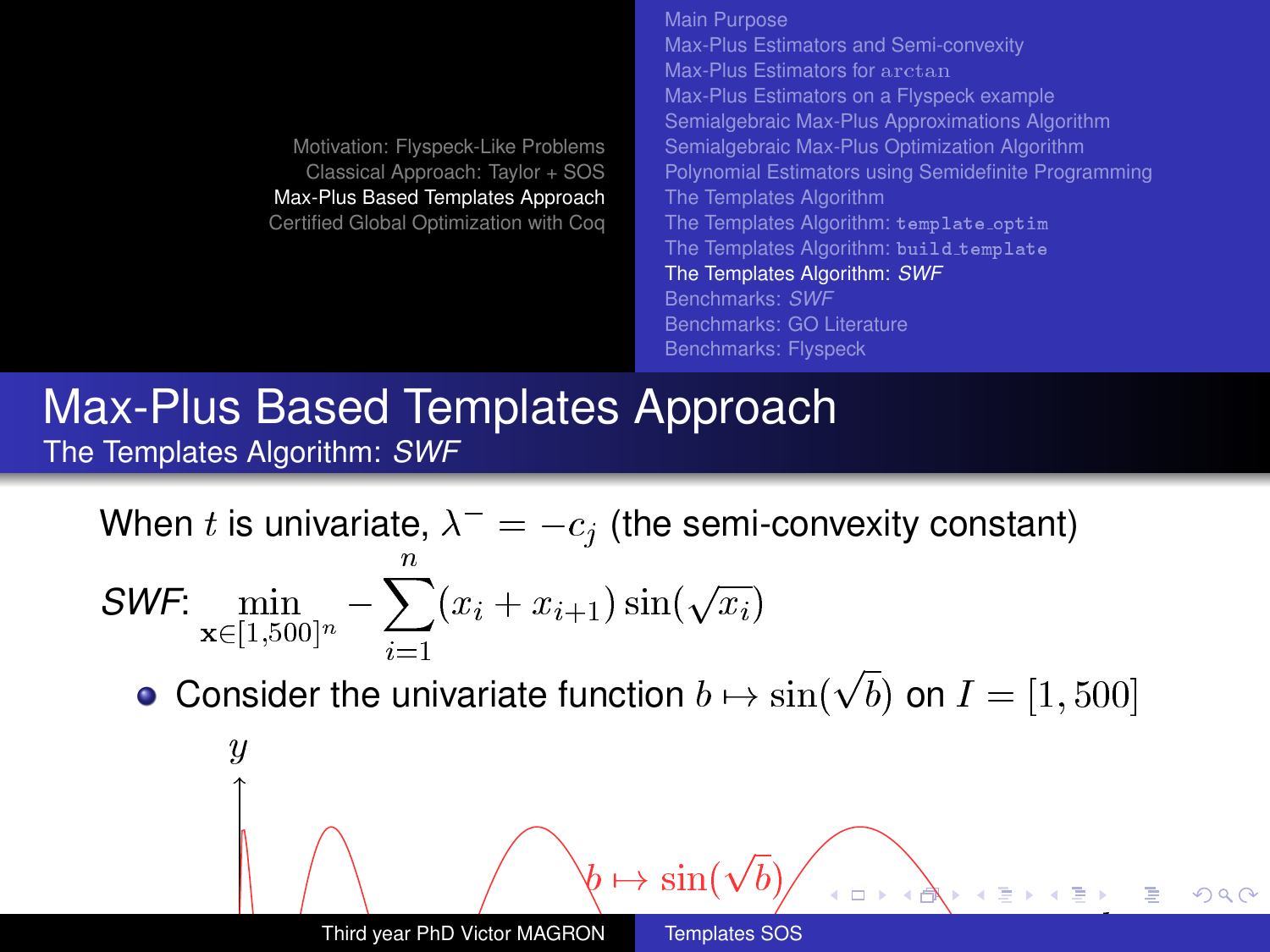<span id="page-30-0"></span>[Main Purpose](#page-11-0) [Max-Plus Estimators and Semi-convexity](#page-12-0) [Max-Plus Estimators for](#page-13-0) arctan [Max-Plus Estimators on a Flyspeck example](#page-14-0) [Semialgebraic Max-Plus Approximations Algorithm](#page-15-0) [Semialgebraic Max-Plus Optimization Algorithm](#page-17-0) [Polynomial Estimators using Semidefinite Programming](#page-24-0) [The Templates Algorithm](#page-26-0) [The Templates Algorithm:](#page-27-0) template\_optim [The Templates Algorithm:](#page-28-0) build template [The Templates Algorithm:](#page-29-0) *SWF* [Benchmarks:](#page-32-0) *SWF* [Benchmarks: GO Literature](#page-33-0)

#### [Max-Plus Based Templates Approach](#page-11-0) [The Templates Algorithm:](#page-29-0) *SWF*

\n- \n
$$
\forall j, \hat{f} \geq \text{par}_{b_j}^- \Longrightarrow \hat{f} \geq \max_j \left\{ \text{par}_{b_j}^- \right\} : \text{Max-Plus underestimator}
$$
\n
\n- \n $\forall j, \hat{f} \leq \text{par}_{b_j}^+ \Longrightarrow \hat{f} \leq \min_j \left\{ \text{par}_{b_j}^+ \right\} : \text{Max-Plus overestimator}$ \n
\n

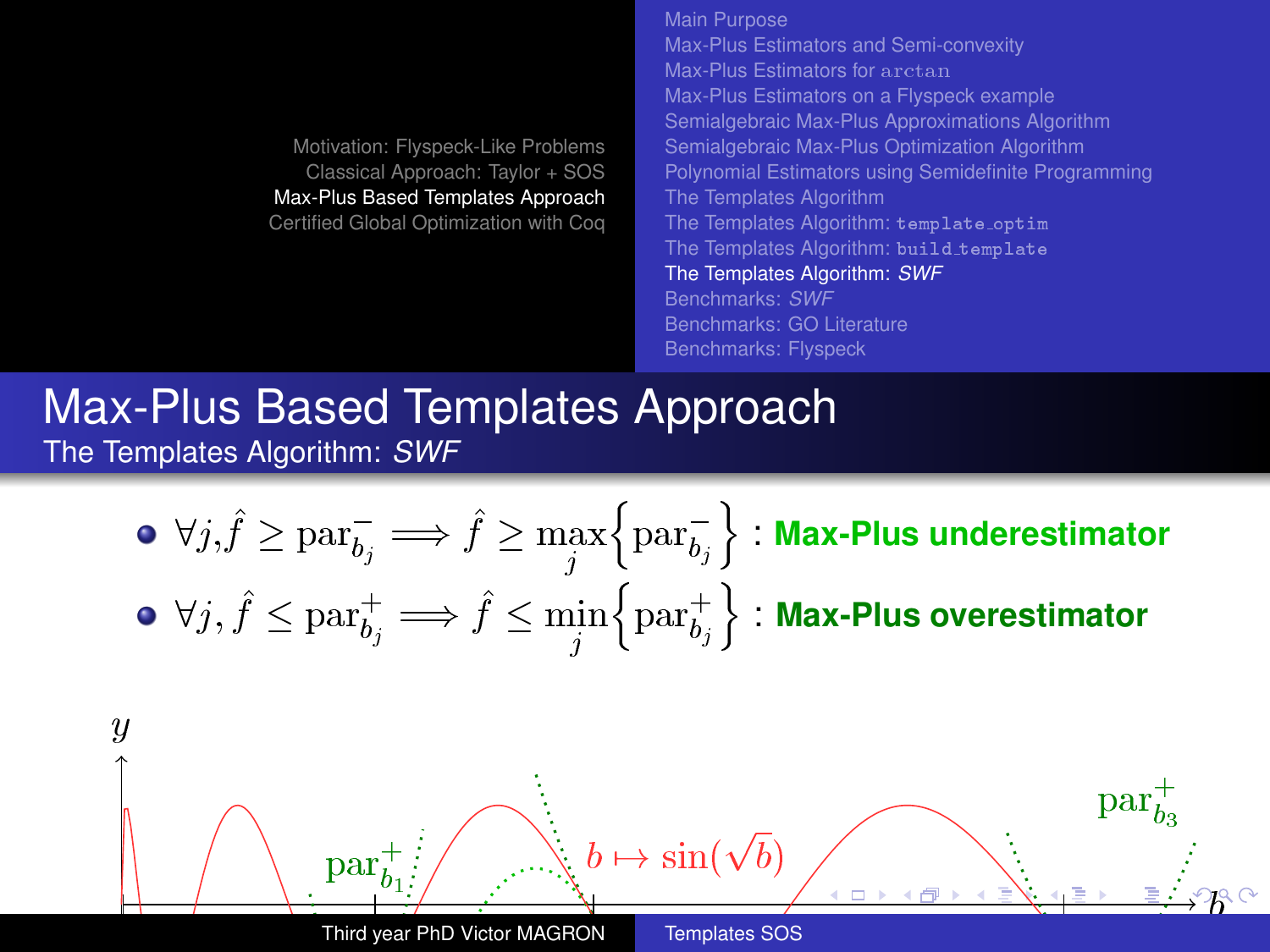[Main Purpose](#page-11-0) [Max-Plus Estimators and Semi-convexity](#page-12-0) [Max-Plus Estimators for](#page-13-0) arctan [Max-Plus Estimators on a Flyspeck example](#page-14-0) [Semialgebraic Max-Plus Approximations Algorithm](#page-15-0) [Semialgebraic Max-Plus Optimization Algorithm](#page-17-0) [Polynomial Estimators using Semidefinite Programming](#page-24-0) [The Templates Algorithm](#page-26-0) [The Templates Algorithm:](#page-27-0) template\_optim [The Templates Algorithm:](#page-28-0) build\_template [The Templates Algorithm:](#page-29-0) *SWF* [Benchmarks:](#page-32-0) *SWF* [Benchmarks: GO Literature](#page-33-0) [Benchmarks: Flyspeck](#page-34-0)

[Max-Plus Based Templates Approach](#page-11-0) [The Templates Algorithm:](#page-29-0) *SWF*

- Use a lifting variable  $z_i$  to represent  $x_i \mapsto \sin(\sqrt{x_i})$
- $\bullet\,$  For each  $i,$  pick points  $b_{\,ii}$
- With 3 points  $b_{ii}$ , we solve the POP:

$$
\begin{cases}\n\min_{\mathbf{x}\in[1,500]^n,\mathbf{z}\in[-1,1]^n} & -\sum_{i=1}^n (x_i + x_{i+1})z_i \\
\text{s.t.} & z_i \le \text{par}_{b_{ji}}^+(x_i), j \in \{1,2,3\}\n\end{cases}
$$

• POP [w](#page-32-0)[i](#page-28-0)[t](#page-29-0)[h](#page-31-0)  $n + n$  va[ria](#page-30-0)[ble](#page-32-0)[s](#page-30-0) ( $n_{\text{lifting}} = n$  variables[\),](#page-31-0) with  $\Omega$ 

Third year PhD Victor MAGRON Templates SOS

<span id="page-31-0"></span>**Templates SOS**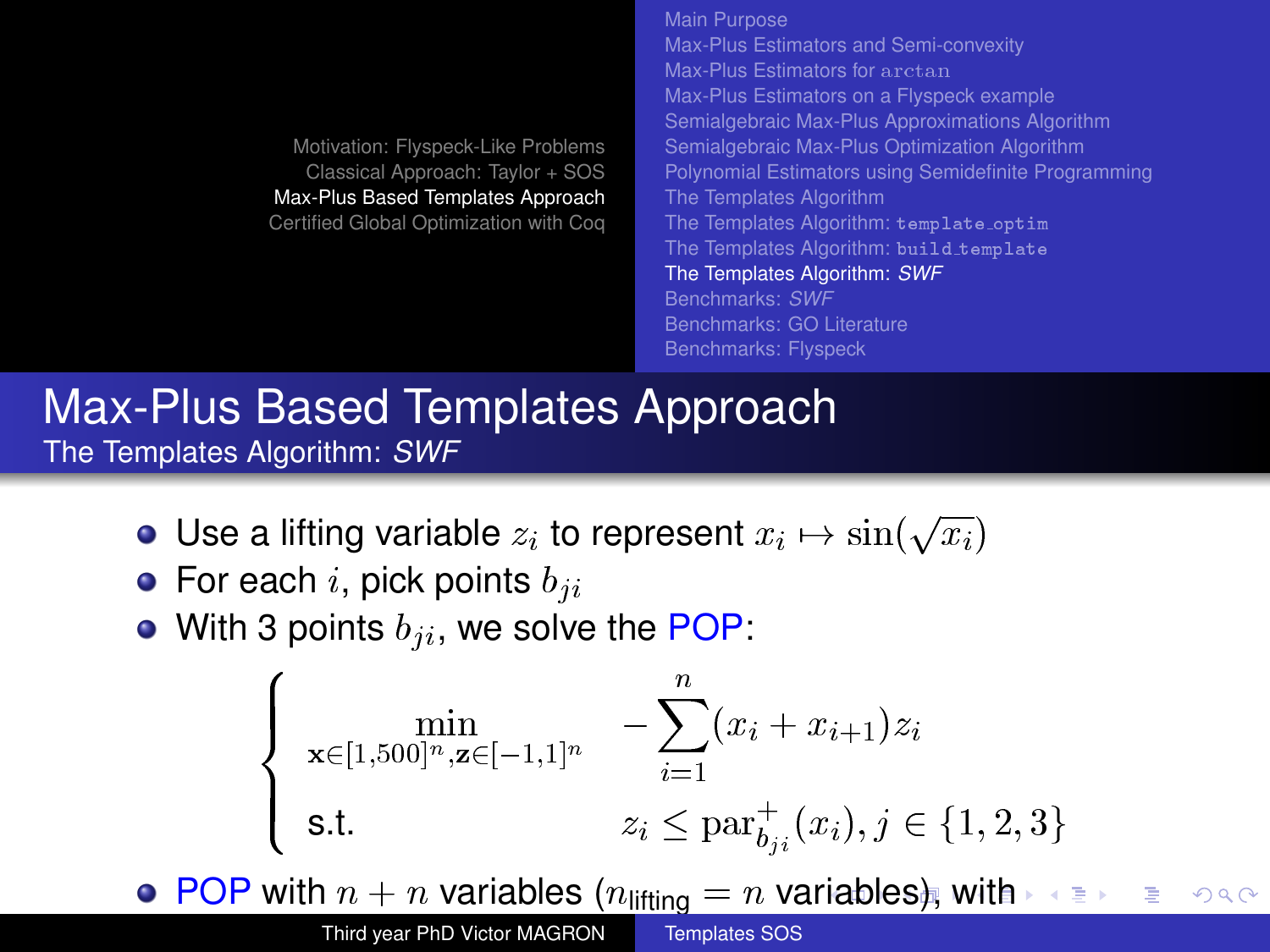[Main Purpose](#page-11-0) [Max-Plus Estimators and Semi-convexity](#page-12-0) [Max-Plus Estimators for](#page-13-0) arctan [Max-Plus Estimators on a Flyspeck example](#page-14-0) [Semialgebraic Max-Plus Approximations Algorithm](#page-15-0) [Semialgebraic Max-Plus Optimization Algorithm](#page-17-0) [Polynomial Estimators using Semidefinite Programming](#page-24-0) [The Templates Algorithm](#page-26-0) [The Templates Algorithm:](#page-27-0) template\_optim [The Templates Algorithm:](#page-28-0) build\_template [The Templates Algorithm:](#page-29-0) *SWF* [Benchmarks:](#page-32-0) *SWF* [Benchmarks: GO Literature](#page-33-0) [Benchmarks: Flyspeck](#page-34-0)

#### [Max-Plus Based Templates Approach](#page-11-0) [Benchmarks:](#page-32-0) *SWF*

$$
\min_{\mathbf{x}\in[1,500]^n}f(\mathbf{x})=-\sum_{i=1}^n(x_i+\epsilon x_{i+1})\sin(\sqrt{x_i})
$$

| $\boldsymbol{n}$   | lower bound $n_{\text{lifting}}$ |                      | $#$ boxes | time                                                                                                   |  |
|--------------------|----------------------------------|----------------------|-----------|--------------------------------------------------------------------------------------------------------|--|
| $10(\epsilon=0)$   | $-430n$                          | 2n                   | -16       | 40 s                                                                                                   |  |
| $10(\epsilon=0)$   | $-430n$                          | -0                   | -827      | 177s                                                                                                   |  |
| $1000(\epsilon=1)$ | $-967n$ 2n                       |                      |           | $\overline{A}$ , $\overline{A}$ , $\overline{543}$ , $\overline{2}$ , $\overline{2}$ or $\overline{2}$ |  |
|                    | Third year PhD Victor MAGRON     | <b>Templates SOS</b> |           |                                                                                                        |  |

<span id="page-32-0"></span> $100 \text{ year}$  1 1  $\text{F}$  victor mean lots are remplated over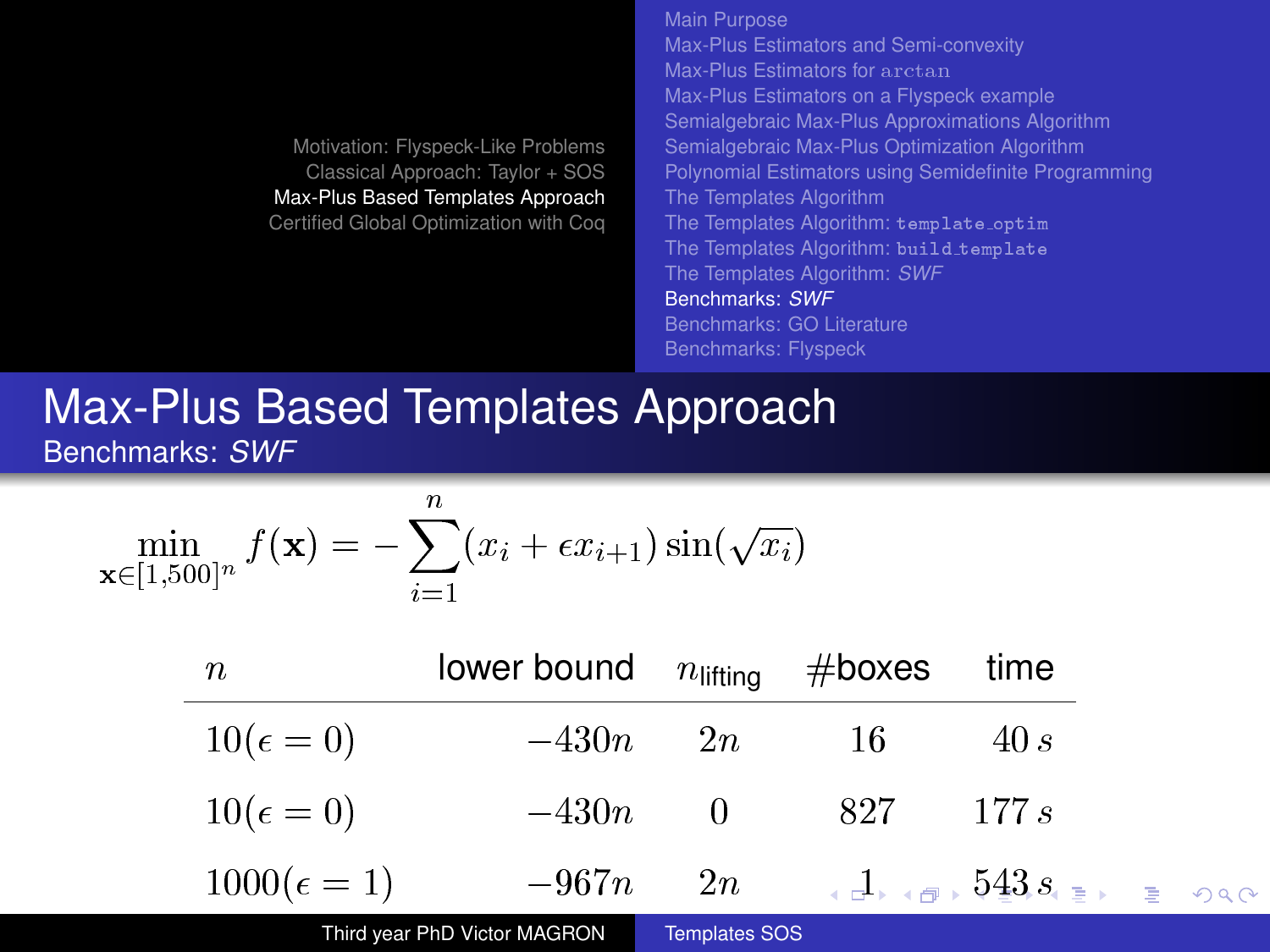[Main Purpose](#page-11-0) [Max-Plus Estimators and Semi-convexity](#page-12-0) [Max-Plus Estimators for](#page-13-0) arctan [Max-Plus Estimators on a Flyspeck example](#page-14-0) [Semialgebraic Max-Plus Approximations Algorithm](#page-15-0) [Semialgebraic Max-Plus Optimization Algorithm](#page-17-0) [Polynomial Estimators using Semidefinite Programming](#page-24-0) [The Templates Algorithm](#page-26-0) [The Templates Algorithm:](#page-27-0) template\_optim [The Templates Algorithm:](#page-28-0) build template [The Templates Algorithm:](#page-29-0) *SWF* [Benchmarks:](#page-32-0) *SWF* [Benchmarks: GO Literature](#page-33-0) [Benchmarks: Flyspeck](#page-34-0)

<span id="page-33-0"></span> $Q \cap R$ 

#### [Max-Plus Based Templates Approach](#page-11-0) [Benchmarks: GO Literature](#page-33-0)

- SOS of degree  $2k$
- $\bullet\;\#s$  control points (template\_optim iterations)
- when  $\#s = 0$ ,  $n_{\text{lifting}} = 0$ : interval arithmetic + SOS

| Problem | $\boldsymbol{n}$ | lower bound $k$ #s           |                |                      | $n$ liftina | $#$ boxes                                                                                                                                                                                                                   | time  |         |
|---------|------------------|------------------------------|----------------|----------------------|-------------|-----------------------------------------------------------------------------------------------------------------------------------------------------------------------------------------------------------------------------|-------|---------|
| H3      | 3                | $-3.863$                     | $\overline{2}$ | 3                    |             | 99                                                                                                                                                                                                                          | 101s  |         |
|         |                  |                              |                |                      |             | -1096                                                                                                                                                                                                                       | 247 s |         |
|         |                  |                              |                |                      |             | ੍ਰਾਸ਼ਾ ਅਸੀਂ ਮਾਰੀ ਅਵਾਨੇ ਵਿੱਚ ਸ਼ਹਿਰ ਸ਼ਹਿਰ ਸ਼ਹਿਰ ਸ਼ਹਿਰ ਸ਼ਹਿਰ ਸ਼ਹਿਰ ਸ਼ਹਿਰ ਸ਼ਹਿਰ ਸ਼ਹਿਰ ਸ਼ਹਿਰ ਸ਼ਹਿਰ ਸ਼ਹਿਰ ਸ਼ਹਿਰ ਸ਼ਹਿਰ ਸ਼ਹਿਰ ਸ਼ਹਿਰ ਸ਼ਹਿਰ ਸ਼ਹਿਰ ਸ਼ਹਿਰ ਸ਼ਹਿਰ ਸ਼ਹਿਰ ਸ਼ਹਿਰ ਸ਼ਹਿਰ ਸ਼ਹਿਰ ਸ਼ਹਿਰ ਸ਼ਹਿਰ ਸ਼ਹਿਰ ਸ਼ਹਿਰ ਸ਼ਹਿਰ ਸ਼ਹਿਰ ਸ਼ਹਿਰ ਸ਼ਹਿਰ |       | $\odot$ |
|         |                  | Third year PhD Victor MAGRON |                | <b>Templates SOS</b> |             |                                                                                                                                                                                                                             |       |         |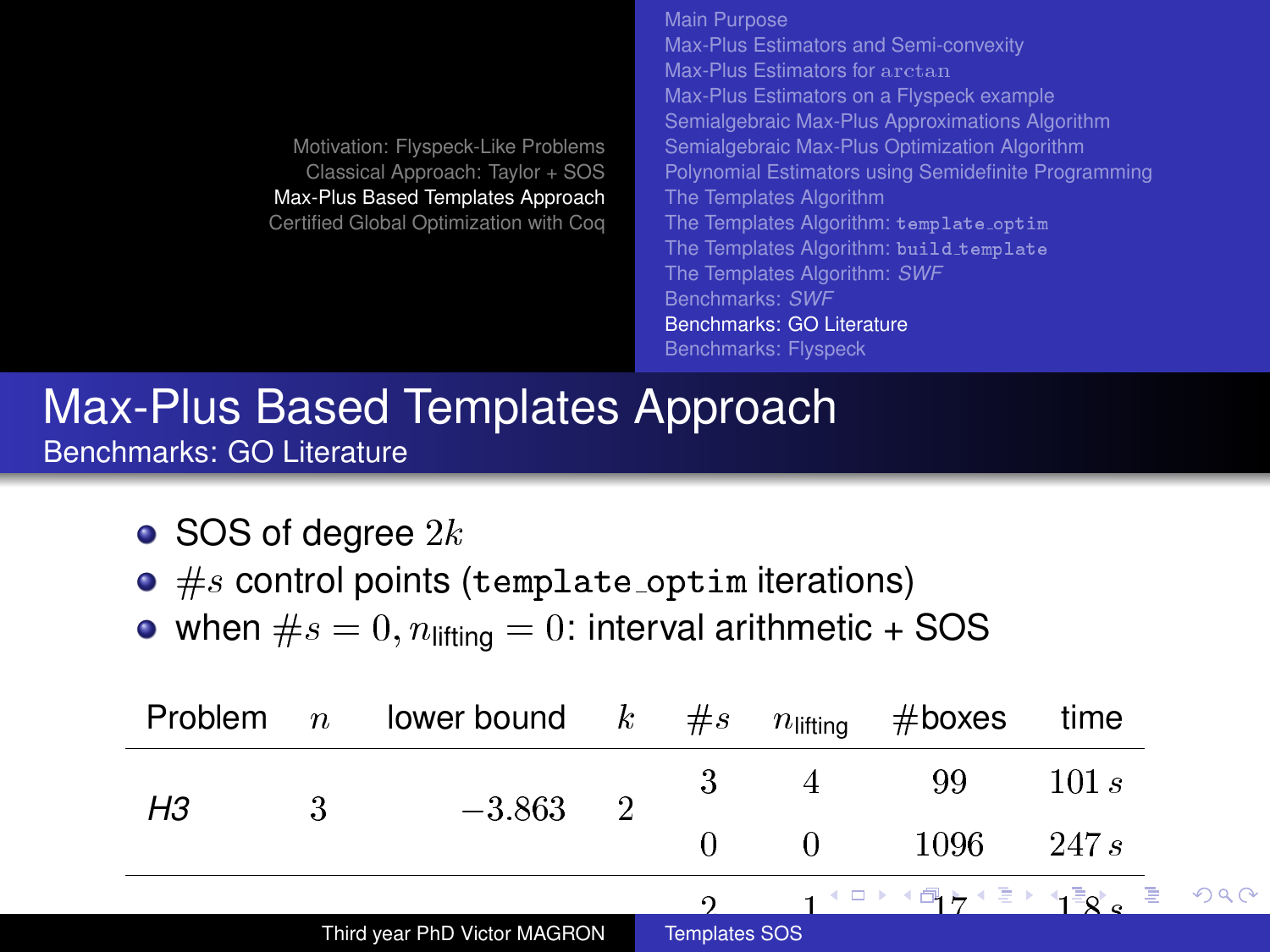|                                      | Main Purpose                                         |
|--------------------------------------|------------------------------------------------------|
|                                      | Max-Plus Estimators and Semi-convexity               |
|                                      | Max-Plus Estimators for anct an                      |
|                                      | Max-Plus Estimators on a Flyspeck example            |
|                                      | Semialgebraic Max-Plus Approximations Algorithm      |
| Motivation: Flyspeck-Like Problems   | Semialgebraic Max-Plus Optimization Algorithm        |
| Classical Approach: Taylor + SOS     | Polynomial Estimators using Semidefinite Programming |
| ax-Plus Based Templates Approach     | The Templates Algorithm                              |
| rtified Global Optimization with Cog | The Templates Algorithm: template_optim              |
|                                      | The Templates Algorithm: build_template              |
|                                      | The Templates Algorithm: SWF                         |
|                                      | Benchmarks: SWF                                      |
|                                      | Benchmarks: GO Literature                            |
|                                      | <b>Benchmarks: Flyspeck</b>                          |
|                                      |                                                      |

#### [Max-Plus Based Templates Approach](#page-11-0) [Benchmarks: Flyspeck](#page-34-0)

- $n = 6$  variables, SOS of degree  $2k = 4$
- $\bullet$   $n_{\mathcal{T}}$  univariate transcendental functions
- $\bullet$  #boxes sub-problems

<span id="page-34-0"></span>ż.

Max-Plu **Certified** 

| Inequality id | $n_{\mathcal{T}}$ | $n_{\text{lifting}}$ | $#$ boxes                                   | time  |  |
|---------------|-------------------|----------------------|---------------------------------------------|-------|--|
| 9922699028    |                   |                      | 47                                          | 241 s |  |
| 9922699028    |                   |                      | 39<br>K □ ▶ K @ ▶ K 로 ▶ K 로 ▶ _ 로 _ K 9 Q @ | 190s  |  |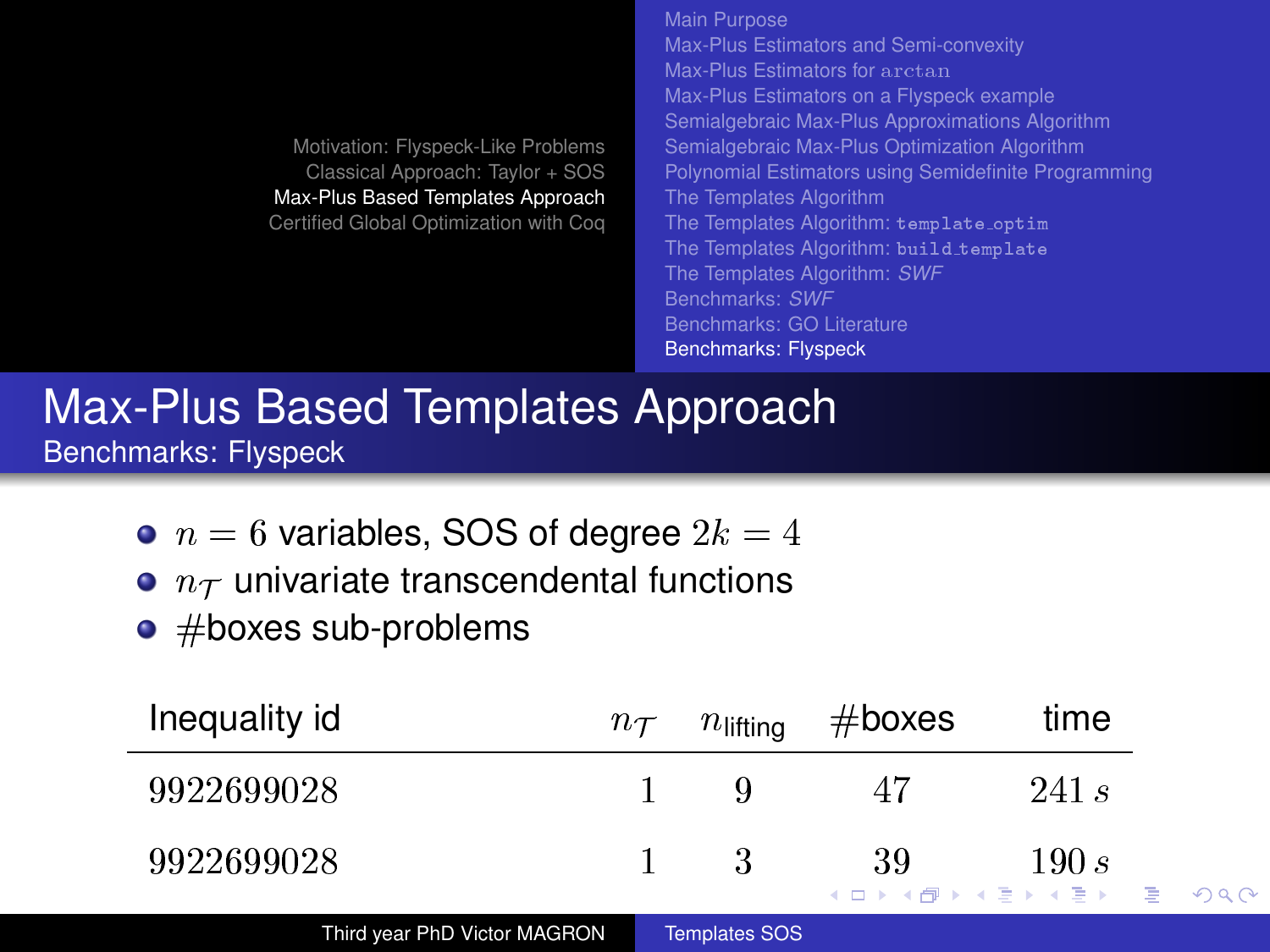[Certification Framework: who does what?](#page-35-0) Coq tactics: [field, interval](#page-36-0) [Polynomial Underestimators of Semialgebraic functions using SDP](#page-37-0) [Exploiting System Properties](#page-40-0)

 $\overline{y}$ 

 $x \to p(x)$ 

<span id="page-35-0"></span>b

# [Certified Global Optimization with Coq](#page-35-0) [Certification Framework: who does what?](#page-35-0)

Polynomial Optimization (POP):  $\min\limits_{x\in\mathbb{R}}p(x)=1/2x^2-bx+c$ 

- **1** A program written in OCaml/C provides the SOS decomposition:  $1/2(x-b)^2$
- 2 A program written in Coq checks:  $\forall x \in \mathbb{R}, p(x) = 1/2(x-b)^2+c-b^2$  $\sqrt{2}$   $\longrightarrow x$  $c-b^2/2$ 
	- Sceptical approach: obtain *certificates* [of p](#page-34-0)[os](#page-36-0)[it](#page-34-0)[ivi](#page-35-0)[t](#page-36-0)[y](#page-34-0) [wi](#page-35-0)[t](#page-36-0)[h](#page-34-0)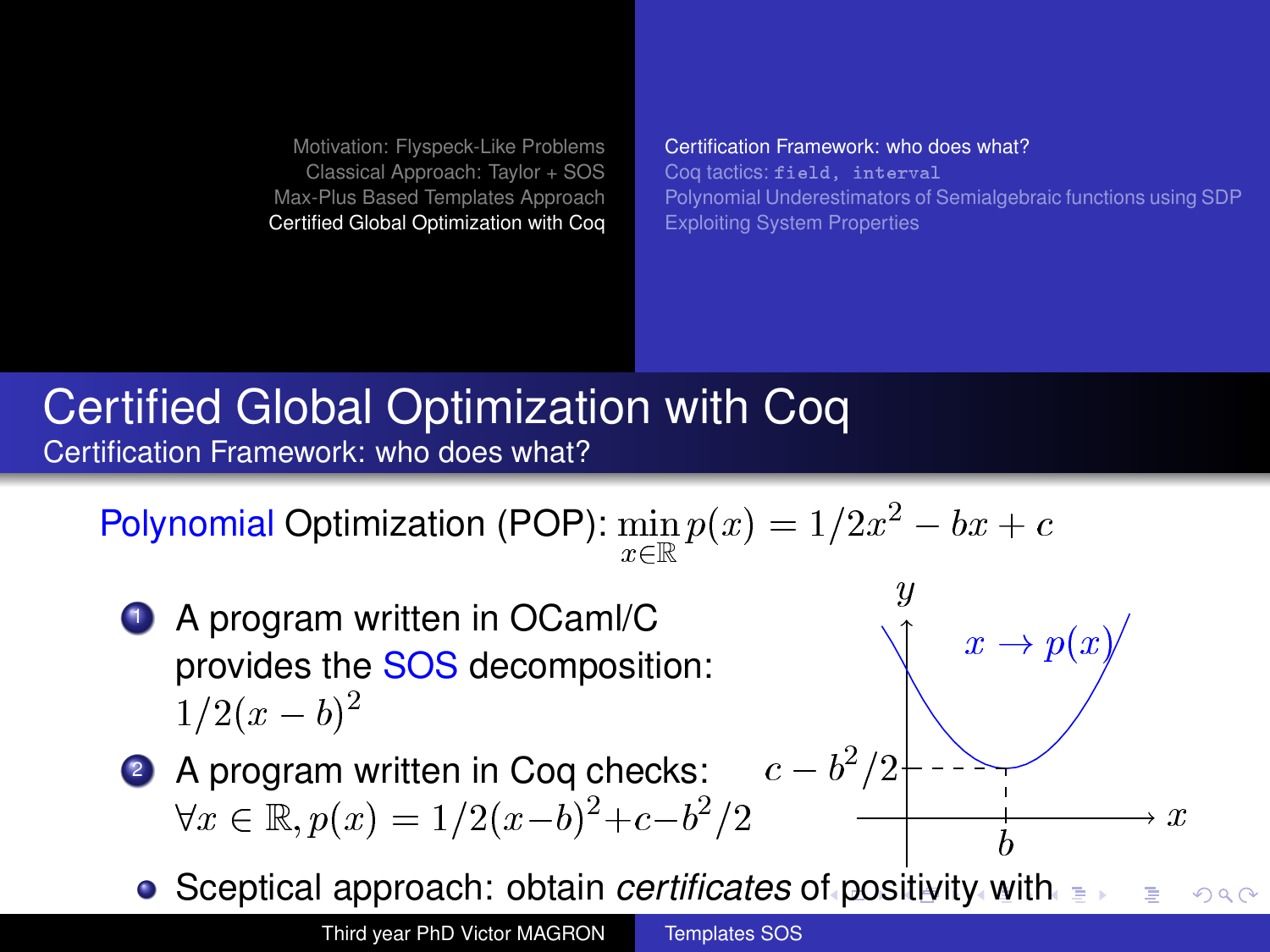[Certification Framework: who does what?](#page-35-0) Coq tactics: [field, interval](#page-36-0) [Polynomial Underestimators of Semialgebraic functions using SDP](#page-37-0) [Exploiting System Properties](#page-40-0)

# [Certified Global Optimization with Coq](#page-35-0) Coq tactics: [field, interval](#page-36-0)

Formal proofs for lower bounds of POP:

• The oracle returns floating point certificate:  $\mu, \sigma_0, \cdots, \sigma_m$ 

Check equality of polynomials:  $f(\mathbf{x}) - \mu = \sum_{i=1}^{m} \sigma_i(\mathbf{x}) g_i(\mathbf{x})$  $i=0$ 

with the Coq field tactic.

- The equality test often fails. Two solutions:
	- **1** Rounding and Projection of the certificate (Peyrl and Parillo, Kaltofen) until we get the equality

 $\mathbb{R}^n$ 

<span id="page-36-0"></span>[o](#page-37-0)[n](#page-35-0) [K](#page-36-0) [w](#page-37-0)[i](#page-34-0)[th](#page-35-0) [th](#page-41-0)[e](#page-0-0)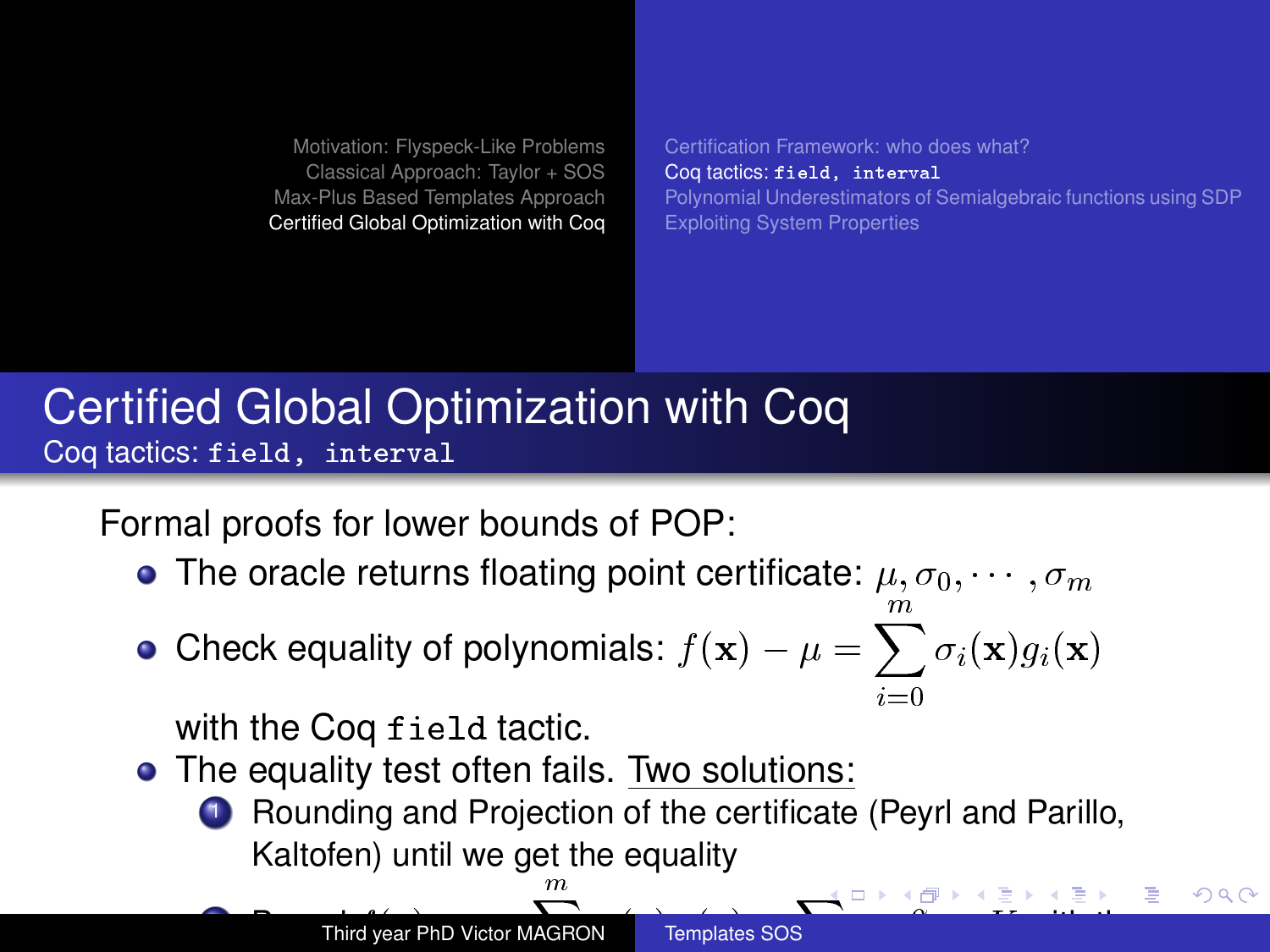[Certification Framework: who does what?](#page-35-0) Coq tactics: [field, interval](#page-36-0) [Polynomial Underestimators of Semialgebraic functions using SDP](#page-37-0) [Exploiting System Properties](#page-40-0)

# [Certified Global Optimization with Coq](#page-35-0) [Polynomial Underestimators of Semialgebraic functions using SDP](#page-37-0)

- $\bullet$  Let t be a semialgebraic leaf of the abstract syntaxic tree of f
- Let  $\mathbf{x}^j \in K$  a control point
- Let  $\lambda$  denote the Lebesgue measure distributed on K

Consider the following optimization problem with optimal solution  $h_d^*$ :

$$
\left\{\begin{array}{ll}\displaystyle\min_{h\in\mathbb{R}_d[\mathbf{x}]}\quad \int_K(t-h)d\lambda\\[10pt] \text{s.t.} \qquad t-h\geq 0 \text{ on } K\\[10pt] \text{Third year PhD Victor MAGRON}\qquad \text{Templates SOS}\end{array}\right. \Longleftrightarrow \text{ for all }k\geq 1, \text{ and }k\geq k\geq k\geq 2.
$$

<span id="page-37-0"></span>Templates SOS  $\sim$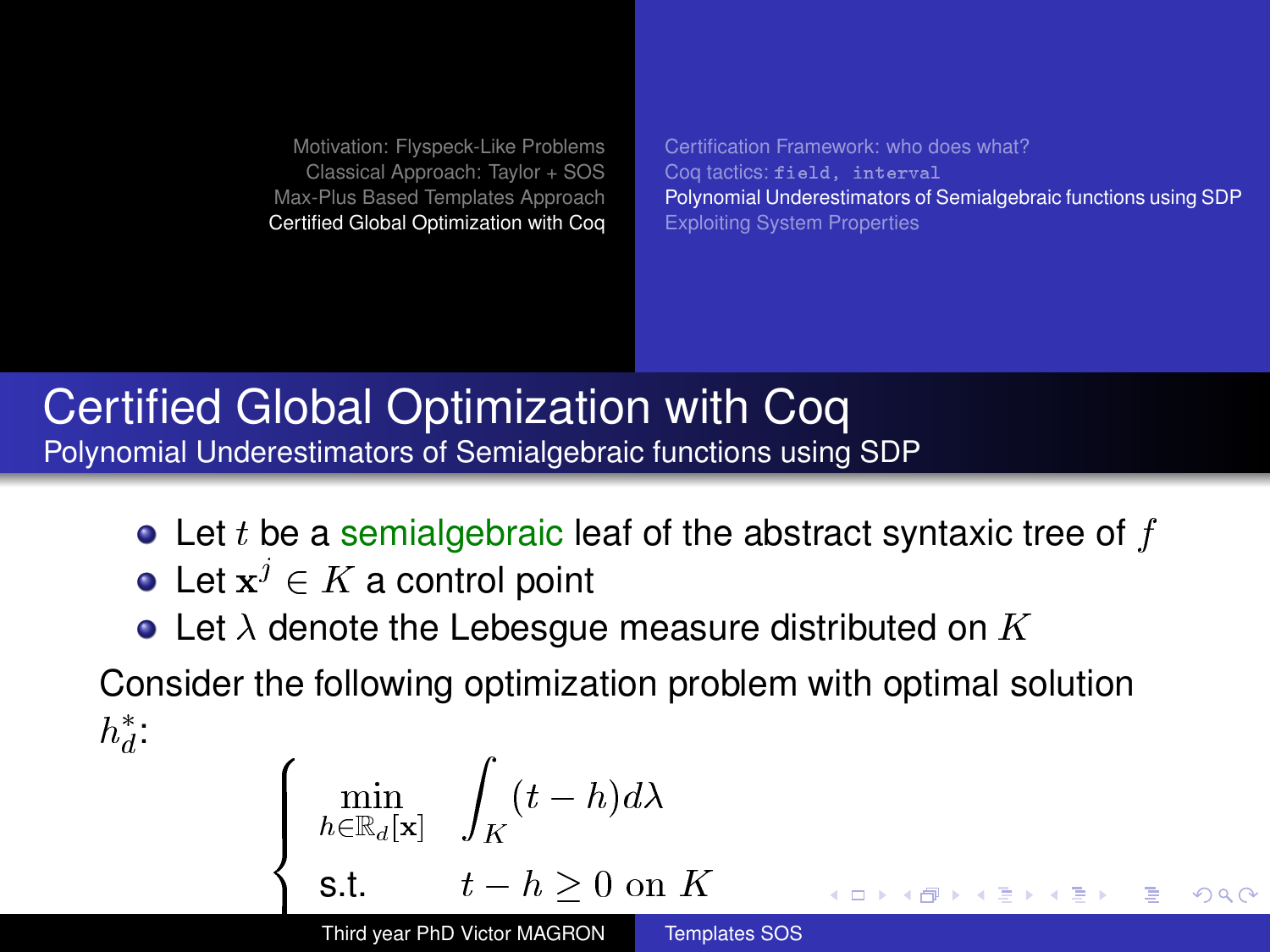[Certification Framework: who does what?](#page-35-0) Coq tactics: [field, interval](#page-36-0) [Polynomial Underestimators of Semialgebraic functions using SDP](#page-37-0) [Exploiting System Properties](#page-40-0)

### [Certified Global Optimization with Coq](#page-35-0) [Polynomial Underestimators of Semialgebraic functions using SDP](#page-37-0)

- There exist lifting variables  $z_1, \dots, z_p$  and polynomials  $g_j \in \mathbb{R}[\mathbf{x}, \mathbf{z}], j = 1, \cdots, m$  defining the semialgebraic set:  $K_{\mathsf{pop}} := \{(\mathbf{x}, \, \mathbf{z}) \in \mathbb{R}^{n+p} : \mathbf{x} \in K, g_1(\mathbf{x}, \mathbf{z}) \geq 0, \qquad, g_m(\mathbf{x}, \mathbf{z}) \geq 0\}$ such that  $\Psi_t := \{(\mathbf{x}, t(\mathbf{x})) : \mathbf{x} \in K\} = \{(\mathbf{x}, z_p) : (\mathbf{x}, \mathbf{z}) \in K_{\text{pop}}\}$
- Then we can rewrite the previous optimization problem:

<span id="page-38-0"></span>
$$
\begin{cases}\n\min_{h \in \mathbb{R}_d[\mathbf{x}]} & \int_{K_{\mathsf{pop}}} (z_p - h) d\lambda \\
\text{s.t.} & z_p - h(\mathbf{x}) \ge 0 \text{ on } K_{\mathsf{pop}} \\
\text{s.t.} & \sum_{h \le i, j} \sum_{h \le i, j} (z_i - j)^{-1} \le \sum_{h \le i, j} (z_i - j)^{-1} \ge \sum_{h \le i, j} (z_i - j)^{-1} \ge \sum_{h \le i, j} (z_i - j)^{-1} \ge \sum_{h \le i, j} (z_i - j)^{-1} \ge \sum_{h \le i, j} (z_i - j)^{-1} \ge \sum_{h \le i, j} (z_i - j)^{-1} \ge \sum_{h \le i, j} (z_i - j)^{-1} \ge \sum_{h \le i, j} (z_i - j)^{-1} \ge \sum_{h \le i, j} (z_i - j)^{-1} \ge \sum_{h \le i, j} (z_i - j)^{-1} \ge \sum_{h \le i, j} (z_i - j)^{-1} \ge \sum_{h \le i, j} (z_i - j)^{-1} \ge \sum_{h \le i, j} (z_i - j)^{-1} \ge \sum_{h \le i, j} (z_i - j)^{-1} \ge \sum_{h \le i, j} (z_i - j)^{-1} \ge \sum_{h \le i, j} (z_i - j)^{-1} \ge \sum_{h \le i, j} (z_i - j)^{-1} \ge \sum_{h \le i, j} (z_i - j)^{-1} \ge \sum_{h \le i, j} (z_i - j)^{-1} \ge \sum_{h \le i, j} (z_i - j)^{-1} \ge \sum_{h \le i, j} (z_i - j)^{-1} \ge \sum_{h \le i, j} (z_i - j)^{-1} \ge \sum_{h \le i, j} (z_i - j)^{-1} \ge \sum_{h \le i, j} (z_i - j)^{-1} \ge \sum_{h \le i, j} (z_i - j)^{-1} \ge \sum_{h \le i, j} (z_i - j)^{-1} \ge \sum_{h \le i, j} (z_i - j)^{-1} \ge \sum_{h \le i, j} (z_i - j)^{-1} \ge \sum_{h \le i, j} (z_i - j)^{-1} \ge \sum_{h \le i, j} (z_i - j)^{-1} \ge \sum_{h \le i, j} (
$$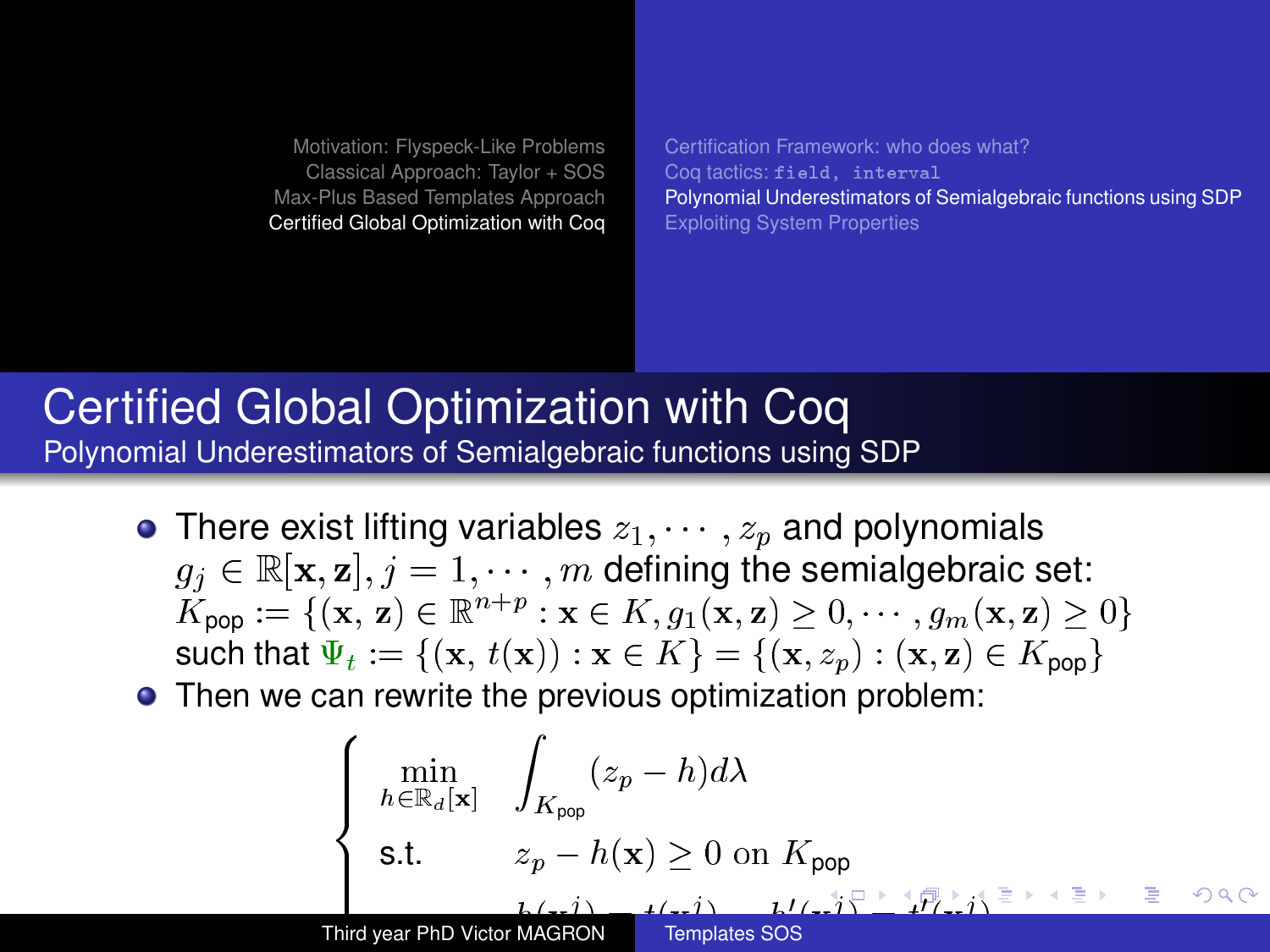<span id="page-39-0"></span>[Certification Framework: who does what?](#page-35-0) Coq tactics: [field, interval](#page-36-0) [Polynomial Underestimators of Semialgebraic functions using SDP](#page-37-0) [Exploiting System Properties](#page-40-0)

### [Certified Global Optimization with Coq](#page-35-0) [Polynomial Underestimators of Semialgebraic functions using SDP](#page-37-0)

$$
\bullet \ \ K:=\{\mathbf{x}\in\mathbb{R}^n:f_1(\mathbf{x})\geq 0,\cdots,f_{2n}(\mathbf{x})\geq 0\}
$$

• Let 
$$
g_0 := 1
$$
 and  $\omega_0 := \deg(g_0), \cdots, \omega_m := \deg(g_m)$ 

• For  $k \geq k_0 = \max\{d/2\}, \lceil \omega_1/2\rceil, \cdots, \lceil \omega_m/2\rceil\}$ , introduce the following SDP relaxation  $F_{dk}$ :

$$
\begin{cases}\n\max_{h \in \mathbb{R}_d[\mathbf{x}], \sigma, \phi} & \int_K h \, d\lambda \\
\text{s.t.} & \forall \mathbf{x}, \mathbf{z}, z_p - h(\mathbf{x}) = \sum_{i=0}^m \sigma_i(\mathbf{x}, \mathbf{z}) g_i(\mathbf{x}) + \sum_{i=1}^{2n} \phi_i(\mathbf{x}, \mathbf{z}) f_i(\mathbf{x}) \\
& \text{s.t.} & \forall \mathbf{x}, \mathbf{z}, z_p - h(\mathbf{x}) = \sum_{i=0}^m \sigma_i(\mathbf{x}, \mathbf{z}) g_i(\mathbf{x}) + \sum_{i=1}^{2n} \phi_i(\mathbf{x}, \mathbf{z}) f_i(\mathbf{x})\n\end{cases}
$$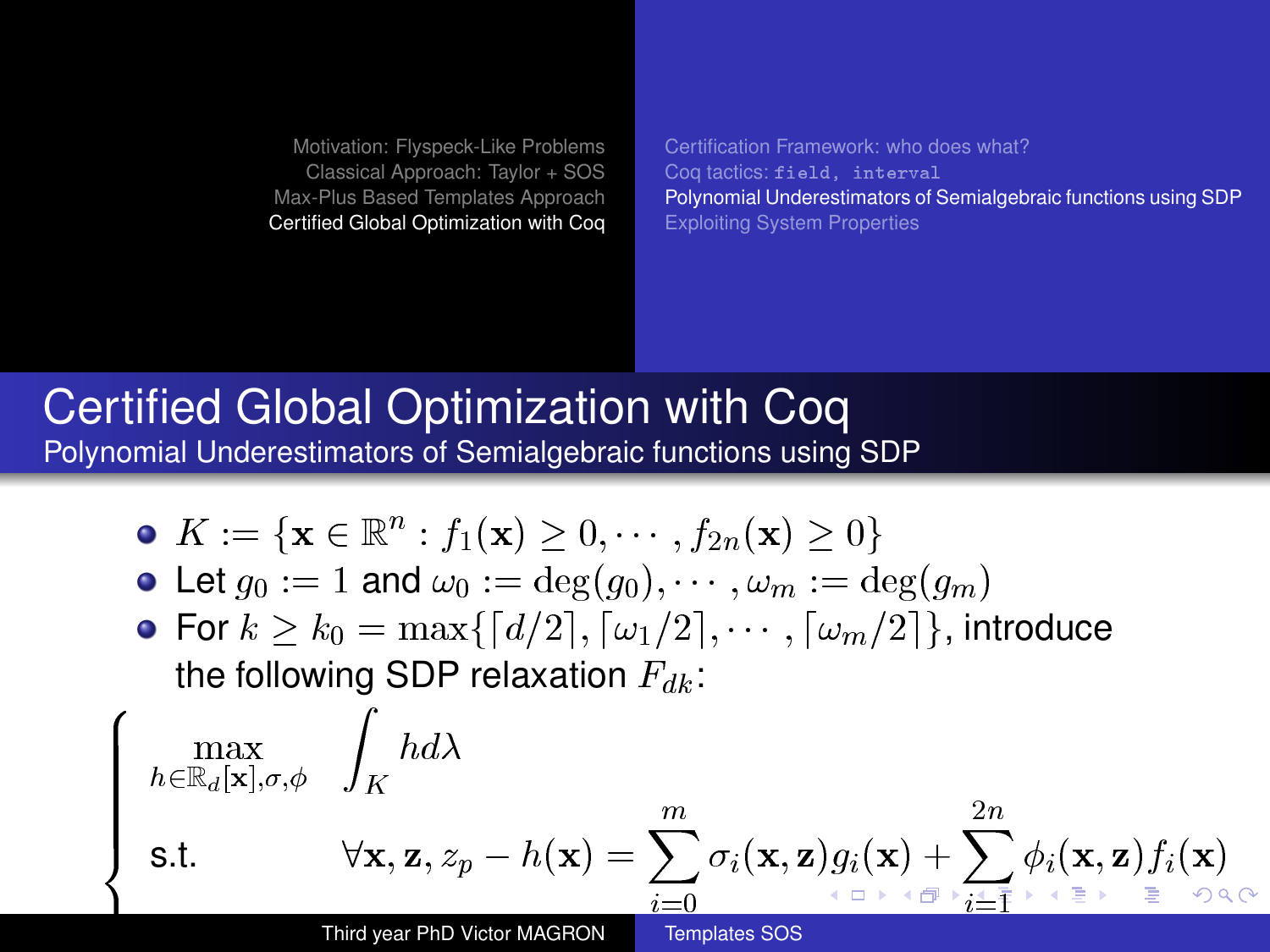<span id="page-40-0"></span>[Certification Framework: who does what?](#page-35-0) Coq tactics: [field, interval](#page-36-0) [Polynomial Underestimators of Semialgebraic functions using SDP](#page-37-0) [Exploiting System Properties](#page-40-0)

# [Certified Global Optimization with Coq](#page-35-0) [Exploiting System Properties](#page-40-0)

- Templates preserve system properties: Sparsity / Symmetries 0
- **•** Implementation in OCaml of the sparse variant of SDP relaxations (Kojima) for POP and semialgebraic underestimators
- Reducing the size of SDP input data has a positive domino effect:
	- $\bullet$  on the global optimization oracle to decrease the  $O(n^{2d})$ complexity
	- to check SOS with field and interv[al](#page-39-0) [Co](#page-41-0)[q](#page-39-0) [ta](#page-40-0)[c](#page-40-0)[ti](#page-39-0)c[s](#page-41-0)  $\Omega$